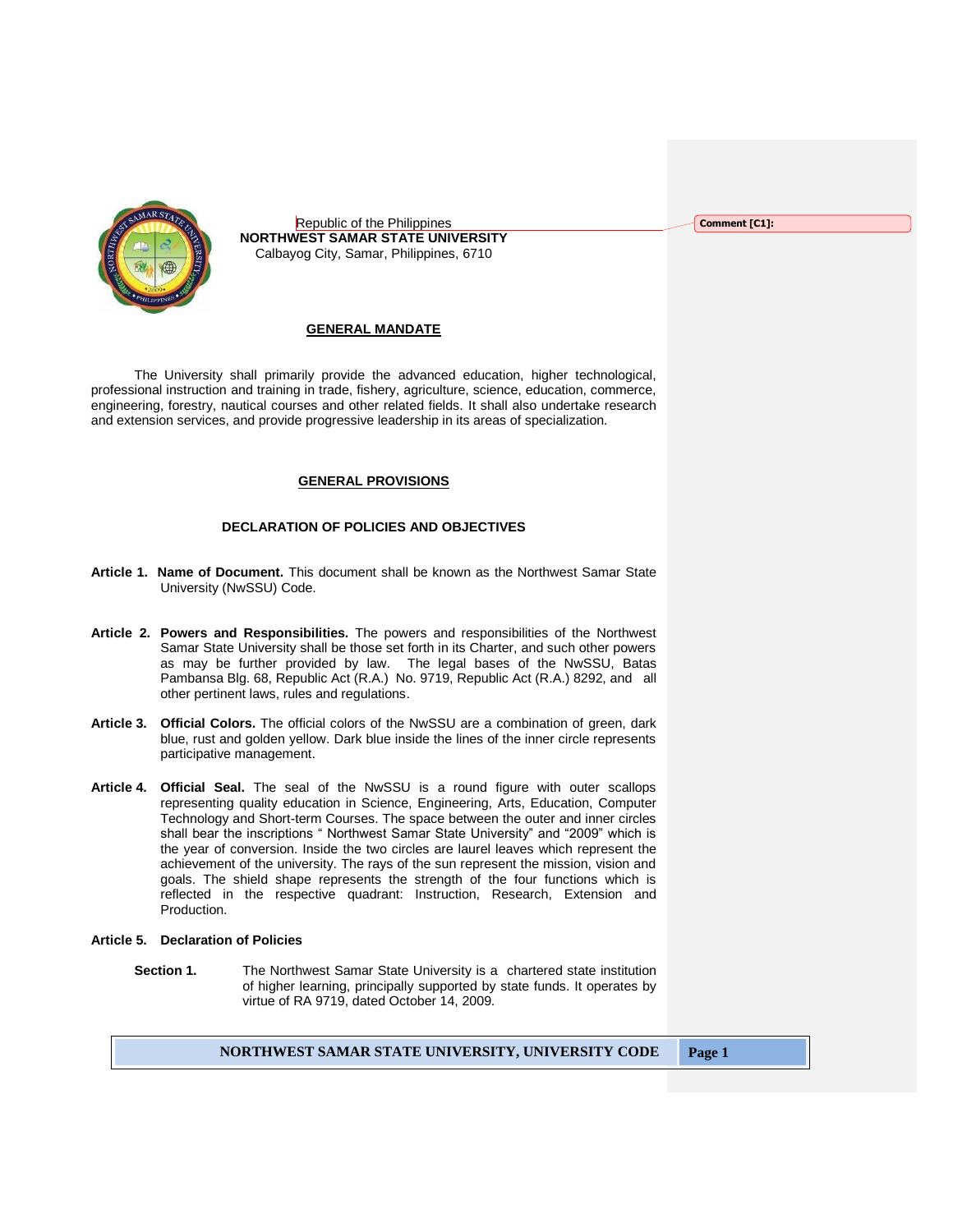#### **Section 2.** The University composed of the following sites:

- *2.1 MAIN CAMPUS Rueda Ext., Brgy. Balud, Calbayog City*
- 2.2 *SAN JORGE CAMPUS* Brgy. Erenas, San Jorge, Samar

#### **Article 6. Declaration of Objectives**

**Section 1.** NwSSU shall primarily provide advanced education, higher technological professional instruction and training in trade, fishery, agriculture, science, education, commerce, engineering, forestry, nautical courses and other related fields. It shall also undertake research and extension services, and provide progressive leadership in its areas of specialization.

# **Section 2.** The NwSSU is committed to:

- 2.1 provide effective instruction and training in trade, fishery, agriculture, science, education, commerce, engineering, forestry, nautical courses and other related fields.
- 2.2 offer quality, responsive, equitable tertiary trade, fishery, agriculture, science, education, commerce, engineering, forestry, nautical courses and other related programs that would contribute to the pool of professionals and researchbased advanced studies in disciplines necessary to the attainment of national and global development thrusts.
- 2.3 conduct relevant researches for the advancement of trade, fishery, agriculture,education, commerce, engineering, forestry, arts, science, nautical courses and other related fields.
- 2.4 render community extension services, and undertake productivity and business technology.
- 2.5 articulate strong concerns for environmental thrusts.
- **Section 3.** To contribute to the attainment of national development goals, NwSSU will ensure the attainment of empowered and globally competitive Filipinos through quality and excellence, relevance and responsiveness, access and equity, efficiency and effectiveness, and maximum optimization of resources.
	- 3.1 **Quality and Excellence** can be attained through the provision of tertiary and advanced studies in agriculture, forestry, arts,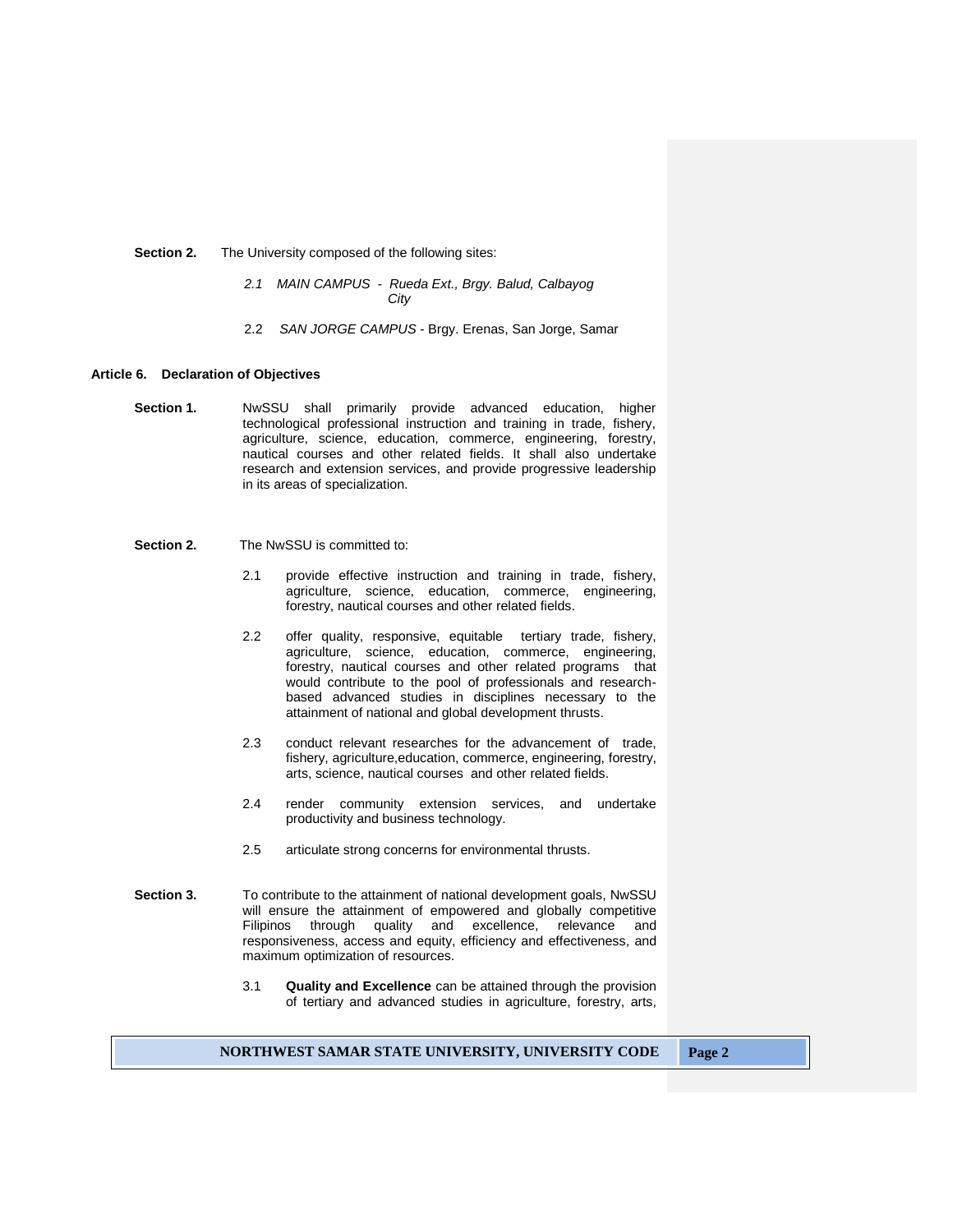science and technology which meet international standards, that would:

- 3.1.1 establish and support centers of excellence or development in key or priority disciplines and/or areas;
- 3.1.2 strengthen the accreditation system as a mechanism for attaining excellence in education and training;
- 3.1.3 upgrade the quality of teachers through an intensive faculty and staff development program by increasing the number of recipients under the University Faculty and Staff Development Fund;
- 3.1.4 strengthen all disciplines to sustain current efforts in improving their quality;
- 3.1.5 strengthen functions in tertiary and advanced studies, projects, and research;
- 3.1.6 identify the context and improve the delivery system of extension services;
- 3.1.7 improve the selection, admission and retention policies;
- 3.1.8 increase graduates' percentage of passing in all licensure examinations; and
- 3.1.9 strengthen the graduates' capability for absorption into varied fields through viable and functional on-the-job training programs.
- 3.2 **Relevance and Responsiveness** can be attained through the generation and diffusion of knowledge in the broad range of disciplines relevant and responsive to the dynamically changing domestic and international environment, that would:
	- 3.2.1 encourage to improve or enrich higher tertiary and advanced studies curricula, and undertake educational innovations or reforms to cope with the emerging domestic and global needs
	- 3.2.2 support tertiary and advanced studies which relevant and responsive to regional, national and international developments
	- 3.2.3 provide attractive incentives to students, faculty and staff for their professional development provide opportunities for students to develop their learning capacity, leadership potentials, and desirable attitudes and values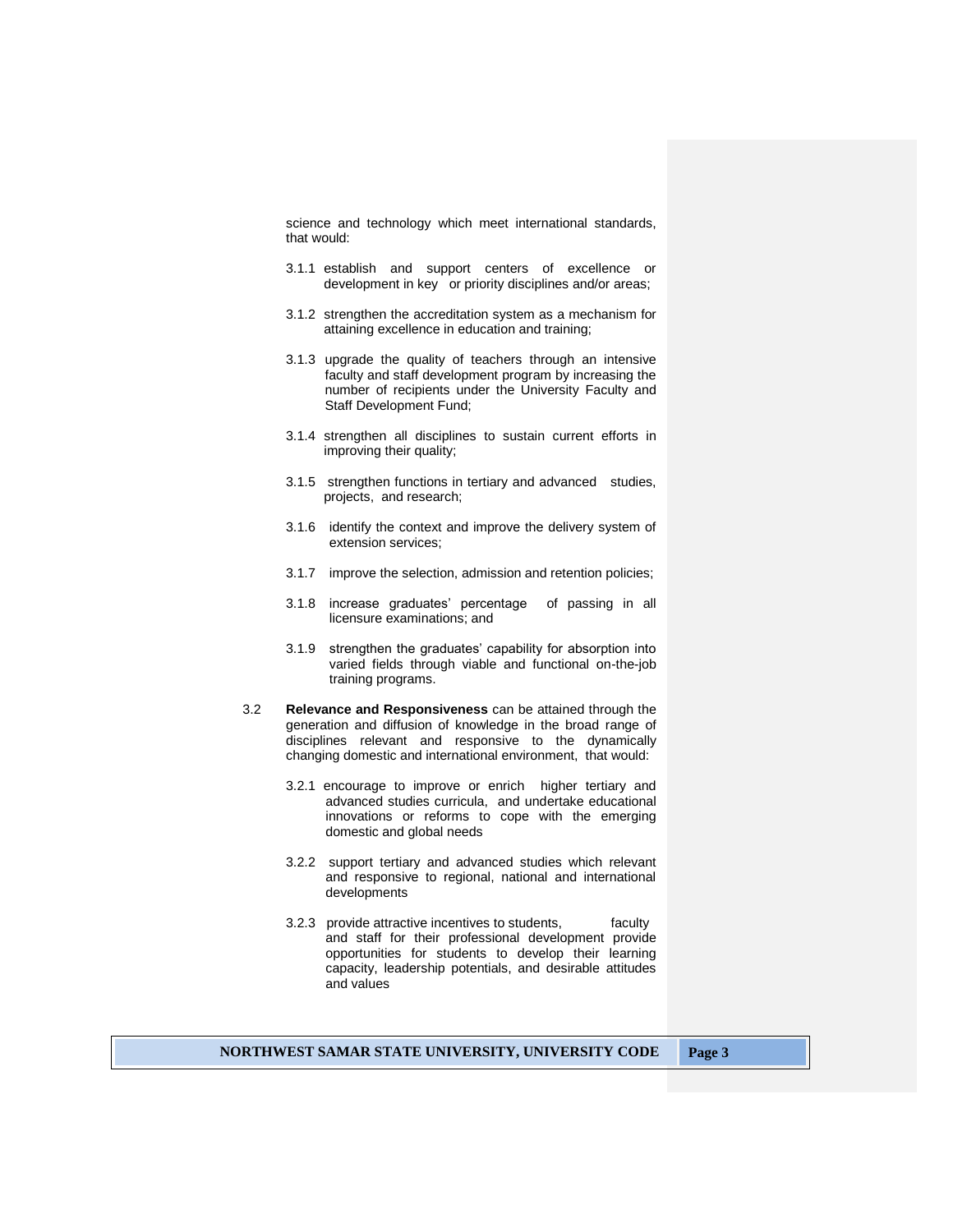- 3.2.5 strengthen and expand the scope of campuses' placement programs to ensure employment of graduates
- 3.2.6 promote business technology and relevant income generating project (IGP's) provide modernized instruction, physical facilities and laboratory, through equipped libraries, laboratories, and physical facilities.
- 3.3 **Access and Equity** can be attained through the broadening of access of poor but deserving Filipinos to tertiary and advanced studies opportunities, that would:
	- 3.3.1 expand assistance to financially marginalized students toward greater access to education and training
	- 3.3.2 institutionalize and expand viable alternative delivery systems to provide opportunities to those who have limited access to the conventional modes of delivery.
- 3.4 **Efficiency and Effectiveness** can be attained through the optimization of social, institutional, and individual returns and benefits derived from the utilization of tertiary and advanced studies resources, that would:
	- 3.4.1 rationalize location, programs, resources utilization and expansion of campuses
	- 3.4.2 develop rationale distribution scheme of funds and resources for the development of campuses
	- 3.4.3 assist in the establishment and maintenance of local, national, and international network of data and information exchange, and institute regular collection and dissemination of information on education and labor market that is useful to students, educational institutions, educational leaders, business and industry.
- 3.5 **Maximization and Optimization** can be attained through the expansion of services in all functions as instruction, research, extension and production, that would:
	- 3.5.1 identify resources available for the different functions in Production, Instruction, Extension and Research;
	- 3.5.2 rationalize location, and programs for expansion of services; and
	- 3.5.3 implement rationalized agriculture, forestry, arts, science and technology programs.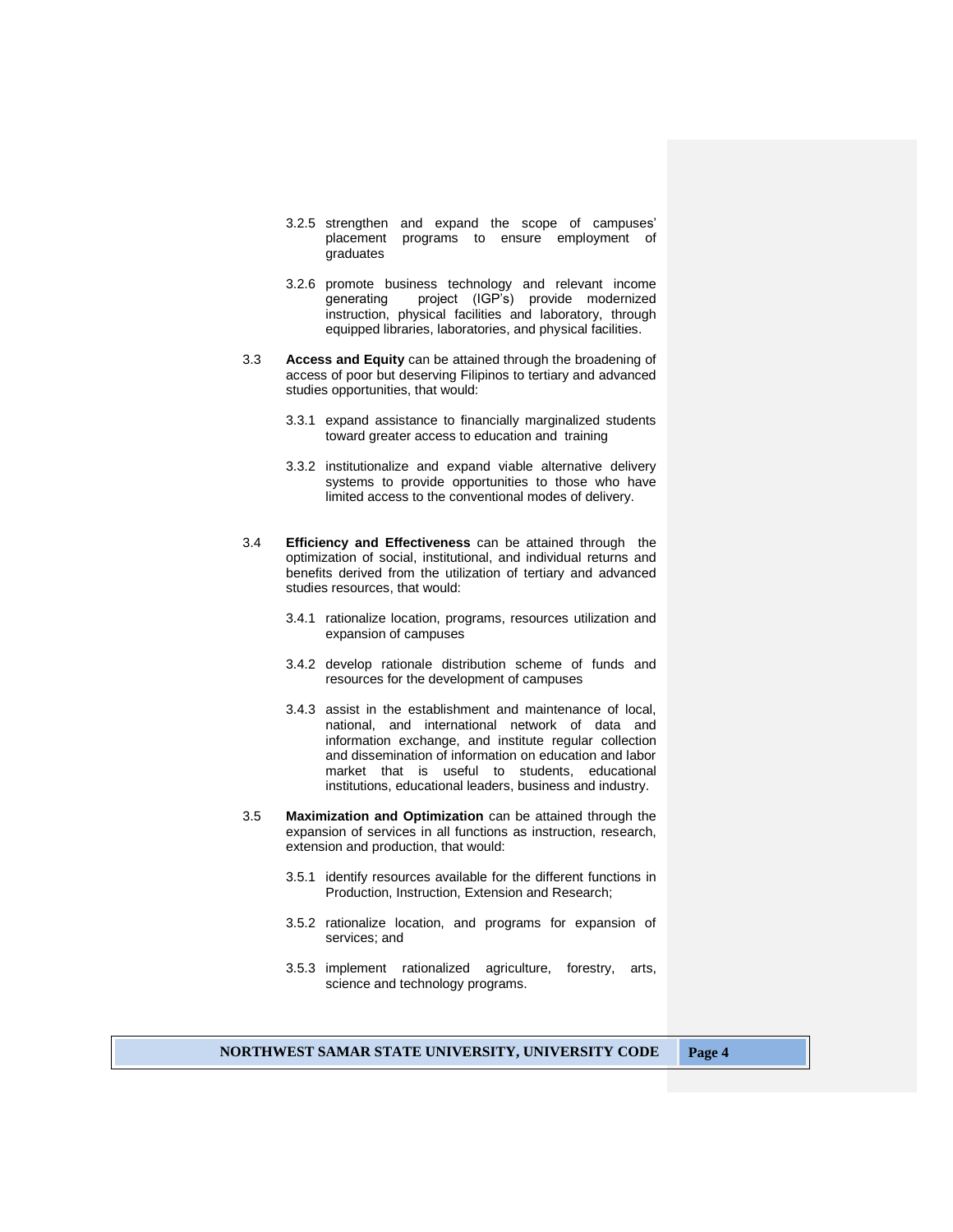#### **Section 4. Formulation of the Vision, Mission, Goals and Objectives**

- 4.1 Subject to review of the NwSSU Board of Regents, the vision and mission of the University and goals and objectives of its various academic and administrative divisions shall be formulated by the University President in consultation with the officials and stakeholders of the University.
- 4.2 The vision, mission, goals and objectives shall articulate the mandates and functions of the University taking into considerations the diverse and fast changing needs of its clientele and industry sector.

## **TITLE I**

# **GOVERNANCE**

#### **Article 7. Governing Board**

**Section 1. The Governing Board**

The governance of the NwSSU is vested exclusively in the Governing Board which is the Board of Regents (BOR).

## **Section 2. Composition**

The Board of Regents shall be composed of the following, in accordance with R.A. 8292:

- 2.1 The Chair of the Commission on Higher Education (CHED), as Chair
- 2.2 The University President of Northwest Samar State University, as Vice Chair
- 2.3 The Chair of the Senate Committee on Education and Culture, as member
- 2.4 The Chair of the Congressional Committee on Education and Culture, as member
- 2.5 The Regional Director of the National Economic Development Authority (NEDA) where the Main Campus of the college is located, as member
- 2.6 The Regional Director of the Department of Science and Technology (DOST) Region 8, as member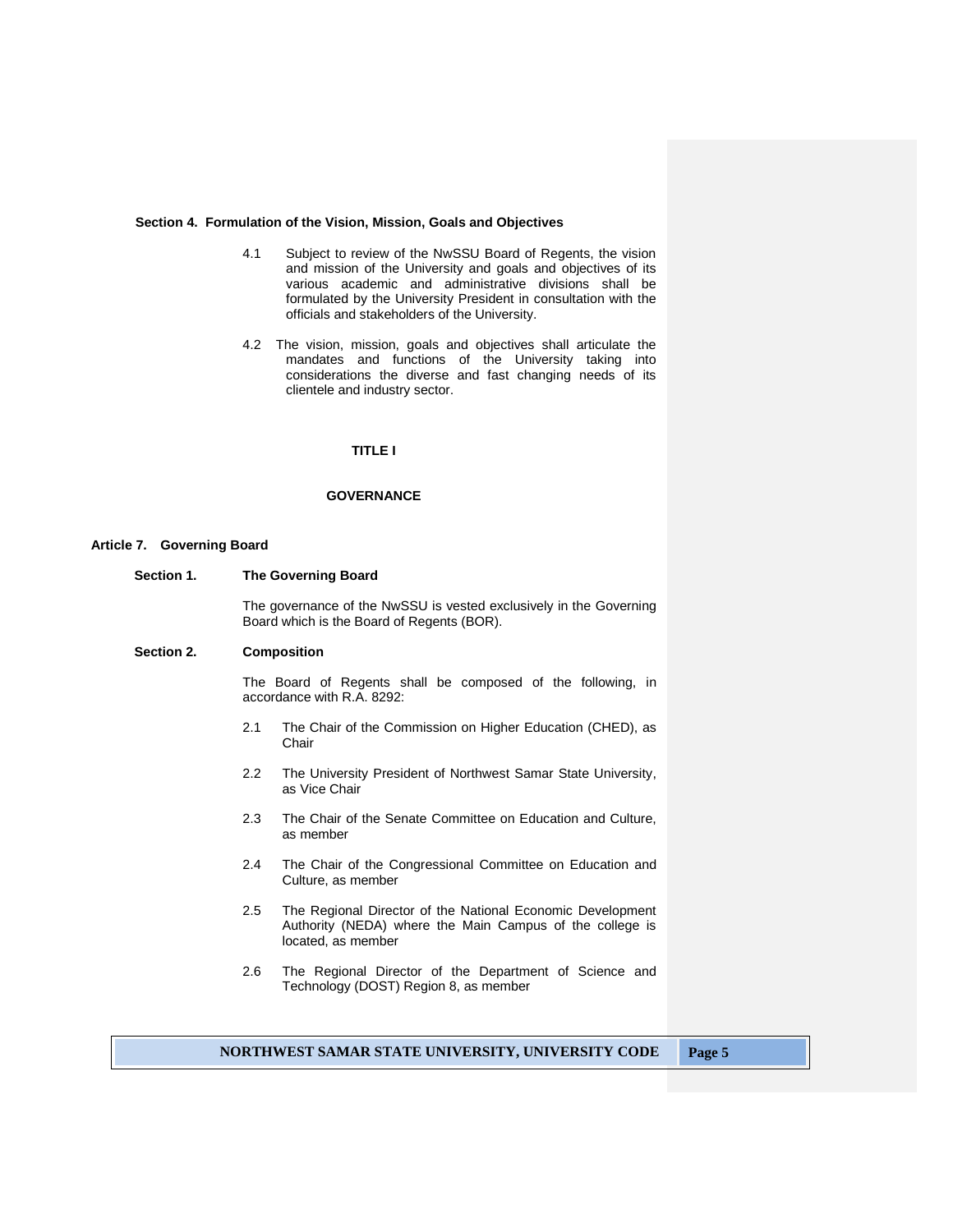- 2.7 The President of the Federated Faculty and Personnel Associations, as member
- 2.8 The President of the Federated Supreme Student Council (SSC)/Government (SSG), as member
- 2.9 The President of the Federated Alumni Associations, as member
- 2.10 Two prominent citizens who have distinguished themselves in their professions or fields of specialization chosen from among a list of at least five (5) persons qualified in the city or province where the University is located, as recommended by the Search Committee. The Search Committee is composed of the University President in consultation with the Chair of the CHED, based on the normal standards and qualifications of the position.
- 2.11 In case of vacancy in the Office of the President, the Board shall designate an Officer-In-Charge of NwSSU. The designate shall serve only the unexpired term.

#### **Section 3. Powers and Duties of the Board of Regents**

The Board shall have the following powers and duties, in addition to its general powers of administration and exercise of all powers granted to a Board of Directors of a Corporation under Section 36 of Batas Pambansa Bilang 68, otherwise known as the "Corporation Code of the Philippines." Thus, the Governing Board is tasked to:

- 3.1 enact rules and regulations not contrary to law to carry out the purposes and functions of the NwSSU
- 3.2 receive and appropriate all sums as may be provided for the support of the NwSSU, in the manner it may determine and according to it discretion, in order to carry out specified purposes and functions
- 3.3 receive in trust legacies, gifts, and donations of real and personal properties of all kinds and to administer and dispose the same when necessary for the benefit of the NwSSU, subject to limitations, directions and instructions of the donors, if any. Such donations shall be exempt from all taxes and shall be considered as deductible items from the income tax of the donor.
- 3.4 fix the tuition fees and other necessary charges such as, but not limited to, matriculation fees, graduation fees and laboratory fees, as they may deem proper to impose, after due consultations with involved sectors.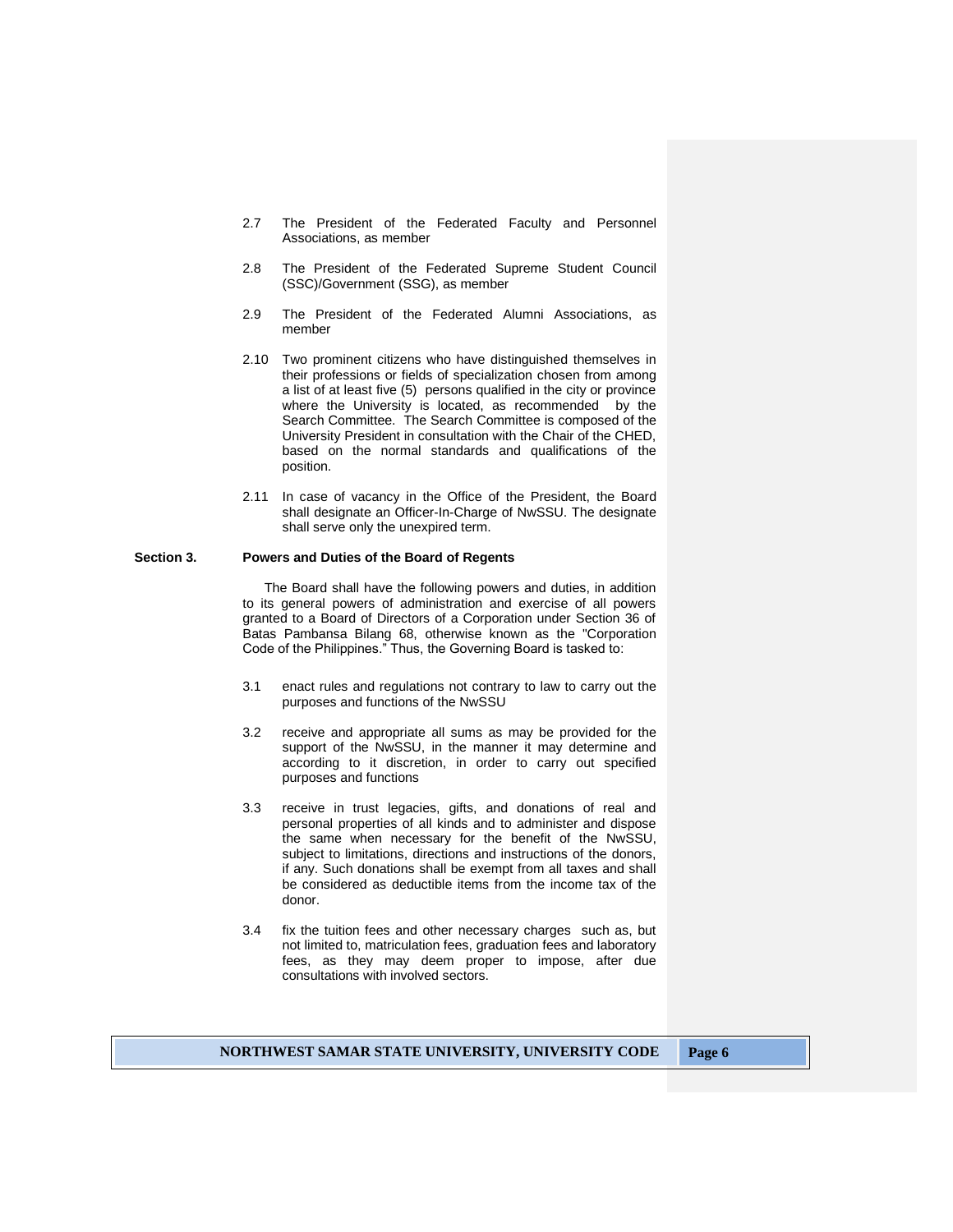- 3.4.1 Such fees and charges, including government subsidies and other generated income by the NwSSU, shall constitute Special Trust Funds and shall be deposited in any authorized government depository bank. All interests that shall accrue there from shall form part of the same fund for the use of the NwSSU.
- 3.4.2 Any revenue generated by the NwSSU from tuition fees and other charges, from income generating projects, as well as from the operation of auxiliary services and land grants, shall be retained and may be disbursed by the Board for production, instruction, research, extension, or other projects/programs. Provided, that all fiduciary fees shall be disbursed for specific purposes for which they are collected.
- 3.4.3 If, for reasons beyond its control, the NwSSU shall not be able to pursue any project for which funds have been appropriated and allocated under its approved program of expenditures, the Board may authorize the use of these funds for any purpose which, in its discretion, may be necessary and urgent for the attainment of the goals.
- 3.5 authorize the construction or repair of buildings, machines, equipment and other facilities, and the purchase and acquisition of real properties, including necessary supplies, materials and equipment. Purchases and other transactions entered into by the NwSSU through its Board shall be exempt from all taxes and dues.
- 3.6 approve, upon the recommendation of the University President of the NwSSU, the appointment of vice presidents, directors, executive deans, college deans, department chairs, faculty members and other officials and employees, and set their terms of office
- 3.7 fix and adjust salaries of faculty members and administrative officials and employees, subject to the provisions of the Revised Compensation and Classification Systems, and other pertinent budget and compensation laws governing hours of service, and such other duties and conditions as it may deem proper; to grant them, at its discretion, leaves of absence under such regulations as it may promulgate, any provisions of existing law to the contrary notwithstanding; and to remove them for cause in accordance with the requirements of due process of law.
- 3.8 approve the curricula, institutional programs, instruction-based entrepreneurship programs and code of conduct drawn by the Administrative and Academic Councils as herein provided.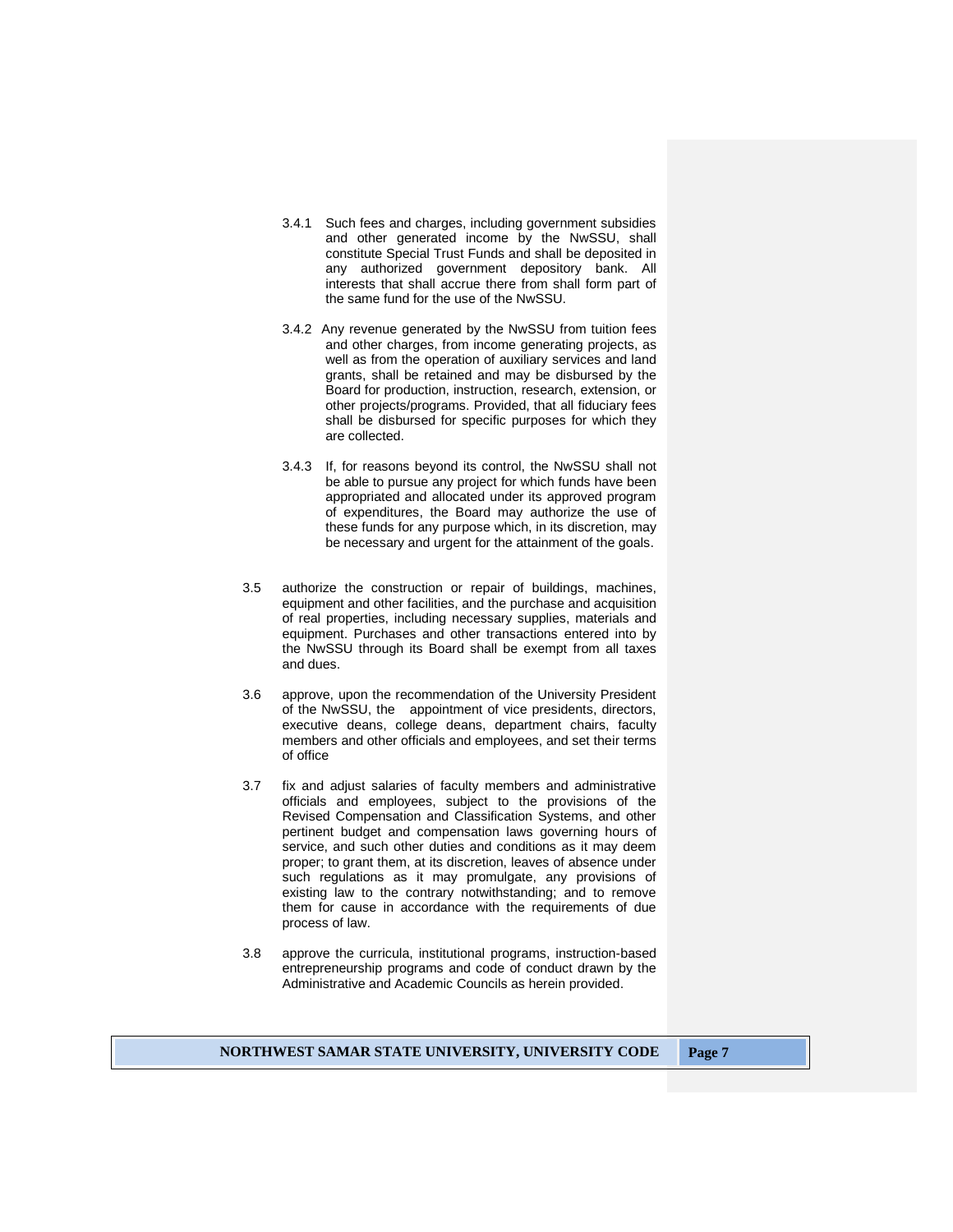- 3.9 set policies on admission, retention and graduation of students.
- 3.10 award honorary degrees upon persons in recognition of their outstanding contributions in the fields of education, public service, arts, sciences, and technology, or in any field of specialization within the academic competence of NwSSU and to authorize the award of certificates of completion of nondegree and non-traditional courses.
- 3.11 absorb non-chartered tertiary institutions within the cities and province of Samar, in coordination with the CHED which must approve the same, and in consultation with the Department of Budget and Management (DBM), and to offer therein needed programs or courses in order to promote and carry out equal access to educational opportunities as mandated by the Constitution.
- 3.12 establish research and extension centers to promote the development of the NwSSU.
- 3.13 establish Chairs in the NwSSU and to provide Fellowships for qualified faculty members and staff, and scholarships to deserving students.
- 3.14 delegate any of its powers and duties provided for hereinabove to the University President and/or other officials of the NwSSU as it may deem appropriate, so as to expedite the administration of the affairs
- 3.15 authorize an external management audit of the NwSSU and to institute reforms, including academic and structural changes, on the basis of the audit results and recommendations
- 3.16 collaborate with other Boards of chartered SUCs within the province or the region, under the supervision of the Commission on Higher Education (CHED) which must approve the same, and in consultation with the DBM and work towards their restructuring, so that they will become more efficient, relevant, productive and competitive
- 3.17 enter into joint ventures with business and industry for the profitable development and management of the economic assets of the NwSSU, the proceeds from which are to be used for the development and strengthening of the NwSSU
- 3.18 develop consortia and other forms of linkages with local government units, institutions and agencies, both public and private, local or foreign, in furtherance of the purposes and objectives of the NwSSU
- 3.19 develop academic arrangements for instruction-capability building, with appropriate institutions and agencies, public or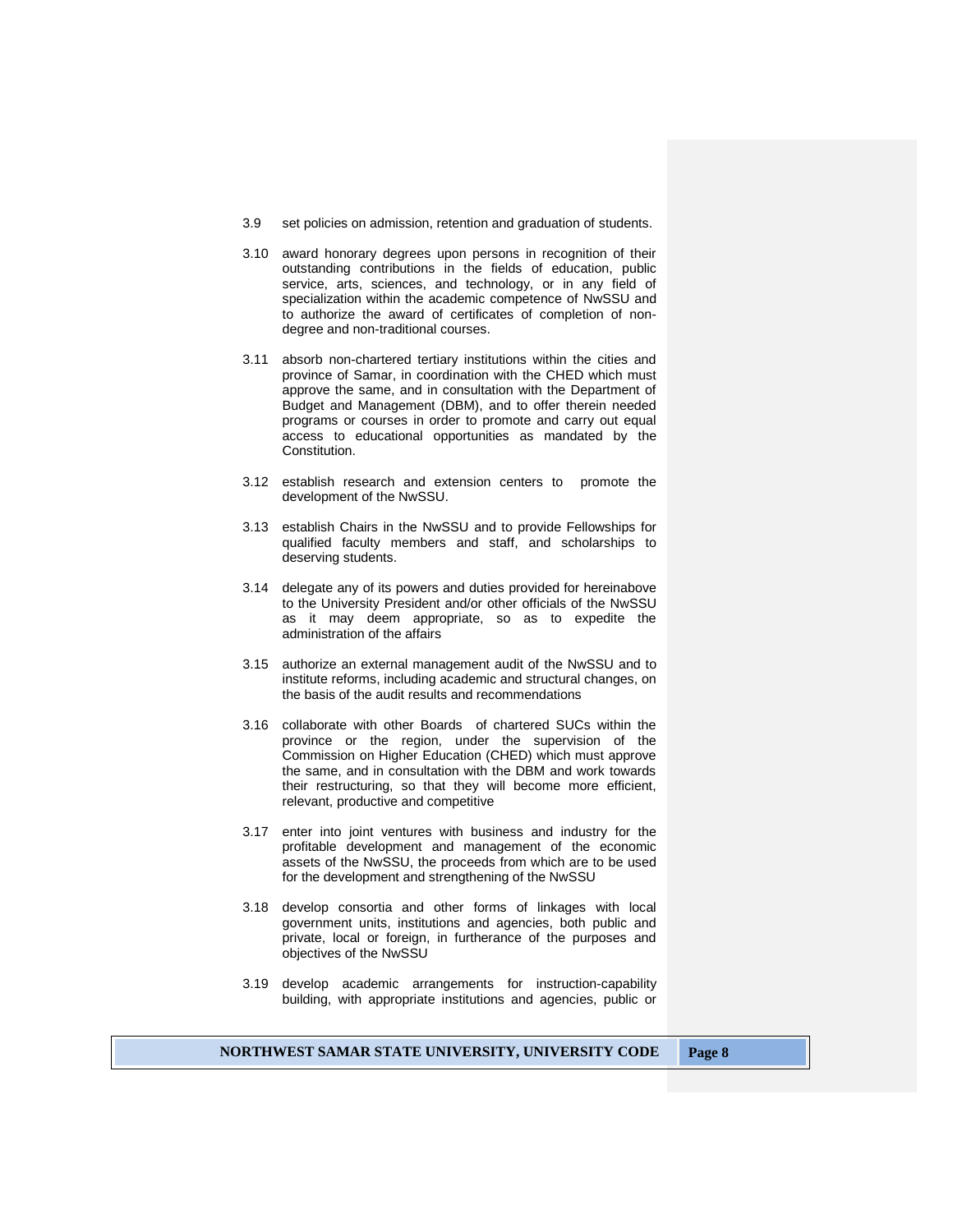private, local or foreign, and to appoint experts/specialists as consultants, or visiting or exchange professors, scholars, researchers, as the case may be

- 3.20 set up the adoption of modern and innovative modes of transmitting knowledge such as the use of information technology, the dual system, open learning, community laboratory, etc., for promotion of greater access to tertiary and advanced studies
- 3.21 establish policy guidelines and procedures for participative decision-making and transparency within the NwSSU
- 3.22 privatize, where most advantageous, the management of nonacademic services such as health, food, building or ground, property maintenance, and similar activities
- 3.23 extend the services of the University President, beyond the compulsory age of retirement but not later than the age of seventy (70), whose performance the Board has unanimously rated as Outstanding, and upon unanimous recommendation of the Search Committee (SC) concerned.

# **Section 4. Rights and Responsibilities of the Board**

The members of the Board shall have all the normal rights and responsibilities of a regular member of the Board of Directors/Board of Trustees of non-profit, non-stock corporations, as provided under Section 36 of BP Bilang 68.

- 4.1 The Board's Chair, Vice Chair and members coming from the government have the right to sit as Chair, Vice Chair, and as members thereof ipso facto upon their assumption into office
- 4.2 The President(s) of the Federated Faculty Association/ Administrative Personnel Association, President of the Federated Supreme Student Government (SSG, Inc.), and the Federated President of the Alumni Associations shall automatically become members of the Governing Board upon their election/assumption of office
- 4.3 The Private Sector Representatives must take their Oath of Office as hereinafter provided before they can assume as Board members.

# **Section 5. The Terms of Office**

The terms of office of the Federated presidents of the Faculty/Personnel, students, and alumni associations respectively, shall be co-terminus with their respective terms of office in such capacities. The two (2) private sector representatives shall serve for a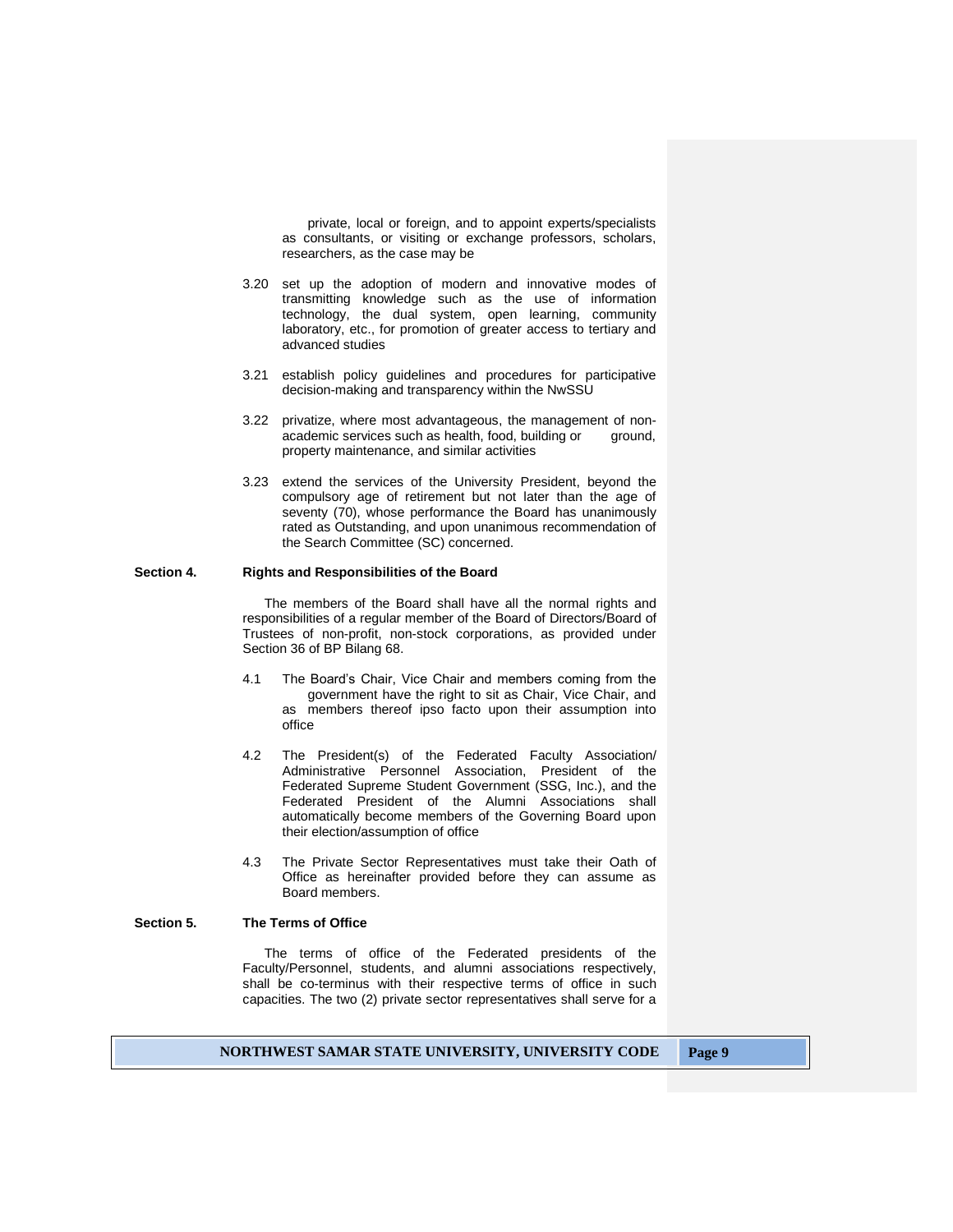term of two (2) years each. They may be re-appointed, for a maximum of another term only.

#### **Section 6. Meetings/Sessions**

- 6.1 The Board of NwSSU may hold special meetings aside from their regular meetings.
- 6.2 Regular meetings are convened at least once quarterly.
	- 6.2.1 Special sessions may be held upon the call of the CHED Chairman, provided that the members of the Board have been duly notified in writing three (3) days before the aforementioned special session. Majority of the members of the Board may petition in writing to the CHED Chairman for a special session.
	- 6.2.2 The frequency of the meetings, dates and venues shall be determined by the Board.
- 6.3 The University President shall be responsible for making the necessary preparation to ensure the smooth conduct of the Board's regular or special meetings.
- 6.4 The Board shall appoint a Secretary who shall serve both the Board and the NwSSU. He/She shall keep all the records and proceedings of the Board of Regents and shall serve notices of meetings to all members of the Board.
- 6.5 The presence of majority of the members of the Board shall establish existence of quorum for all regular and special meetings. However, no regular or special session shall be validly held or can legally occur without the presence of either the CHED Chairman or his/her duly designated Chair, or the University President of the NwSSU

#### **Section 7. Designation of BOR Chair by the CHED Chairman**

If the CHED Chairman so wishes, he may designate in writing a CHED Commissioner to act as the Regular Chair of the Board and/or in any of its regular or special sessions. In this case, the designated CHED Commissioner can act as the Presiding Officer.

## **Section 8. The Presiding Officer**

The CHED Chairman/Commissioner designated as BOR Chair shall preside over the regular or special sessions. In the absence of the BOR Chair, the University President shall preside.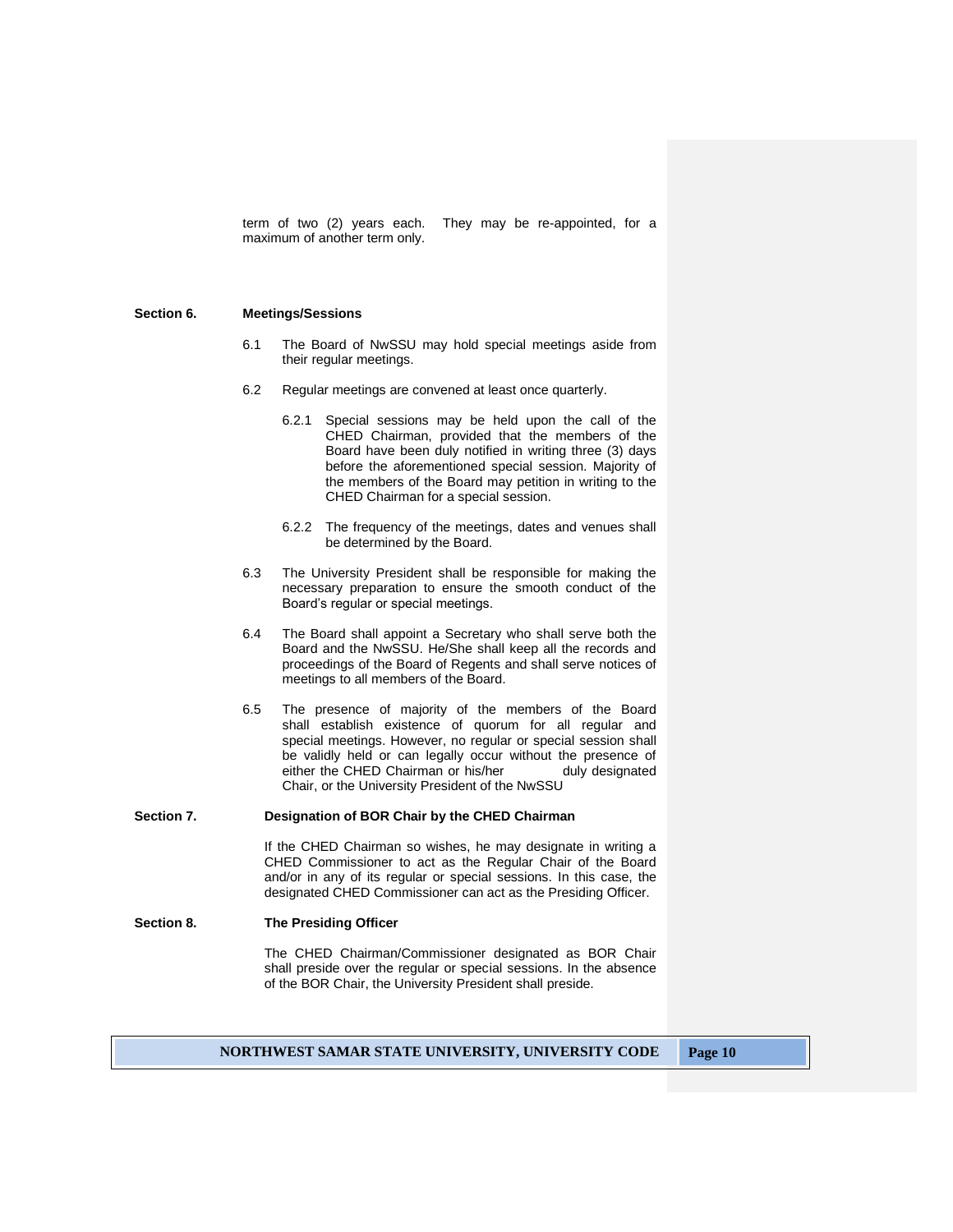**Section 9.** The members of the Board shall not receive any salary, but shall be entitled to reimbursement for actual and necessary expenses incurred either in their attendance to Board meetings, or in connection with other official business by resolution of the Board, subject to pertinent existing laws and regulations.

#### **Article 8. Academic Freedom and Institutional Autonomy**

#### **Section 1. Academic Freedom**

- 1.1 Academic freedom is the right of the teacher to teach the subject of his specialization according to his best lights; to hold, in other subjects, such ideas as he sincerely believes to right; and to express his opinions on public questions in a manner that shall neither interfere with his duties as a faculty member, nor negate his loyalty to NwSSU that employs him.
- 1.2 The exercise of academic freedom does not, however, mean the privilege of discussing in his classroom controversial topics that are not pertinent to the course of study that is being pursued.
- 1.3 Teachers shall enjoy academic freedom in the discharge of their professional duties, particularly with regard to teaching and classroom activities (Section 12, R.A. 4670: Magna Carta for Public School Teachers, approved on June 18, 1966).

#### **Section 2. Institutional Autonomy**

Institutional Autonomy is the right of chartered SUCs to select its administrator, faculty members and students; to prescribe its courses of study, to adopt plans of administration, study and research; and to determine the educational policies. The NwSSU shall enjoy institutional autonomy.

#### **Section 3. Promulgation and Implementation of Policies**

The Board of Trustees shall promulgate and implement policies in accordance with the declared state policies and other pertinent provisions of the Constitution of the Philippines on education, science and technology, arts, culture and sports; as well as the policies, standards and thrusts of the CHED and of B.P. 412, R.A. No. 7722, otherwise known as the "Higher Education Act of 1994" and R.A. No. 8292, otherwise known as the "Higher Education Modernization Act of 1997."

#### **Article 9. Administrative Council**

## **Section 1. Creation and Functions**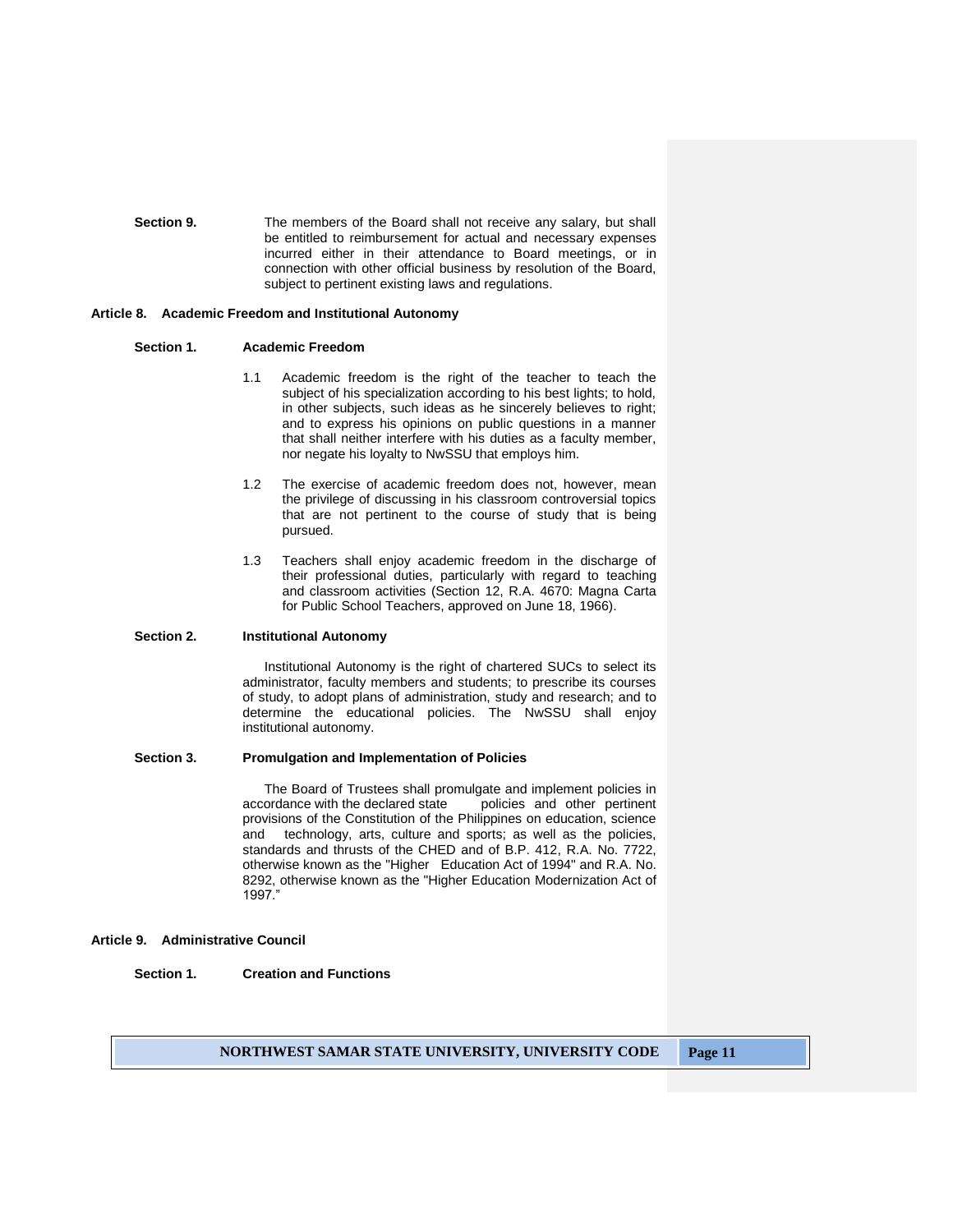- 1.1 There shall be created an Administrative Council which shall be composed of the University President as chair, and the vice president(s), campus director, director(s), college dean(s), Registrar, and chief administrative officers as members.
- 1.2 The Administrative Council shall recommend to the Board, through the University President appropriate policies governing the administration, management and development planning of NwSSU, subject to the approval of the Board. And it shall implement such policies upon their approval.

#### **Section 2. Officers**

- 2.1 The University President shall be the Presiding Officer of the Administrative Council. In his absence, the Vice President for Administration and Finance shall preside.
- 2.2 The College Secretary shall be the ex-officio secretary the Council.

## **Section 3. Meetings**

- 3.1 The University President shall determine the date for the Council meetings, provided there is at least one regular meeting each semester.
- 3.2 The University President may call for a special meeting upon the written request of at least majority of the members of the Administrative Council.
- 3.3 A quorum of the Council shall consist of a majority of its members, excluding those on official travel or leave. A majority vote of all the members present shall be required to dispose of a question or to decide an issue.
- 3.4 The presence of all members of the Council is required at all its meetings. Only for meritorious reasons can a member be excused by the University President.

# **Section 4. Committees**

The Administrative Council may create committees as it may deem necessary for the proper performance of its functions.

#### **Article 10. Academic Council**

**Section 1. Creation and Functions**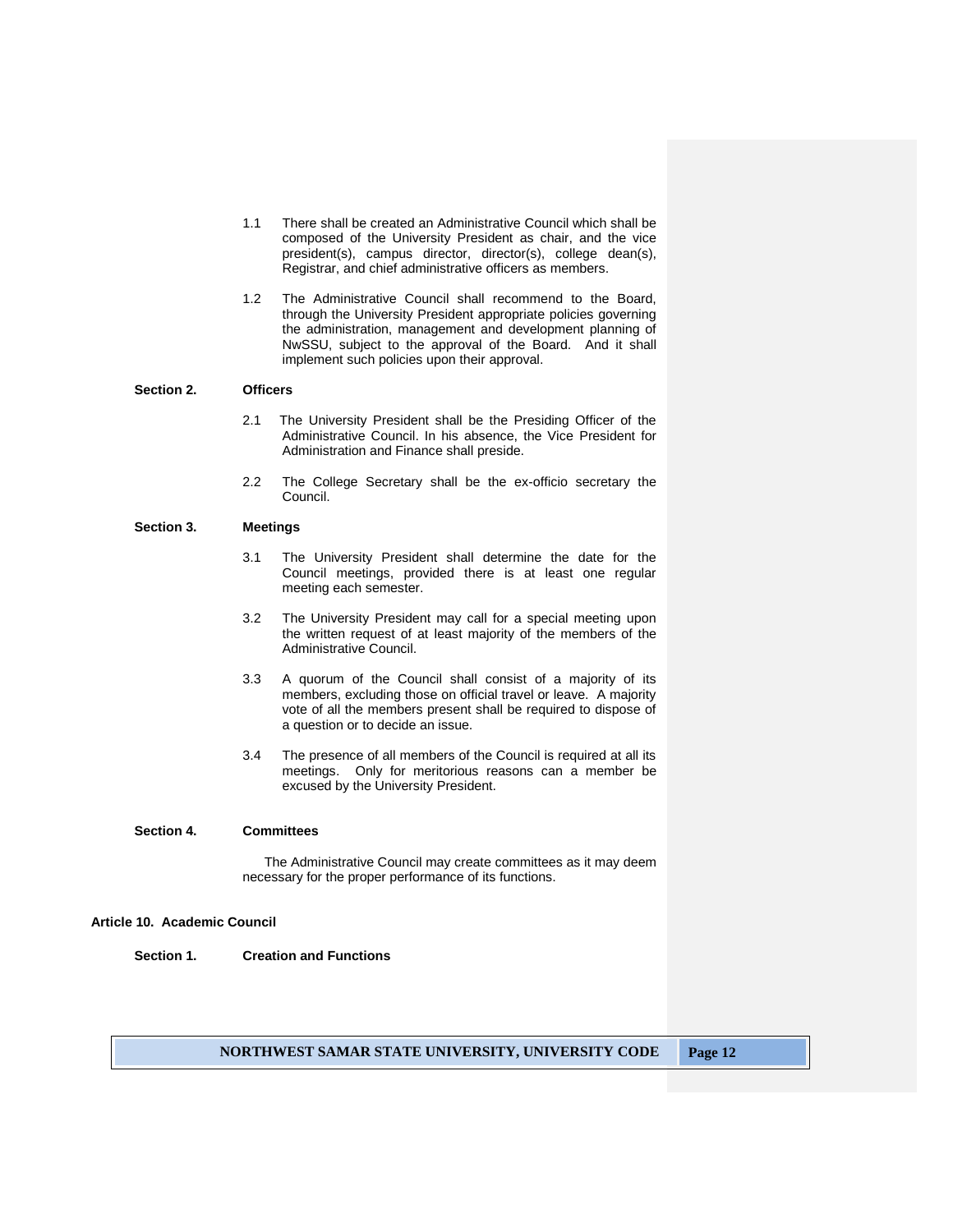- 1.1 There shall be an Academic Council composed of the University President as chair, and all the faculty members with the rank of Assistant Professor and up, as members.
- 1.2 The Academic Council shall have the following functions:
	- 1.2.1 Prescribe the curricula and code of conduct of the College, subject to the approval of the Board.
	- 1.2.2 Determine, review and recommend for approval of the Board, through the University President, the program offerings in the University.
	- 1.2.3 Set the requirements for the admission of students, as well as for graduation and conferment of degrees, subject to the review of the Board.
	- 1.2.4 Recommend students to be recipients of awards.
	- 1.2.5 Through the University President or his duly authorized representative, have disciplinary power over the students within the limits prescribed by the code of discipline as approved by the Board.

## **Section 2. Officers**

- 2.1 The University President shall be the presiding officer of the Academic Council. In his absence, the Vice President for Academic Affairs shall preside.
- 2.2 The University Secretary designate, or any personnel as appointed by the University President, shall be the ex-officio secretary of the Academic Council. The functions shall be the same as those specified for the Administrative Council.

#### **Section 3. Meetings**

- 3.1 The University President shall determine the date for the Council meetings, provided there is at least one regular meeting each semester.
- 3.2 The University President may call for a special meeting upon the written request of at least majority of the members the Academic Council.
- 3.3 A quorum of the Council shall consist of a majority (to mean 50% + 1) of its members, excluding those on official travel or leave. A majority vote of all the members present shall be required to dispose of a question or to decide an issue.
- 3.4 All members are required to attend all Council meetings. Only for meritorious reasons can a member be excused by the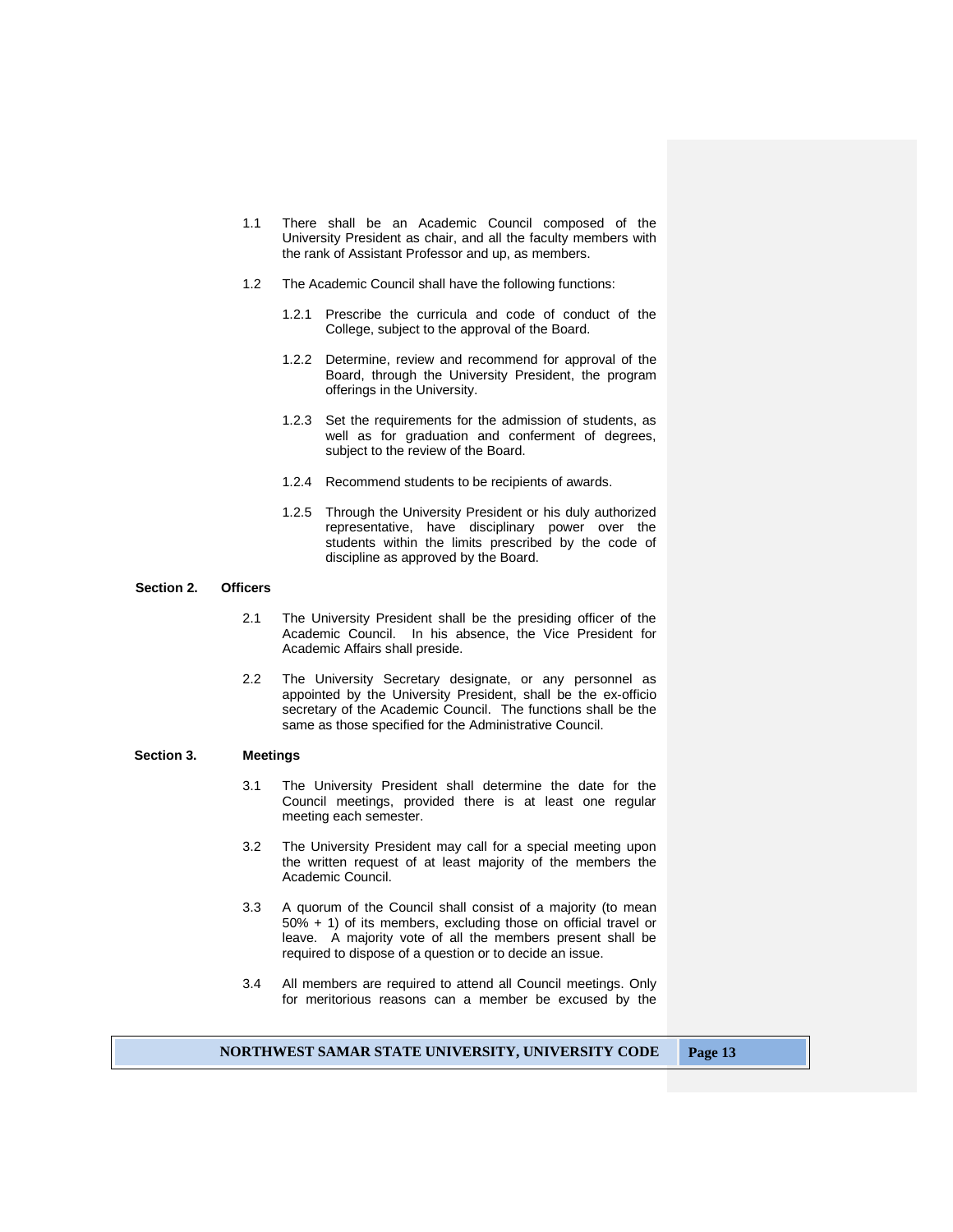University President. Except for emergency cases, all excuses for non-attendance must be secured in writing at least three (3) working days prior to the meeting.

3.5 Issuance of notice of meetings shall be disseminated two (2) working days prior to the meeting, except for emergency purposes.

## **Section 4. Committees**

The Academic Council may create committees, as it may deem necessary for the proper performance of its functions.

## **TITLE II**

## **OFFICERS OF THE ADMINISTRATION**

#### **Article 11. Composition and Terms of Office**

- **Section 1.** The officers of the administration shall be the University President, the Vice Presidents, Campus Director, the Dean of Colleges, Directors, the Chief Administrative Officer, University and Board Secretary, University Registrar, unit and section heads and other officials as may be determined by the University President.
- **Section 2.** The terms of office of designated officials shall be for two (2) years, unless revoked and without prejudice, however, to a renewal for one term only at the sound discretion of the University President and confirmation of the Board of Regents.

#### **Article 12. The University President**

- **Section 1.** The University shall be headed by a President, who shall render full-time service. He/She shall be appointed by the Board of Regents, subject to the guidelines, qualifications and/or standards set by the Board, upon recommendation of a duly constituted search committee.
- **Section 2.** The University President shall have a term of four (4) years and shall be eligible for reappointment for another term.
- **Section 3.** Within six (6) months before the expiration of the term of office of the incumbent President of the University, the Board shall constitute the Search Committee for the Presidency (SCP).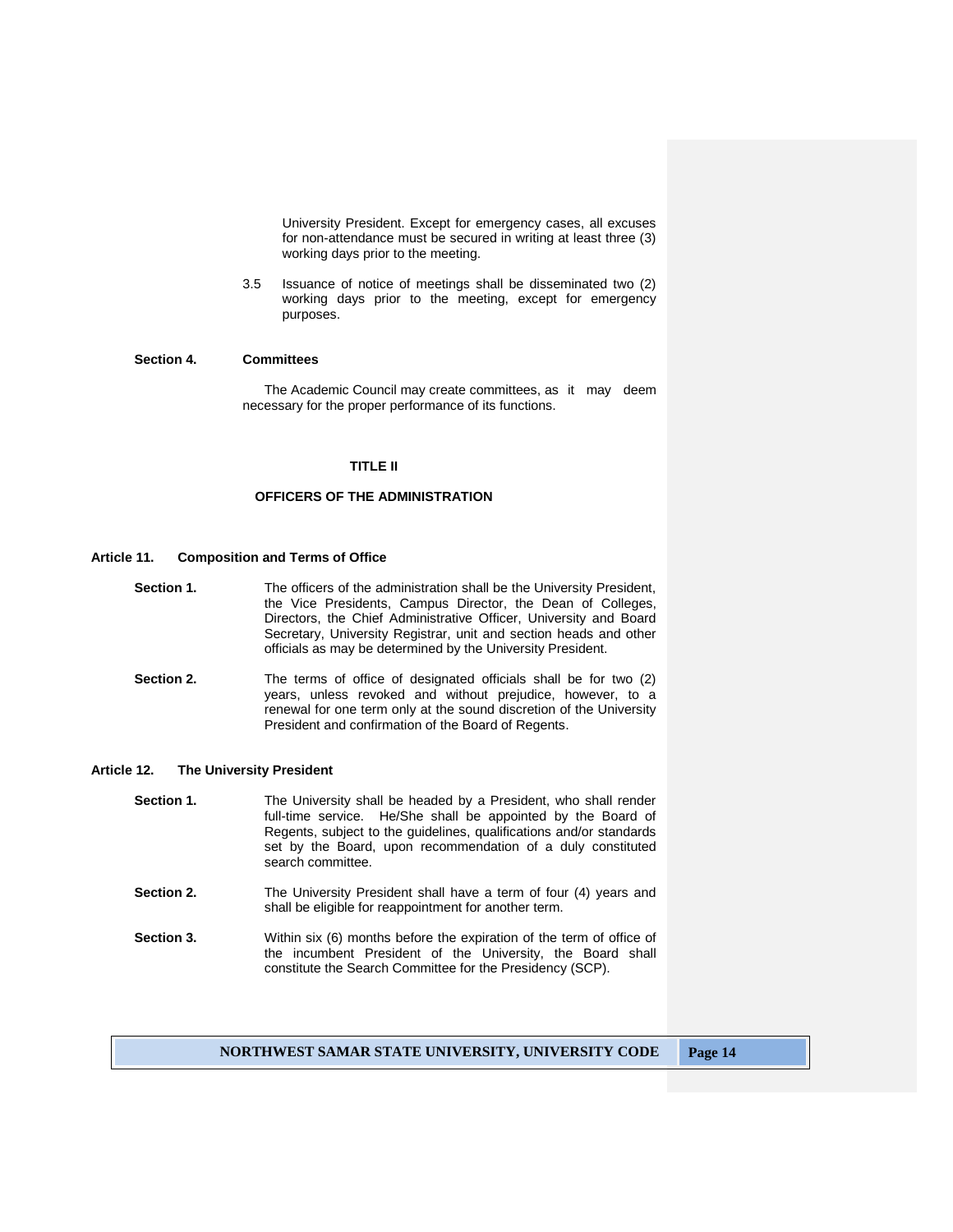| Section 4. | In case of vacancy in the Office of the President by reason of      |
|------------|---------------------------------------------------------------------|
|            | death, compulsory retirement, resignation, removal for cause or     |
|            | incapacity of the President to perform the functions of his/her     |
|            | office, the Board shall have the authority to designate an Officer- |
|            | in-Charge of the University pending appointment of a new            |
|            | President.                                                          |

- **Section 5.** In case of vacancy in the Office of the President as mentioned in the immediately preceding section, his/her successor or the Officer-in-Charge shall serve only the unexpired portion of the term.
- **Section 6.** The powers and duties of the President of the University, in addition to those specifically provided in RA 9719, shall be those usually pertaining to the office of the President of similar universities, and those delegated by the Board.
- **Section 7.** The salary of the President of the University shall be in accordance with the Revised Compensation and Position Classification System and shall be comparable to that being received by the Presidents of similar educational institutions.
- **Section 8.** The President of the University shall be assisted by the Vice President/s, who shall be appointed by the Board upon recommendation of the President.

# **Article 13. The Heads of University Campuses**

**Section 1.** Campus Directors shall head the University campuses and they shall render full-time service. They shall be appointed by the Board upon recommendation of the search committee and the University President, subject to the guidelines, qualifications and/or standards set by the Board of Regents.

## **Article 14. The Secretary of the University**

- **Section 1.** The Board shall designate a secretary, who shall serve as such for both the Board and the University and shall keep all records and proceedings of the Board.
- **Section 2.** He/She shall serve upon each member of the Board the appropriate notice of the Board meetings.

#### **TITLE III**

# **FISCAL AND FINANCIAL MANAGEMENT**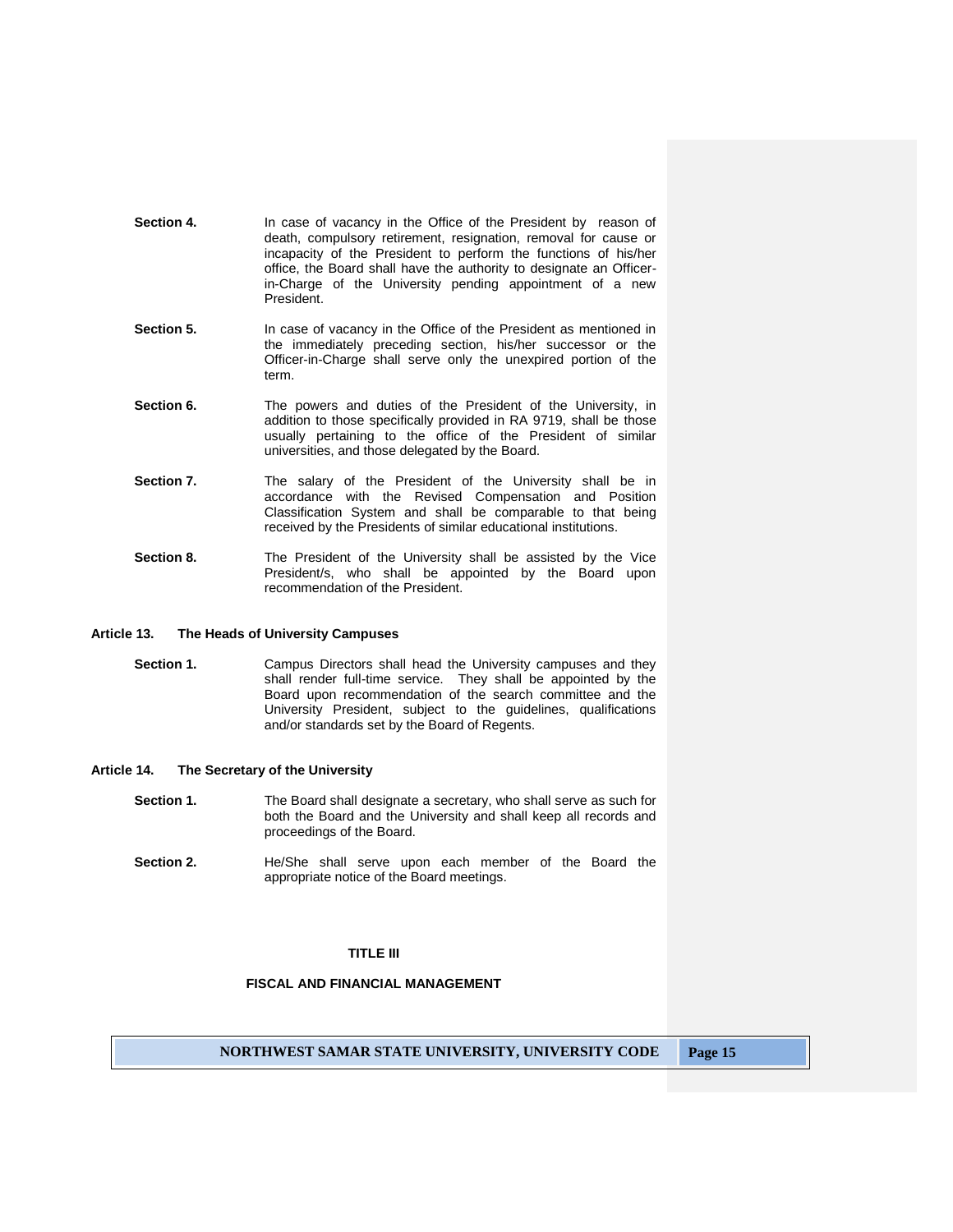## **Article 15. National Appropriation**

**Section 1.** The source of funds shall be from the national appropriation as embodied in the General Appropriations Act for the calendar year.

#### **Article 16. School Fees and Other Sources of Funds**

- **Section 1.** The University President of the NwSSU, in consultation with the Administrative Council, shall recommend to the Board of Regents the prescribed school fees.
- **Section 2.** The NwSSU may derive income from the different income-generating projects and from rentals of the school plant, grounds, residence, hall, equipment and other school facilities which shall be determined by the Management Board, upon approval by the Administrative Council and confirmation by the BOR.
- **Section 3.** The University shall allocate funds from agency income for its various operating expenses in accordance with existing government rules, policies and regulations on the utilization of income subject to the review and recommendation of the Administrative Council and approval by the Board of Regents.
- **Section 4.** NwSSU may receive income from the sale of scrap materials, condemned equipment, tools, and other non-serviceable property. The mechanics of sale disposal of the items shall follow the normal procedures in accordance with existing rules and regulations as prescribed by the Commission on Audit (COA).
- **Section 5.** All income from school fees, school projects and other school charges shall be deposited with its authorized government depository bank.

#### **Article 17. Donations and Grants**

- **Section 1.** All donations and endowments to the NwSSU such as equipment, books or other personal or real properties shall be made with proper formalities of the Deed of Donations executed by the donor/s and subject to the confirmation by the Board of Regents; that such donations shall be utilized for the benefit of the NwSSU of the department for which it was intended, or for aid to any student or students in accordance with the directions and instructions of the donor, and in default thereof, in such manner as the Board may in its discretion, determine.
- **Section 2.** Donations of cash or monies not intended for any purpose by the donor shall be turned over to the cashier and shall be entered in its book of accounts. It shall be disbursed as approved by the Board in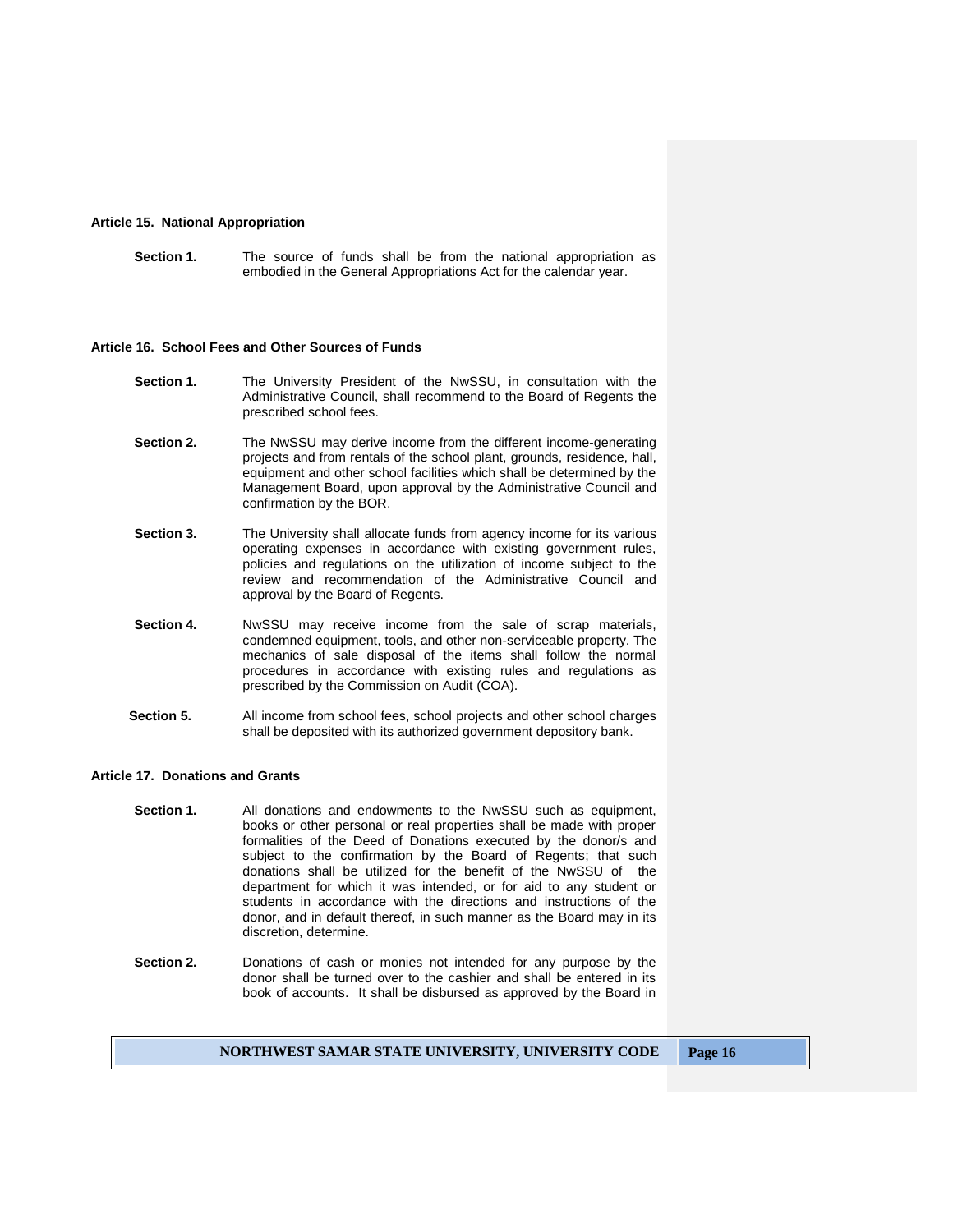such manner that will benefit the NwSSU, subject to the COA rules and regulations.

- **Section 3.** Grants shall be expressed by the Grantor through a Memorandum of Agreement with the Grantee and shall be concurred by the Board.
- **Section 4.** A special committee shall be created by the Board to be composed of professors and other non-academic staff with special skills, who shall conduct feasibility studies or scout for local and foreign donors and grantors for financial assistance on viable projects. The committee may avail of the Feasibility Studies Fund provided for under Circular No. 299 and other related budget circulars.

#### **Article 18. Budgeting Guidelines and Policies**

- **Section 1.** The annual budget of the NwSSU shall be prepared in accordance with the provision of laws, decrees and other pertinent budget circulars after due consultation with major stakeholders.
- **Section 2.** The Budget Officer and the Planning Officer shall prepare and consolidate the budget proposals for endorsement to the Finance Management Officer for submission and recommendation of the University President for approval by the Board of Regents.
- **Section 3.** The budget proposal will be subject to review and evaluation by the Administrative Council, submitted to the Board of Regents for confirmation and approval and submitted to the Department of Budget and Management as endorsed by the CHED.

#### **Article 19. Budget Implementation**

- **Section 1.** The approved budget shall be the basis for the implementation of the programs, projects and activities of the NwSSU.
- **Section 2.** The University President shall have the delegated authority vested by the Board of Regents for the fiscal management of the appropriated funds after consultation with the local major stakeholders.
- **Section 3.** The source of funds for the University shall come from the annual appropriations and approved program of expenditures in the use of agency income by the Board of Regents.
- **Section 4** The Head of the Finance Division shall assist the University President in the fiscal administration. There shall be a constant consultation on the budget implementation.
- **Section 5.** The Chief Accountant shall make proper charges of accounts as prescribed by the Commission on Audit. He/She shall likewise certify the availability of funds and notify the University President as to the status of funds from time to time.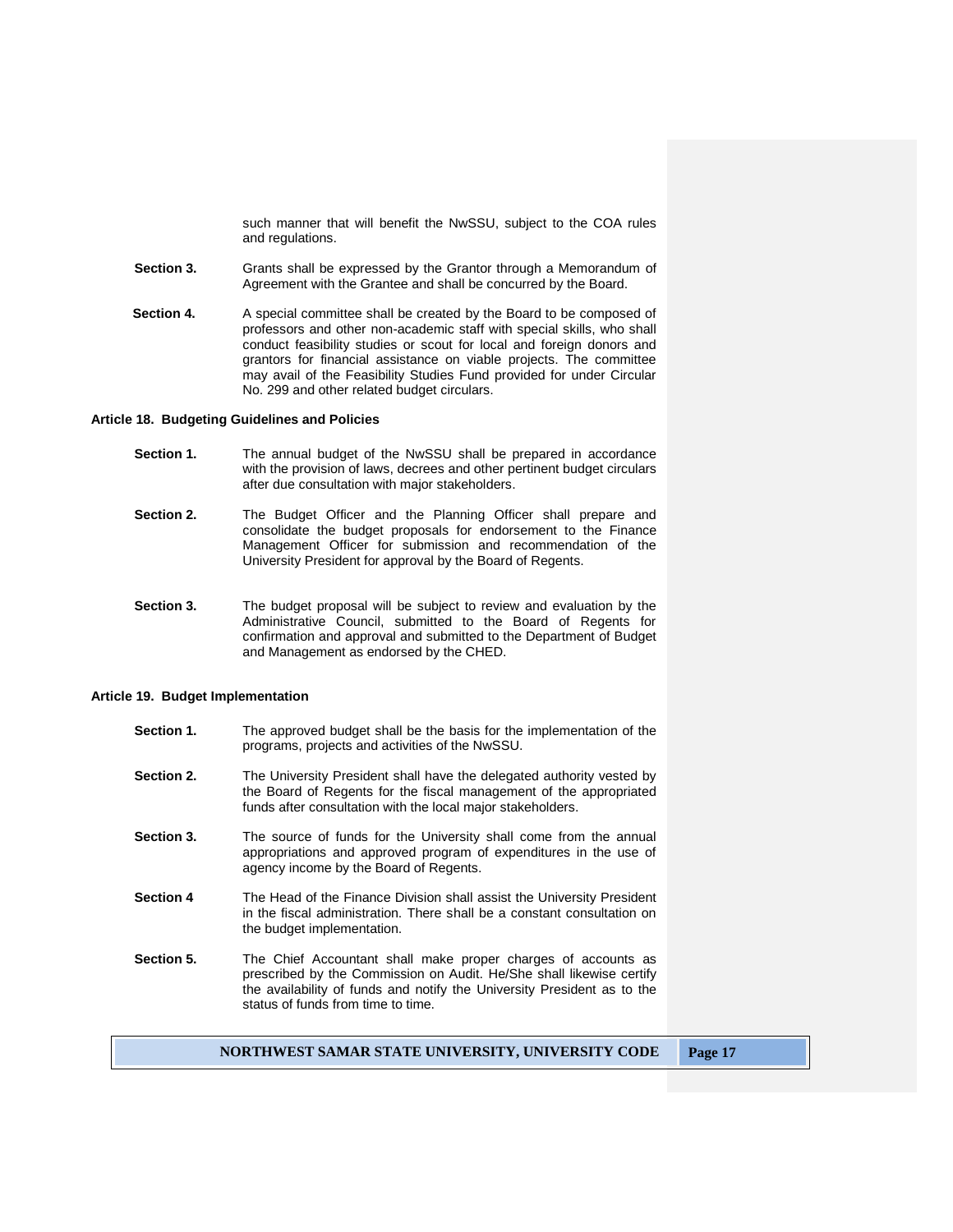**Section 6.** The Head of the Finance Division shall be responsible for the submission of the prescribed accountability reports.

#### **Article 20. Solicitation**

**Section 1.** No solicitation of funds, canvassing for sale of merchandise, subscription for securities, insurance, publications, sale of tickets, or any other promotional or charity scheme shall be conducted in NwSSU without prior written approval from the University President, and/or, his/her authorized representative; provided, that the same is permitted by law.

#### **Article 21. Accounting and Auditing Procedures**

**Section 1.** The University shall observe all pertinent COA memoranda and circulars prescribing general accounting policies and related procedures for the smooth flow of operation of the University.

#### **Title IV**

## **PROCUREMENT SYSTEM AND PROPERTY MANAGEMENT**

## **Article 22. Procurement System**

- **Section 1.** All procurement shall be in accordance with Republic Act No. 9184, otherwise known as the "Government Procurement Reform Act"
- **Section 2.** The University President shall create Bids and Awards committee (BAC) for each campus of the University to undertake the functions specified in section 12 of the Implementing Rules and Regulation of RA 9184.
- **Section 3**. The University shall establish a procurement unit/office to undertake the functions specified in section 14.1 of the Implementing Rules and Regulations of RA 9184. The Head of Procurement unit/office shall serve as the head of the BAC Secretariat.
- **Section 4**. The BAC shall create a Technical Working Group (TWG) from a pool of technical, financial and/or legal experts to assists in the procurement process.
- **Section 5**. No Procurement shall be undertaken unless it is in accordance with an approved Annual Procurement Plan of the University.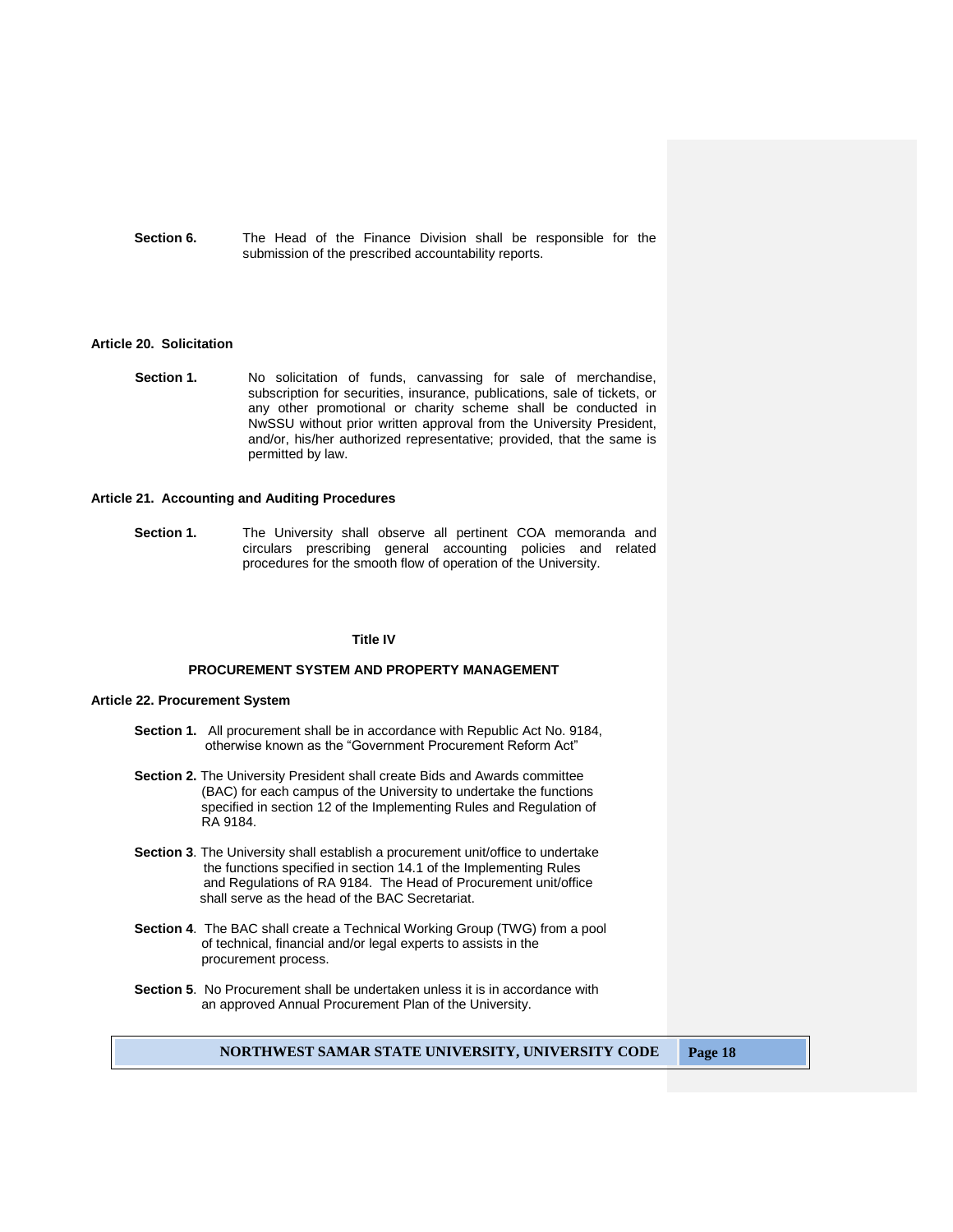- **Section 6.** All procurement shall be through competitive or public bidding, except those provided in Rule XVI of the IRR of RA 9184, which provides for the conditions for the use of the alternative modes of procurement.
- **Section 7**. The University shall establish and adopt a simplified procurement flow chart to harmonize its procurement process.

#### **Article 23. Property Management**

- **Section 1.** Properties of the University shall include fixed assets and inventories
- **Section 2.** The University shall establish a Property Management Office separate and distinct from the procurement office which shall be headed by a Supply Officer who shall take custodianship and management of all properties of the University
- **Section 3.** Any equipment issued to the employees by the Supply Officer must be for official use only, and must be covered by an Acknowledgment Receipt of Equipment (ARE). Maximum length of use is two (2) years, without prejudice to extension, upon the approval of the Division Chiefs concerned.
- **Section 4.** The Supply Officer shall conduct regular unannounced inspection of University properties, particularly equipment, and immediately correct any malpractice in the use thereof. Equipment shall be withdrawn from employees who have not properly used and maintained it.

#### **Article 24. Inventory of University Property**

- **Section 1.** The University shall create an inventory committee to conduct annually a physical inventory of all equipment, supplies and materials, building and motor vehicles and other fixed assets.
- **Section 2.** The inventory committee shall be headed by the campus Chief Administrative Officer shall then recommend, after consultation with the Supply Officer and COA, the disposal of unserviceable assets and equipment.

#### **Title V**

## **PHYSICAL PLANT AND FACILITIES**

**Article 25. Supervision of School Site Campus, Grounds, Buildings, Equipment and other infrastructure development**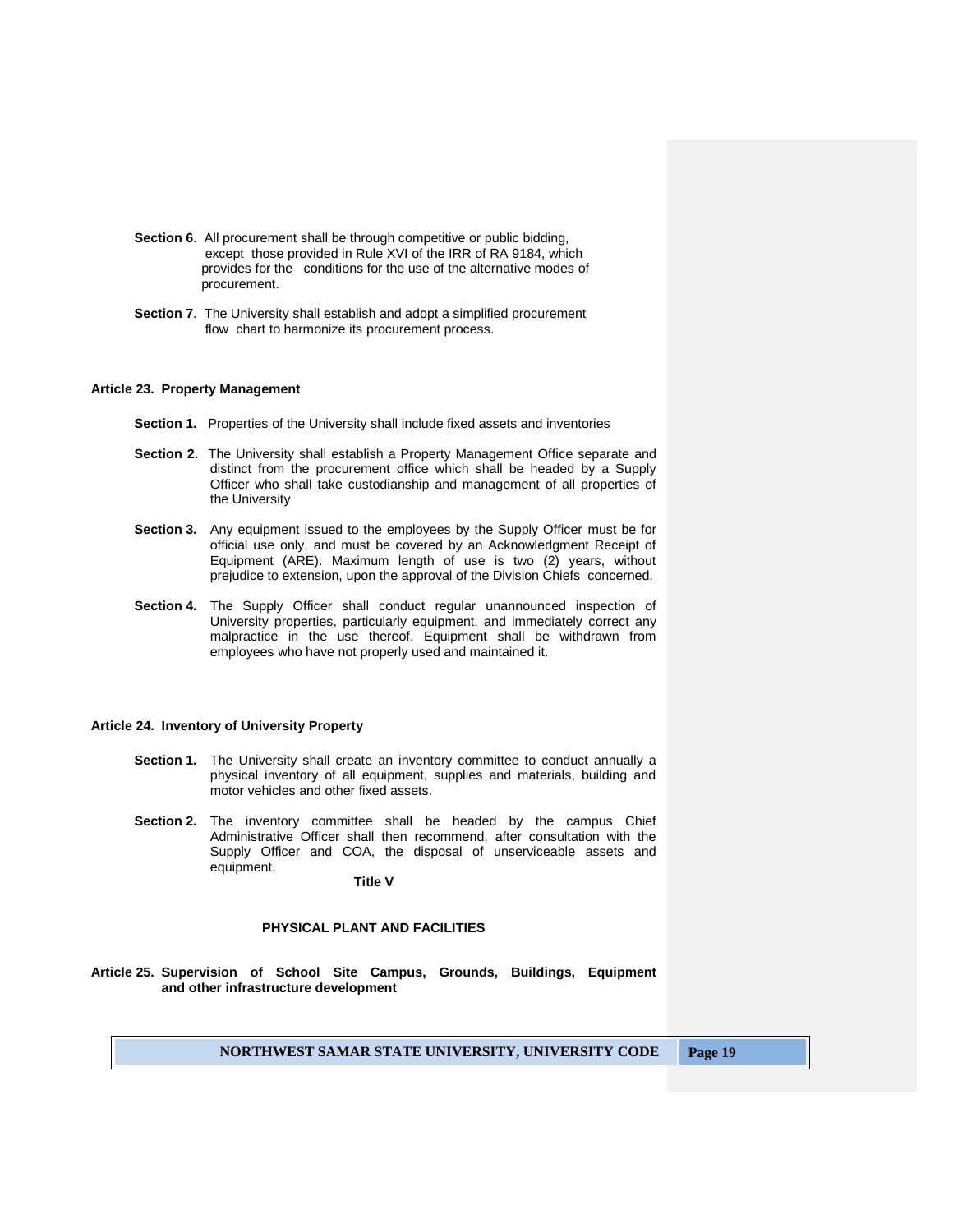- **Section 1.** The Directors, Physical Plant and Facilities of both campuses, in coordination with the respective Supply Officer shall be responsible for the proper administration and control of the site and campuses in accordance to the approved *site/campus development program*, and keep records in the campus such as:
	- 1.1 Certificate of Land Title of School Site
	- 1.2 Quitting of the title if other file claims ownership
	- 1.3 Public Instrument of Land/School Site Acquisition
		- 1.3.1 Deed of Sale<br>1.3.2 Deed of Dona
		- Deed of Donation
		- 1.3.3 Contract of Agreement like Lease Contract
	- 1.4. Other Related Documents
- **Section 2.** The Physical Plant and Facilities Directors of the respective campuses shall supervise and assign employees for the proper maintenance of school buildings, grounds, plants and equipment in accordance to *repair and maintenance program* and *repair and maintenance policy guidelines*.
- **Section 3.** Plan and implement infrastructure programs of the university in accordance to *infrastructure and building outlay development program*
- **Section 4.** Create a sense of peace and security including traffic management in accordance to *Security and Traffic Management Plan*.
- **Section 5.** General services refers to the work unit in the University which performs general services and maintenance works for the buildings and the grounds. The Buildings and Grounds Supervisor oversees the civil, mechanical, power, and electro-electrical works and the maintenance of the lawns, gardens, walk pavements, and the like.
- **Section 6.** General Services is headed by a general services officer under the OSPFD director and shall provide support services to the operation of the University.

#### **Article 26. Operation of Government Properties**

- **Section 1.** Utilization and control of buildings and other properties of the school shall be in accordance to the *Building and Property Utilization Policy and Guidelines.*
- **Section 2.** All government properties such as equipment, supplies, and other instructional materials shall be under the custody of the Supply Officers.
- **Section 3.** All motor vehicles owned and operated by the University except those authorized for the exclusive use of the President and other school officials shall constitute a pool of vehicles.
- **Section. 4** The use of government vehicles shall be governed by existing administrative laws, rules and regulations.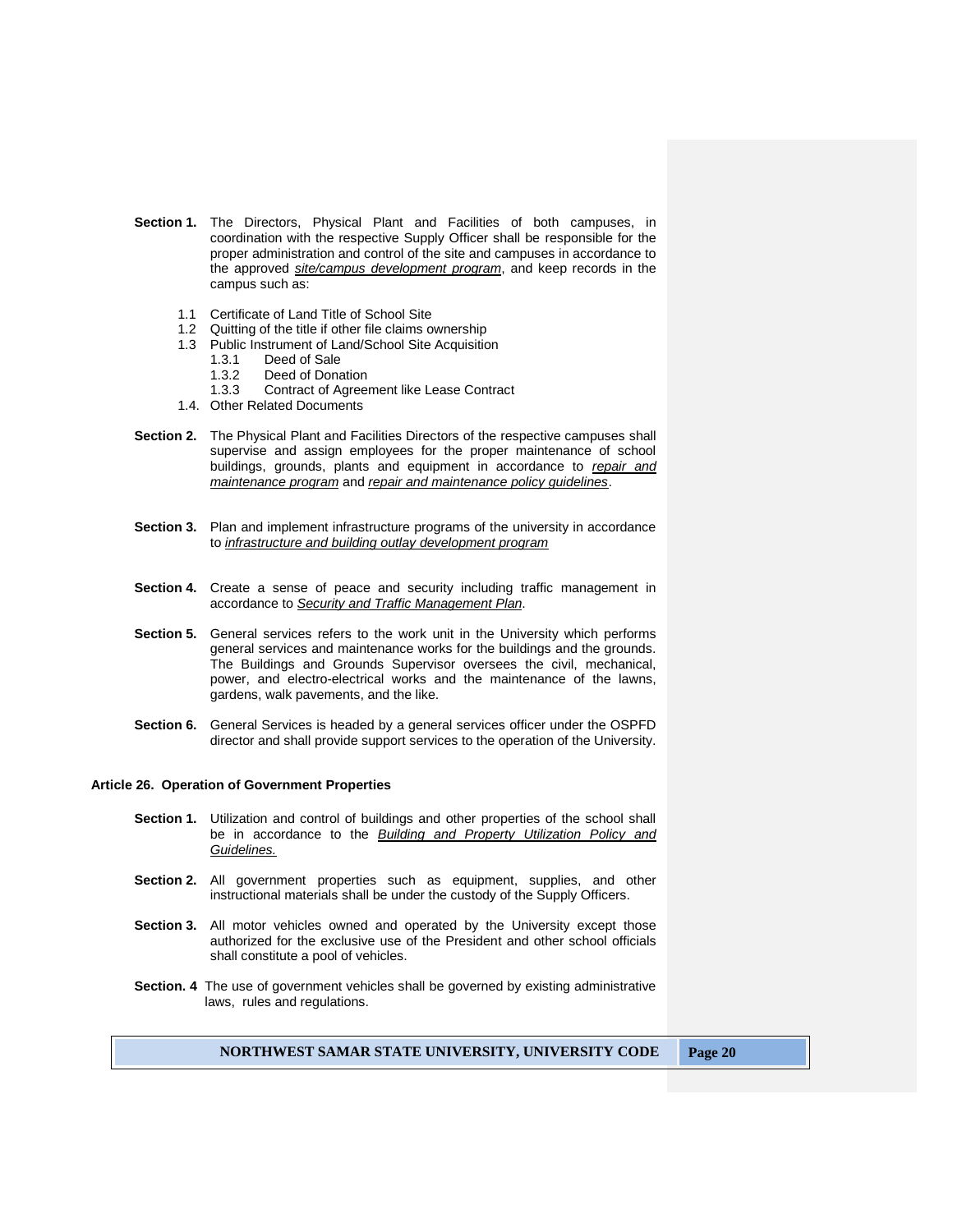**Section 5.** Insurable government properties shall be covered with property replacement fund or insurance against losses or damages due to accident, fire, and other fortuitous events with the GSIS.

## **Article 27. Housing**

**Section 1.** The University may allow the construction of housing accommodation for all faculty and staff of the university, provided that there is available space intended for the purpose.

## **Title VI**

## **RECORDS MANAGEMENT**

- **Article 28. Scope and Types.** Records shall include any paper, book, photograph, motion picture, film, microfilm, sound recording, drawing, chart, map or other document of any physical form or copy thereof that has been made or received by any entity or its successors as evidence of the objectives, organization, function, policies, decisions, procedures, operations or other activities of the government or because of the information contained therein.
	- **Section 1.** The University shall establish a records management office which shall take charge safe keeping and management of University records and compliance with RA 9420 know as "National Archive Law".
- **Article 29. Assignations.** For administrative convenience, records shall be kept in the units using them and shall be the responsibility of the unit head concerned:

1 Accounting records **Accounting** Collection and disbursement records Cashier Property records including land titles, certificates of ownership, etc. Personnel records HRMO<br>Student academic records Registrar Student academic records Guidance records<br>
Medical records<br>
Medical records

College Nurse Medical records and the College Nurse<br>
Dental records College Dentis I G P records **Director**, Business Affairs Correspondence, administrative issuances, others not belonging to specific unit

# **NO. TYPES OF DOCUMENTS RESPONSIBLE**

Supply Officer

College Dentist Administrative Officer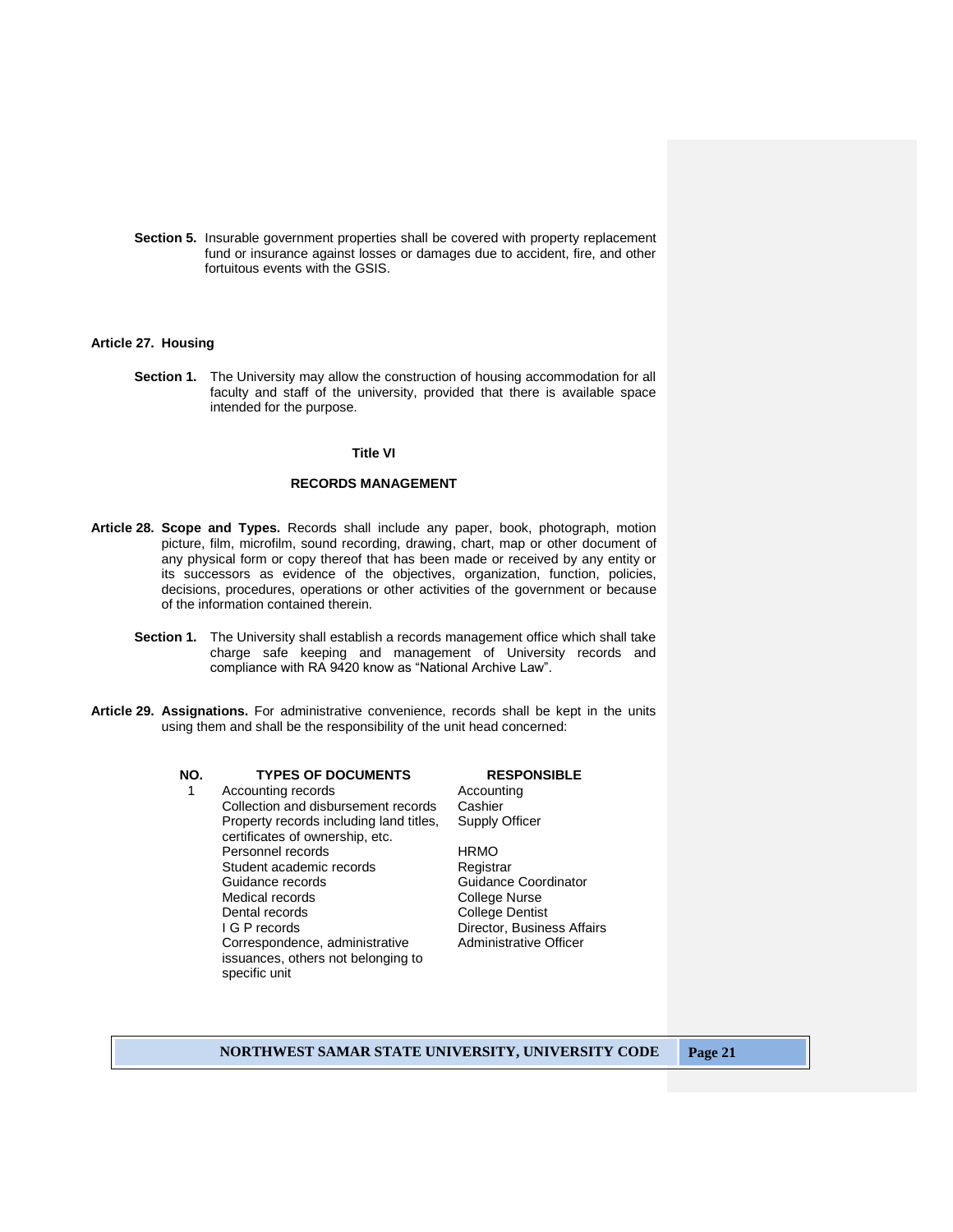**Section 1.** Employees charged with the responsibility of record keeping should faithfully observe the provisions of law relative thereto, particularly as regards the fidelity in the custody of records, and security of information and records.

## **TITLE VII**

## **HUMAN RESOURCES MANAGEMENT**

## **Article 30. Basic Policies**

- **Section 1.** Every official and employee of the University is an asset or resource to be valued, developed and utilized in the delivery of basic services to the public.
- **Section 2.** The development and retention of a highly competent and professional workforce in the public service shall be the main concern of the university.
- **Section 3.** It shall be the policy of the university to promote a high standard of ethics in public service, hence, officials and employees shall at all times be accountable to the people and shall discharge their duties with utmost responsibility, integrity, competence, and loyalty, act with patriotism and justice, lead modest lives, and uphold public interest over personal interest.
- **Section 4.** It shall also be the policy of the university to strictly adhere to the principles of merit and fitness and equality.
- **Section 5.** The selection of employees for appointment shall be based on their relative qualifications and competence to perform the duties and responsibilities of the position.
- **Section 6.** There shall be no discrimination in the selection of employees on account of gender, civil status, disability, religion, ethnicity, or political affiliation.
- **Section 7.** The university shall establish a Merit System for Faculty and Academic Staff as well as the Merit Selection Plan for Non-Teaching Personnel, which shall provide a framework for recruitment, placement, promotion, retention, and development of its faculty and employees.

#### **Article 31. Recruitment, Selection and Appointment**

- **Section 1.** The university, through its governing board, shall establish its own internal policies, procedures and guidelines for the recruitment, selection and appointment in accordance with Civil Service law, rules and regulations.
- **Section 2.** Recruitment and selection of employees for appointment shall be open to all qualified men and women according to the principle of merit and fitness.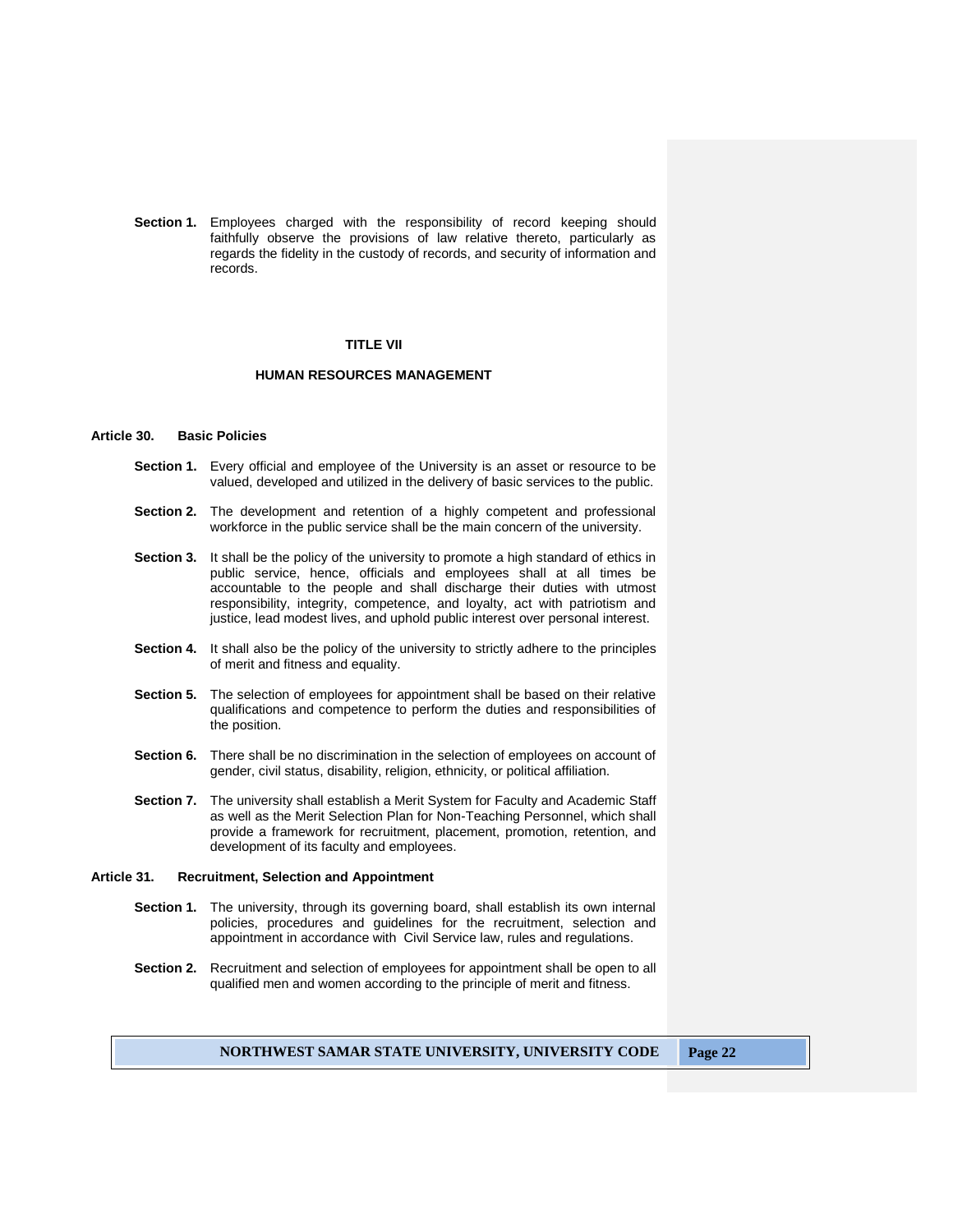- **Section 3.** There shall be equal employment opportunity for men and women at all levels of position in the university, provided they meet the minimum qualification requirements of the position to be filled.
- **Section 4.** Transferee from other state or local universities or colleges may be admitted at their present faculty rank in the absence of qualified faculty members of the university.
- **Section 5.** Whenever a position in the first and second level becomes, vacant, applicants for employment who are competent, qualified and possesses the appropriate civil service eligibility shall be considered for permanent appointment.
- **Section 6.** Vacant positions identified for filling shall be published in accordance with R.A. No. 7041 (Publication Law). The published vacant positions shall also be posted in at least three (3) conspicuous places in the university for at least ten (10) calendar days. Other appropriate modes of publication shall be considered.
- **Section 7.** The filling of vacant positions in the university shall be made after ten (10) calendar days from their publication.
- **Section 8.** The publication of a particular vacant position shall be valid until filled up but not beyond six (6) months reckoned from the date the vacant position was published.
- **Section 9.** In the issuance of appointments, the requirement for publication is deemed complied with if the process of application and screening started within six (6) months from publication and if the vacancy is filled not later than nine (9) months from date of publication.
- **Section 10.** Should no appointment be issued within the nine (9) -month period, the university has to cause the republication of the vacant position.
- **Section 11.** The university shall establish a Faculty Selection Board (FSB) for faculty and academic staff and the Personnel Selection Board (PSB) for nonteaching personnel, who shall assist the University President in the judicious and objective selection of applicants or candidates for recommendation to the Board of Regents, who shall confirm the appointment of teaching and non-teaching personnel to positions/rank.
- **Section 12.** The Faculty Selection Board (FSB) shall be composed of the following:

| Chairman | $\blacksquare$           | The Vice President for Academic Affairs                                                                                                                                      |
|----------|--------------------------|------------------------------------------------------------------------------------------------------------------------------------------------------------------------------|
| Member   | $\overline{\phantom{a}}$ | The Dean/Head of the Department/College where the<br>vacancy exists or to which the appointee will be assigned.                                                              |
| Member   | $\overline{a}$           | The Human Resource Management Officer (HRMO) as the<br>FSB Secretary, who shall continuously make an inventory<br>of all vacant positions and coordinate with the department |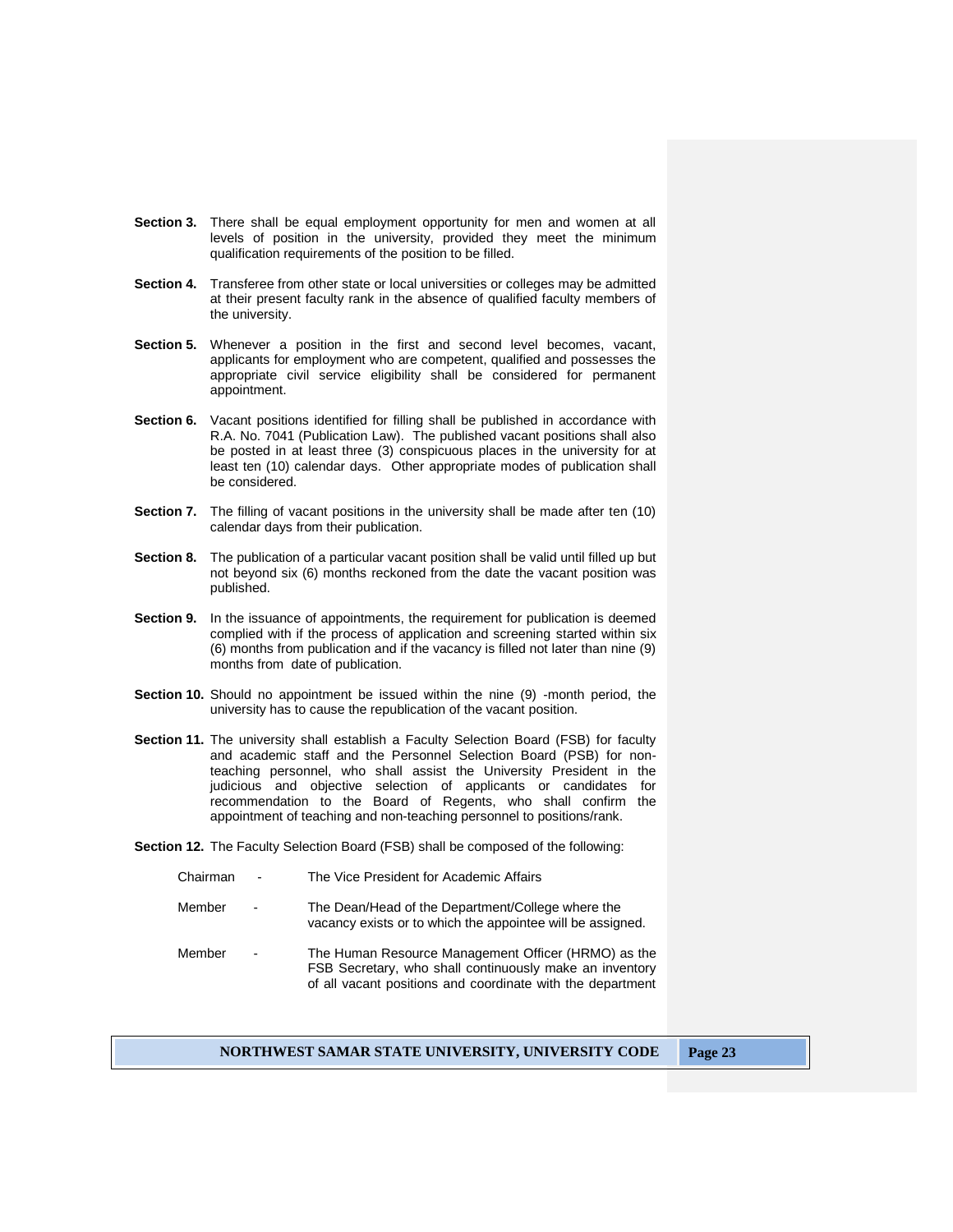head in determining qualified insiders who may be considered for appointment

- Member The President of the CSC-accredited Faculty Association/Union
- Member A ranking Professor whose specialization is in line with the nature of the teaching position to the department requiring such expertise.

**Section 13.** The Personnel Selection Board (PSB) shall be composed of the following:

| Chairman - |        | The University President or his duly authorized<br>representative                                                            |  |
|------------|--------|------------------------------------------------------------------------------------------------------------------------------|--|
| Member     | $\sim$ | The Division Chief or the authorized career service<br>representative of the organizational unit where the vacancy<br>exists |  |
| Member     |        | The Human Resource Management Officer (HRMO)                                                                                 |  |

- Member The duly elected representative of the rank-and-file career employees for the second level positions
- Member The duly elected representative of the rank-and-file career employees for the first level positions
- **Section 14.** The FSB/PSB shall make its activities and decisions as transparent as possible.
- **Section 15.** The FSB/PSB shall make a systematic assessment of the competence and qualifications of candidates for appointment to the corresponding level or positions, evaluate and deliberate en banc the qualifications of those listed in the selection line-up.
- **Section 16.** The FSB/PSB shall submit a comprehensive evaluation report of all the candidates screened for appointment so that the appointing authority will be guided in choosing the one who can efficiently perform the duties and responsibilities of the position to be filled. This evaluation report should not only specify whether the candidates meet the qualification standards of the position but should also include observations and comments on the candidates' competence and other qualifications that are important in the performance of the duties and responsibilities of the position to be filled. Likewise, information about the candidates' preference of assignment should be mentioned in the report.
- **Section 17.** The evaluation report should specify the top five ranking candidates whose over-all point scores are comparatively at par based on the comparative assessment in terms of performance, education and training, experience and outstanding accomplishments, and other relevant criteria.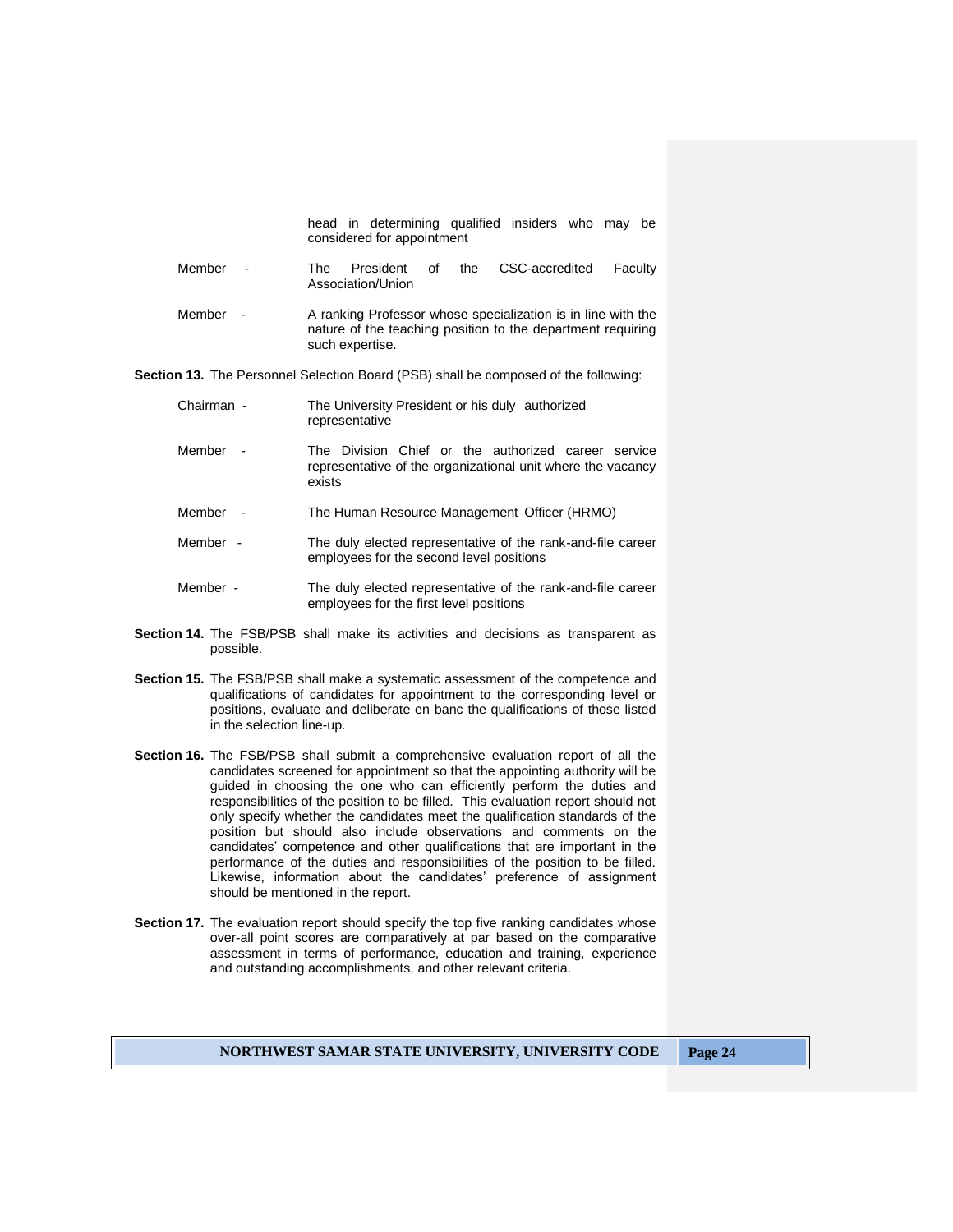- **Section 18.** The Board of Regents or the University President, as the case may be, shall assess the merits of the FSB/PSB evaluation report of candidates screened for appointment and in the exercise of sound discretion, select, in so far as practicable, from among the top five ranking candidates deemed most qualified for appointment to the vacant position.
- **Section 19.** The Board of Regents or the University President, as the case may be, shall issue the appointment in accordance with the provisions of the CSCapproved Merit System for Faculty and Academic Staff or Merit Selection Plan for Non-Teaching Personnel, as the case may be.
- **Section 20.** The HRMO shall post a notice announcing the appointment of an employee in three (3) conspicuous places in the university a day after the issuances of the appointment for at least fifteen (15) days. The date of posting should be indicated in the notice.
- Section 21. For upgrading/reclassification of faculty positions/ranks, the criteria and procedures for evaluation provided under National Budget Circular No. 461, pertaining to compensation and position classification plan for faculty positions in SUCs shall be followed.

## **Article 32. Promotion**

- **Section 1.** A faculty member may be considered for promotion to a higher faculty rank/sub-rank on the basis of the minimum qualification requirements (education, training and scholarship grants) of the position, including performance rating of at least Very Satisfactory during the last two (2) rating periods.
- **Section 2.** In case where the competence and qualification of two or more faculty members are comparatively at par, preference shall be given to the candidates in the department where the vacancy exists.
- **Section 3.** An employee may be promoted or transferred to a position which is not more than three (3) salary, pay or job grades higher than the employee's present position except in very meritorious cases, such as: if the vacant position is next-in-rank as identified in the System of Ranking Positions (SRP) approved by the University President, or the lone or entrance position indicated in the University staffing pattern.
- **Section 4.** The filing and pendency of an administrative case against an employee or faculty member shall not constitute a disqualification from promotion.
- **Section 5.** Promotion within six (6) months prior to compulsory retirement shall not be allowed except as otherwise provided by law.
- **Section 6.** Faculty positions who belong to the closed career system are exempted from the three-salary grade limitation on promotion.
- **Section 7.** An employee who is on local or foreign scholarship or training grant or on maternity leave or on secondment may be considered for promotion.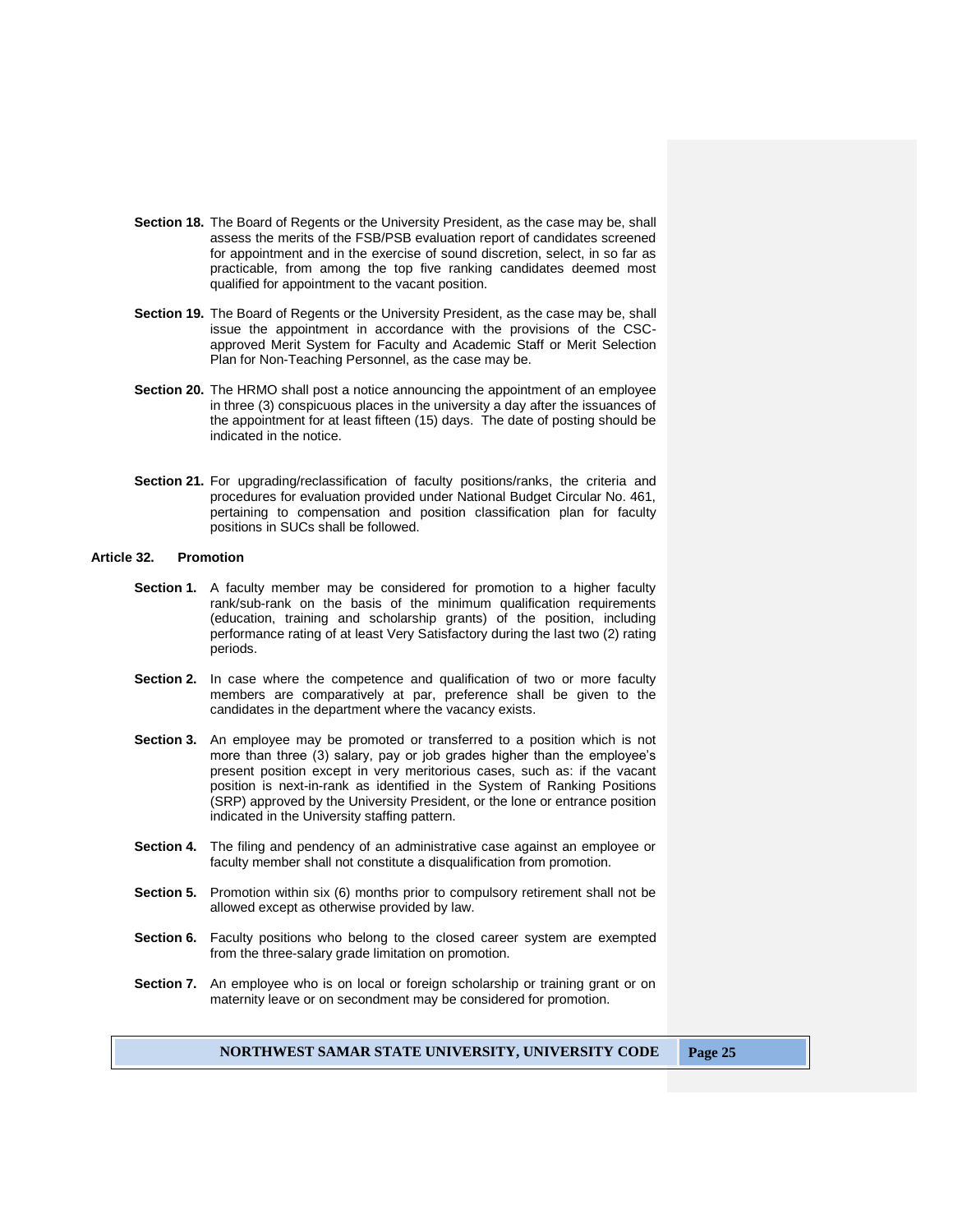For this purpose, the performance rating to be considered shall be the two rating immediately prior to the scholarship or training grant or maternity leave or secondment.

If promoted, the effectivity date of the promotional appointment, including those on secondment, shall be after the scholarship or training grant or maternity leave or upon assumption to duty.

**Section 8.** All promotional appointments, including the upgrading/reclassification of positions/ranks, shall be posted in three (3) conspicuous places in the university to enable aggrieved parties to file their protest within fifteen (15) calendar days from the date of notice of the promotion/upgrading/reclassification.

#### **Article 33. Career and Personnel Development**

- **Section 1.** The university shall develop a career and personnel development program for faculty and staff which shall include provisions on training, including foreign and local scholarships and training grants, job rotation, counseling, mentoring and other HRD interventions.
- **Section 2.** The university shall develop and implement a continuing program of training and development for its members.
- **Section 3.** The university shall encourage its members to pursue relevant local and foreign-assisted training/scholarship grants, attend seminars, conferences, workshops or related human resource development courses.
- **Section 4.** Selection of participants in training programs shall be based on actual needs for specialization and enhancement of competence, taking into consideration organizational priorities.
- **Section 5.** Preference shall be given to candidates with permanent appointment.
- **Section 6.** The university shall create a Faculty Training and Development Committee (FTDC), whose main function is to select and recommend those who should attend specific training programs conducted by the university or by other government agencies or duly accredited non-government organizations, local or foreign.
- **Section 7.** The members of the FTDC shall have a term of two (2) years and shall be composed of the following:
	- Chairman The Vice President for Academic Affairs
	- Vice Chairman The Vice President for Administration
	- Secretary The Human Resource Management Secretary Officer (HRMO)
	- Member The President of CSC-accredited Faculty Association/Union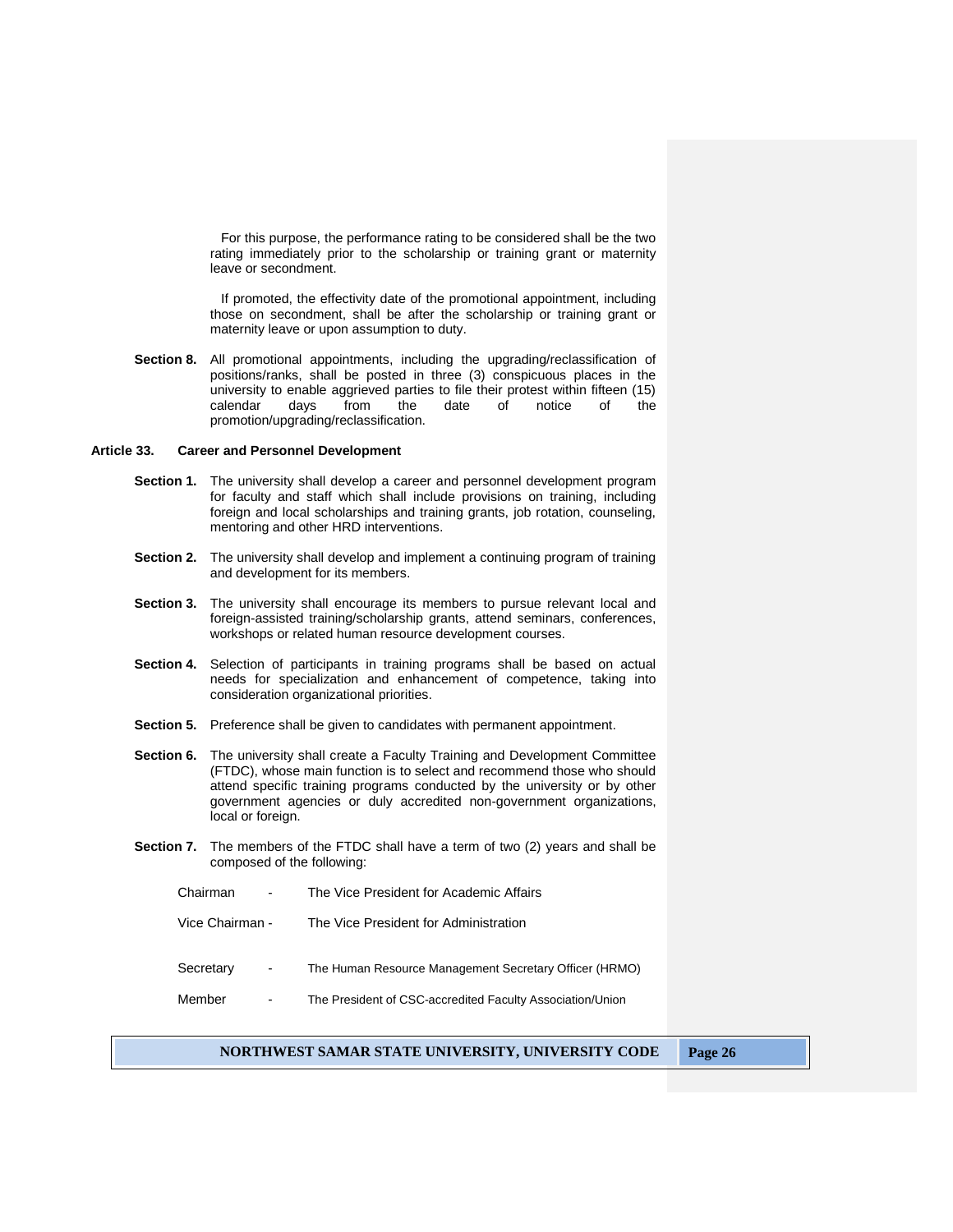- Member The Department/Unit Head where the field of grant/scholarship/training occurs.
- Member Representative from the non-teaching personnel
- **Section 8.** Each department/unit head shall determine the training need of his/her members through training need analysis in accordance with organizational priorities. He/she shall submit annually to the University President through the FTDC, his/her plan embodying the kind of training programs and the names of those who shall attend such programs.
- **Section 9.** The FTDC, through the HRMO, shall inform all employees concerned about the study grants and schedules seminars/conferences or workshops and invite qualified applicants to avail of such program.
- **Section 10.** The participant or recipient of a training grant/scholarship agreement, in accordance with existing rules and regulations, shall submit a report on the prescribed form on the training he/she has completed and furnish the HRMO a copy of the training certificate he/she has received and report of activities for entry in his/her personal 201 files. The trainee shall also be given the opportunity to share with his/her colleagues what he/she has learned.

#### **Article 34. Strategic Performance Management System (SPMS)**

- **Section 1.** The university shall develop its own strategic performance management system (SPMS) for both teaching and non-teaching staff to be administered in such manner as to continuously foster the improvement and efficiency of the employees as well as effectiveness of the organization.
- **Section 2.** The performance rating under the PMS/PES shall be used as basis for promotion or giving of incentives and rewards.
- **Section 3.** No employees shall be considered for promotion without a record of at least two (2) successive performance ratings of at least Very Satisfactory (VS) immediately preceding the assessment of candidates for advancement to higher position or ranks.
- **Section 4.** A Performance Management Team (PMT) shall be created by the University to be composed of the following:

| Chairman |   | University President                |
|----------|---|-------------------------------------|
| Member   |   | Vice President for Academic Affairs |
| Member   |   | Vice President for Administration   |
| Member   | - | Human Resource Management Officer   |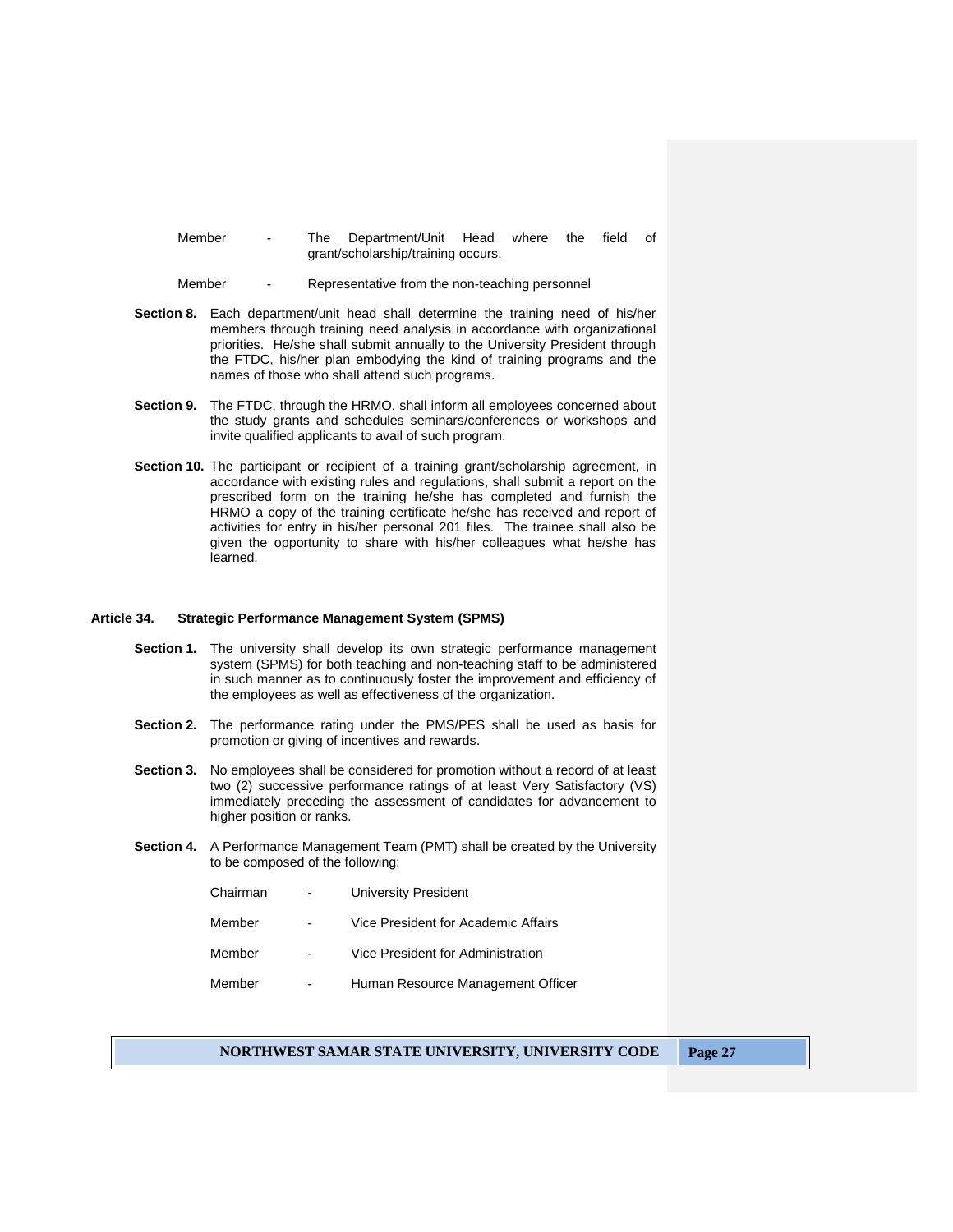Member - Director for Planning and Development

Member - President of CSC-accredited Faculty Association/Union

## **Article 35. Incentive and Awards System**

- **Section 1.** The university shall establish a suggestion and incentive award system which shall encourage creativity, innovativeness, efficiency, integrity and productivity in the public service by recognizing and rewarding officials and employees individually or in group for their suggestion, inventions, superior accomplishment and other personnel effort which contribute to the efficiency, economy or other improvement in the government or for other extra-ordinary acts or services in the public service.
- **Section 2.** The system shall adhere to the principle of providing incentives and awards based on performance, innovative ideas and exemplary behavior.
- **Section 3.** The system shall give emphasis on the timeliness of giving award or recognition. Aside from conferment of awards during the traditional or planned awarding ceremonies, the spirit of on-the-spot grant of recognition shall be institutionalized.
- **Section 4.** The system shall provide both monetary and non-monetary awards and incentives to recognize, acknowledge and reward productive, creative, innovative and ethical behavior of employees through formal and informal modes.
- **Section 5.** For this purpose, the system shall encourage the grant of non-monetary awards. Monetary awards shall be granted only when the suggestions, inventions, superior accomplishments and other personal effort result in monetary savings, which shall not exceed 20 percent of the savings generated.
- **Section 6.** At least five (5) percent of the HRD funds shall be allocated for the system and incorporated in the Annual Work and Financial Plan and Budget of the University.
- **Section 7.** The system shall be institutionalized through the creation of a Program on Awards and Incentives for Service Excellence (PRAISE) Committee who shall be composed of the following:

| Chairman | $\sim$                   | University President or his/her duly authorized<br>representative |
|----------|--------------------------|-------------------------------------------------------------------|
| Member   | $\overline{\phantom{0}}$ | Human Resource Management Officer                                 |
| Member   | $\overline{\phantom{0}}$ | <b>Budget Officer</b>                                             |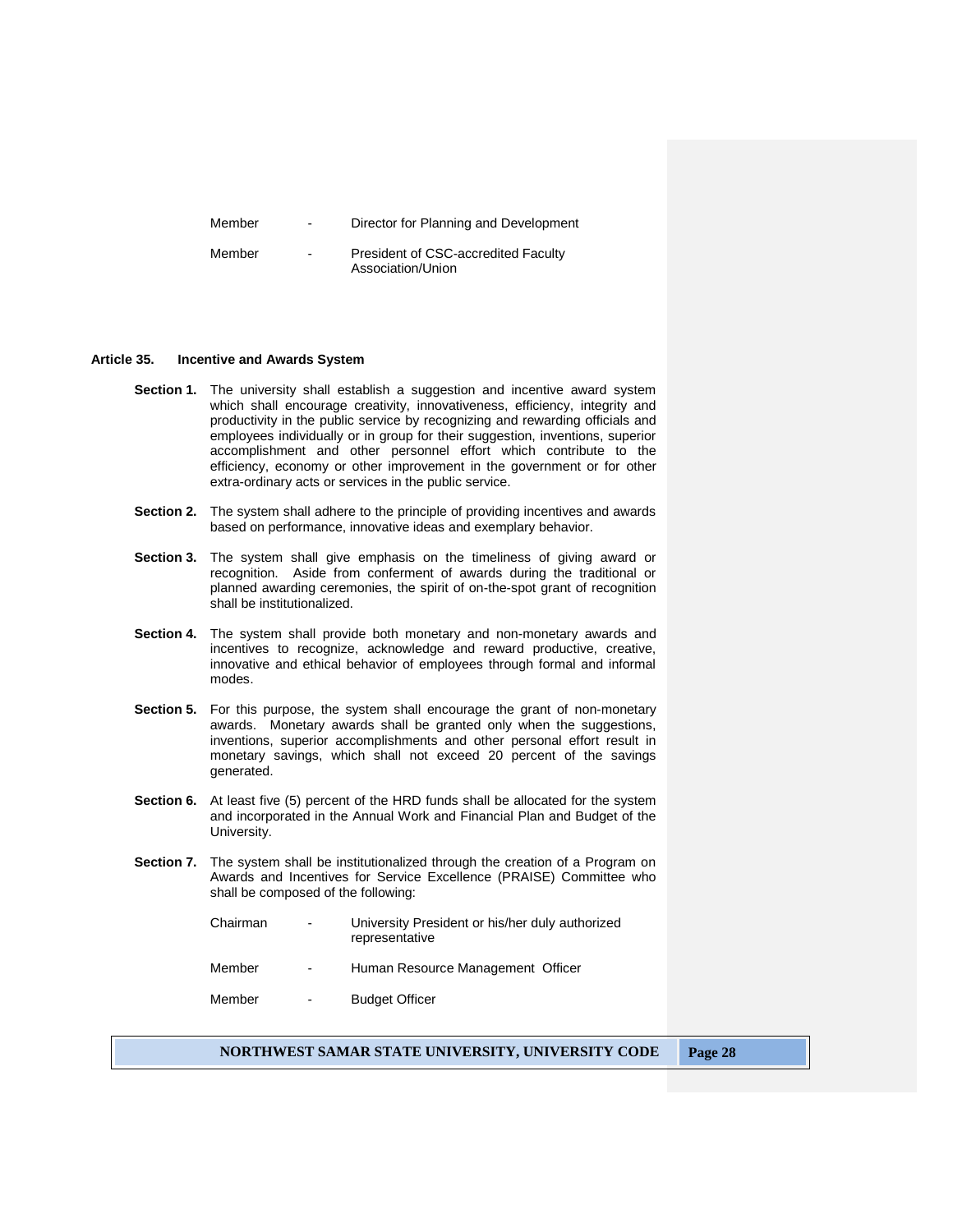| Member | ٠ | Director for Planning and Development                                           |
|--------|---|---------------------------------------------------------------------------------|
| Member | - | President of CSC-accredited Faculty<br>Association/Union                        |
| Member | ۰ | The duly elected representative of the non-teaching<br>rank-and-file employees. |

- **Section 8.** The PRAISE Committee shall ensure that productivity, innovative ideas, suggestions and exemplary behavior can be identified, considered, managed and implemented on a continuing basis to cover all employees.
- **Section 9.** All permanent employees with regular plantilla items who meet the criteria for each specific award shall be entitled to receive the award including those whose responsibilities include the making of suggestions, formulation of plans and policies or making recommendations to achieve greater efficiency and economy in the university.

## **Article 36. Working Hours**

- **Section 1.** Officials and employees of the university, except those covered by special laws, shall render not less than eight (8) hours of work a day for five (5) days a week or total of forty (40) hours a week, exclusive of time for lunch.
- **Section 2.** Faculty members are also covered by the forty working hours a week requirement which may include time for teaching, student consultation, research, extension work, and other activities relevant to teaching, e.g. preparation of lessons, checking of papers, etc. which shall be left to the discretion of the governing board of the university.
- **Section 3.** The university shall prescribe its internal rules and regulations governing working hours and attendance of its employees.
- **Section 4.** When the University President, in the exercise of his/her discretion, allows employees to leave the office during the office hours not for official business, but to attend social events/functions and/or wakes/interments, the same shall be reflected in their duly approved pass slip and/or daily time records and charges against their leave credits/service credits.
- **Section 5.** The University President shall require a daily record of attendance of all employees under him/her to be kept on the proper form and, whenever possible, registered on the bundy clock or other verifiable recording system. The University President of the governing board has the prerogative to decide on the proper form of monitoring the daily record of attendance of all employees.
- **Section 6.** When the interest of public service so requires, the daily hours of work of employees may be extended by the University President, which extension shall be fixed in accordance with the nature of the work; Provided, that work in excess of eight (8) hours must be properly compensated.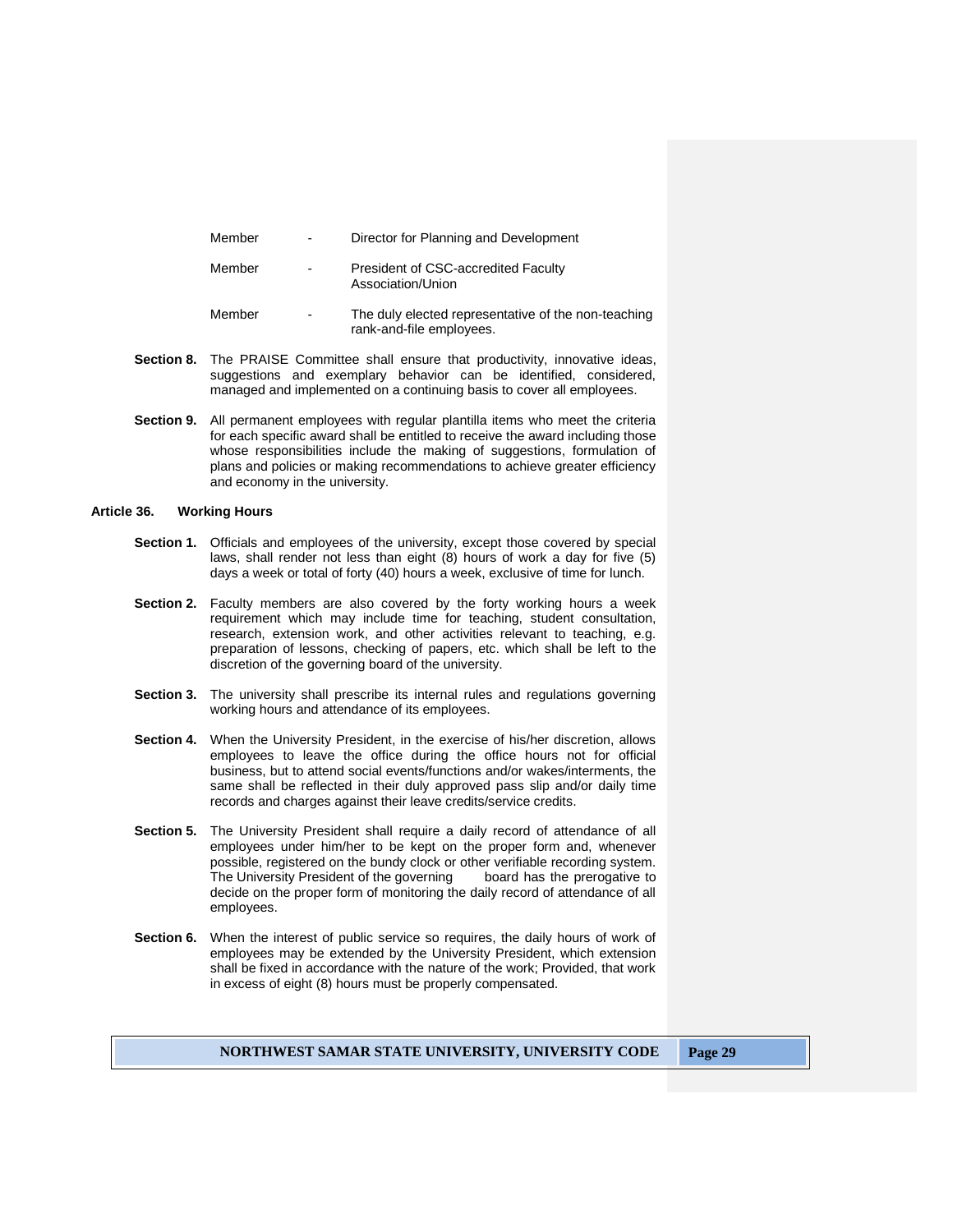- **Section 7.** Flexible working hours may be allowed subject to the discretion of the University President but in no case shall the weekly working hours be reduced in the event the flexi-time schedule in reporting for work is adopted.
- **Section 8.** Faculty members may also be allowed to have a flexible working hours by the University President so that they can perform their four-fold functions of instruction, consultation, research and extension services, provided that the prescribed forty hours of work per week shall strictly be implemented.

#### **Article 37. Leave Benefits**

**Section 1.** Leave benefits and privileges of officials and employees of the university shall be governed by the provisions of the general leave law and the Omnibus Rules on Leave, except, however, faculty members who are on teacher leave basis, whose grant of leave benefits and privileges shall be at the discretion of the governing board pursuant to Section 7 (i) of R.A. No. 9719, the University Charter.

#### **Article 38. Complaints and Grievance Machinery**

- **Section 1.** To promote harmony in the workplace and foster the productivity of each employee, a Grievance Machinery shall be established by the university.
- **Section 2.** A grievance shall be resolved expeditiously at all times at the lowest level possible. However, if not settled at the lowest level possible, an aggrieved party shall present his/her grievance step by step following the hierarchy of positions.
- **Section 3.** The aggrieved party shall be assured freedom from coercion, discrimination, reprisal and biased action on the grievance.
- **Section 4.** Legal rules and technicalities shall not bind grievance proceedings. Even verbal grievance must be acted upon expeditiously. The services of a legal counsel shall not be allowed.
- **Section 5.** The aggrieved party shall present a grievance verbally or in writing in the first instance to his/her immediate supervisor. The latter shall, within three (3) working days from the date of presentation, inform verbally the aggrieved party of the corresponding action.

If the party being complained of is the immediate supervisor, the grievance shall be presented to the next higher supervisor.

- **Section 6.** Grievance refers to work related issues giving rise to employees' dissatisfaction. The following cases shall be acted upon through the grievance machinery:
	- a. Non-implementation of policies, practices and procedures on economic and financial issues and other terms and conditions of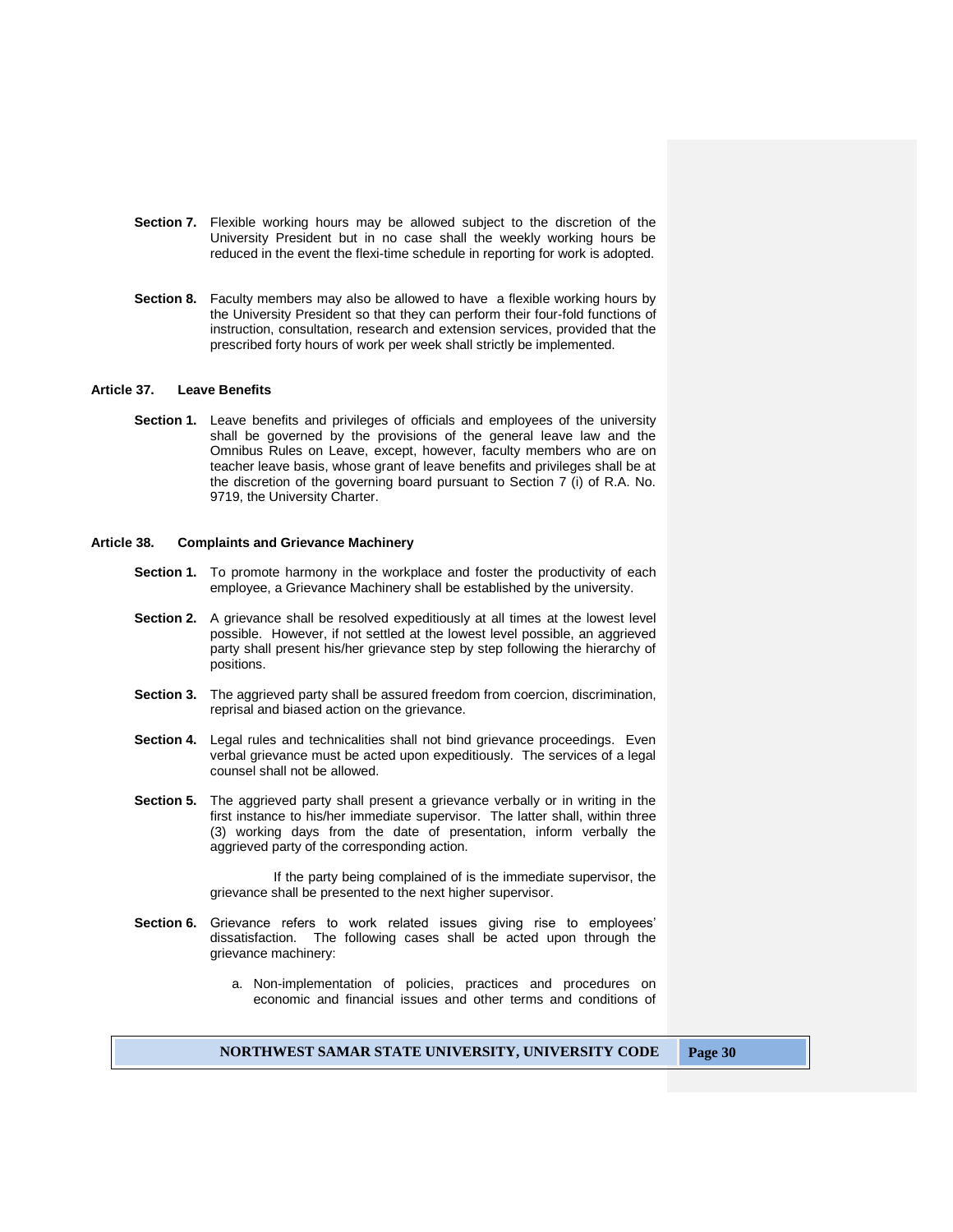employment fixed by law, including salaries, incentives, working hours, leave benefits, and related terms and conditions;

- b. Non-implementation of policies, practices and procedures which affect employees from recruitment to promotion, detail, transfer, retirement, termination, lay-offs, and other related issues;
- c. Physical working conditions;
- d. Interpersonal relationship and linkages;
- e. Protest on appointments; and
- f. All other matters giving rise to employee dissatisfaction and discontentment outside of those cases enumerated above.
- **Section 7.** The following cases shall not be acted upon through the grievance machinery:
	- a. Disciplinary cases which shall be resolved pursuant to the Uniform Rules on Administrative Cases;
	- b. Sexual harassment cases as provided for in R.A. 7877 and its implementing rules; and
	- c. Union-related and concerns.
- **Section 8.** Only permanent officials and employees whenever applicable shall be appointed or elected as members of the Grievance Committee.

In the appointment or election of the members of the Grievance Committee, their integrity, probity, sincerity and credibility shall be considered.

- **Section 9.** The university shall constitute a "Complaints and Grievance Committee" to receive, hear, and resolve complaints and grievances which shall be composed of the following:
	- Chairman The University President or his duly authorized representative
	- Member The Chief Administrative Officer
	- Member The Head of the department/unit Where the complainant is assigned
	- Member The Human Resource Management **Officer**
	- Member The President of the CSC-accredited Faculty Association/Union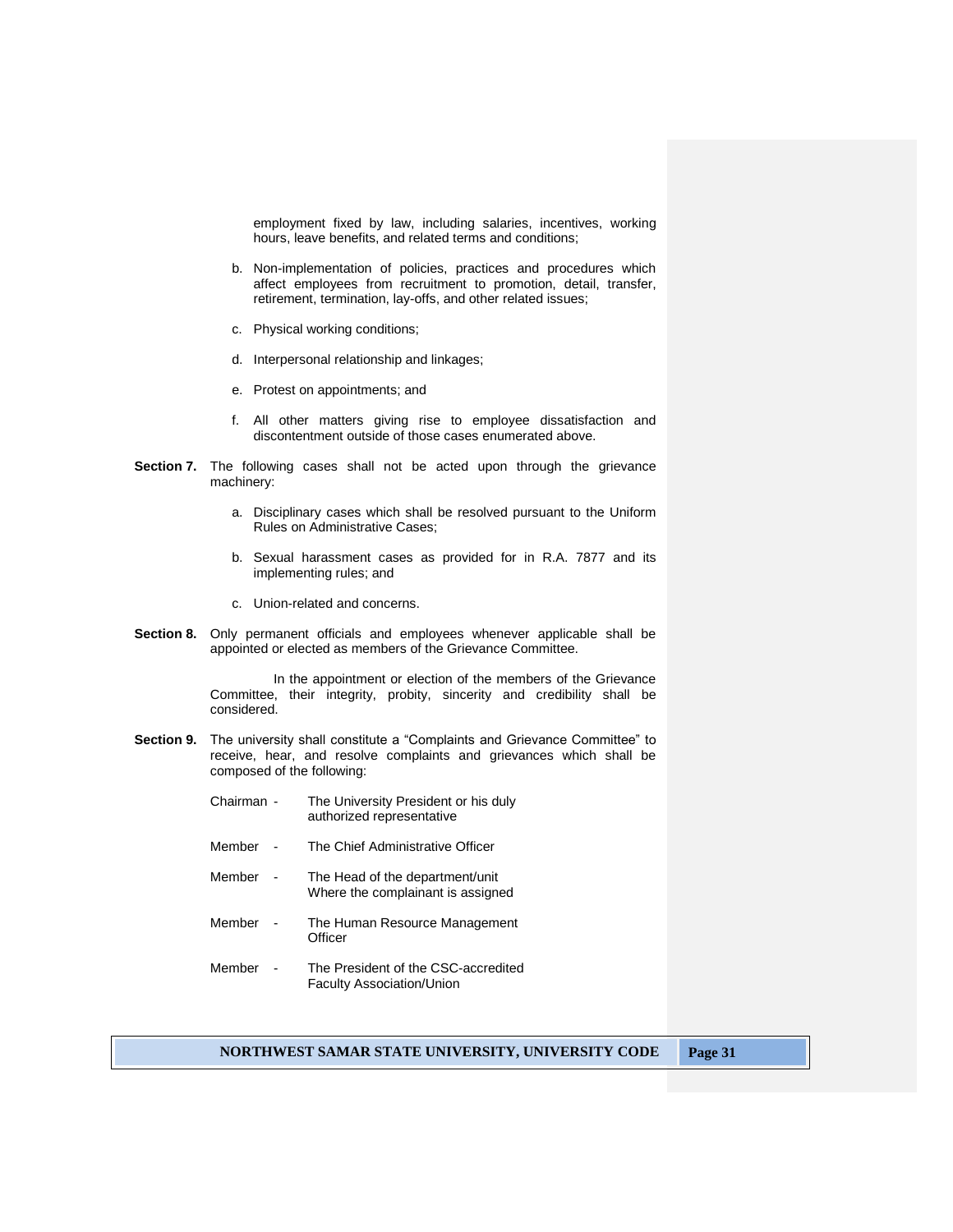Secretary - The duly designated Bilis Aksyon **Partner** 

- **Section 10.** Any employee with a complaint or grievance may air his/her complaint or grievance orally to his/her immediate supervisor who shall resolve the complaint at his level by holding a dialogue with the persons involved. If the complainant is not satisfied with the result, he/she may request his/her immediate supervisor to indorse in writing his/her complaint to the committee through channels. In case the complaint or grievance is against the immediate supervisor, it may be aired directly to the next higher supervisor.
- **Section 11.** The Committee shall resolve any complaint within five (5) calendar days.
- **Section 12.** In case any dispute remains unresolved after exhausting all the available remedies under existing laws and procedures, the grievance may be elevated to the Civil Service Commission Regional Office concerned only upon submission of a Certification on the Final Action on the Grievance (CFAG) issued by the Committee. The CFAG shall contain, among other things, the following information: history and final action taken by the university on the grievance.

## **Article 39. Discipline**

- **Section 1.** No official or employee of the university shall be removed or suspended except for cause as provided by law and after due process.
- **Section 2.** The provisions of the Uniform Rules on Administrative Cases in the Civil Service (CSC Resolution No. 99-1936 dated August 31, 1999) shall govern in proceedings against officials and employees of the university.

#### **TITLE VIII**

# **ACADEMIC AFFAIRS**

#### **Article 40. General Mandate**

**The University shall primarily provide advanced education, higher technological, professional instruction and training in trade, fishery, agriculture, science, education, commerce, engineering, forestry, nautical courses and other related fields. It shall also undertake research and**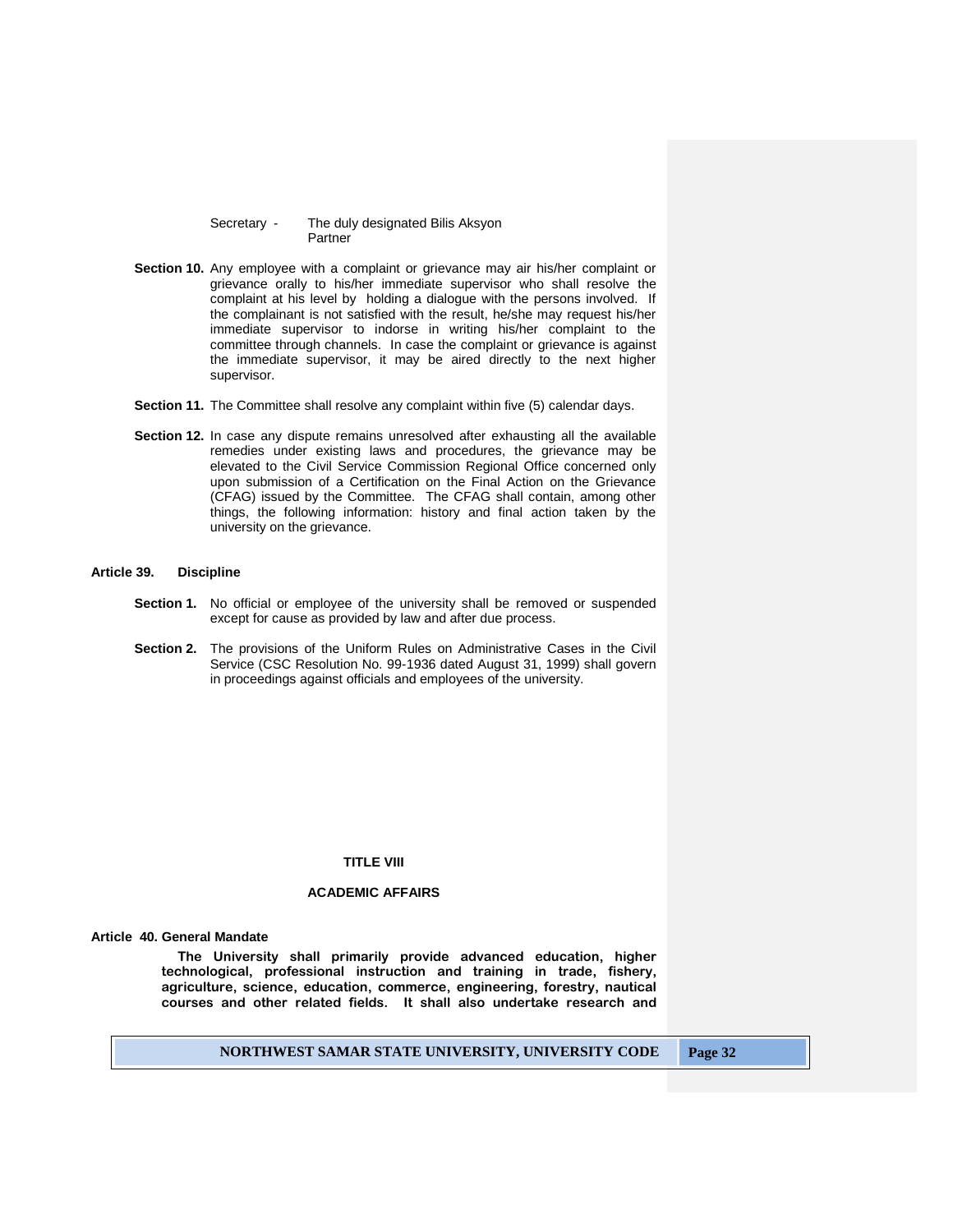**extension services, and provide progressive leadership in its areas of specialization.**

## **Article 41. Curricular Development**

NwSSU shall develop curricular program thrusts supportive of local, regional and national development goals. Specifically, the needs of the clientele and other stakeholders in its service areas shall be considered. The process includes needs assessment and review, planning, observations/suggestions from stakeholders and industries, and further refinement in accordance with CHED standards and other accrediting agencies.

## **Article 42***.* **Graduate Program**

The advanced educational needs of the clientele in the service areas shall be served by The Graduate School and Training Academy providing programs and trainings in its field of expertise. Degree programs for masters and doctorate shall be offered. Non-degree and other training programs for working professionals shall likewise be offered as determined by clientele demand.

## **Article 43. Undergraduate Program**

The University shall offer degree and non-degree courses in its undergraduate program within its mandate observing what are prescribed in Article 55 and 56 of this Code.

#### **Article 44. Opening of New Degree Programs**

Opening of new degree program/s shall be subject to the recommendation of the Academic Council and approved by the Board, in conformance with procedures provided for by CHED guidelines and by law.

#### **Article 45. Academic Calendar and Classes**

- **Section 1.** The academic calendar of the college shall conform with CHED calendar. It shall be prepared by the Vice President for Academic Affairs, subject to the approval of the University President and confirmation of the Board of Regents.
- **Section 2.** Schedule of classes shall be prepared by a committee created for the purpose chaired by the College Dean, and approved by the Vice President for Academic Affairs.
- **Section 3.** The CHED minimum requirement for 18 weeks per semester for a particular subject shall be observed. Make up classes shall be conducted in lieu of meetings missed. The concerned faculty shall secure prior written approval from the College Dean for the conduct of make up sessions.
- **Section 4**. Classes may be suspended upon the recommendation of the VP for Academic Affairs and approval by the University President.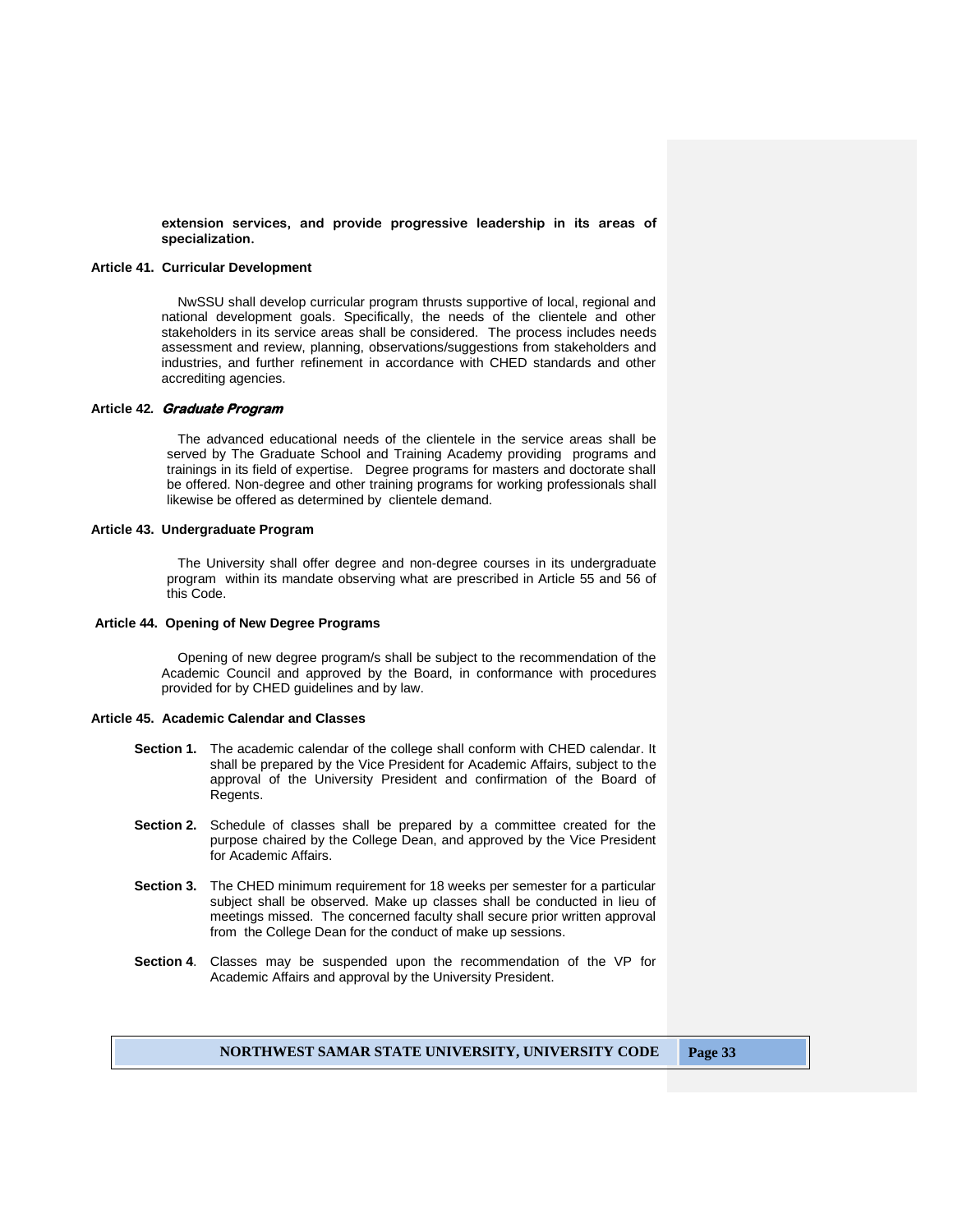#### **Article 46. Admission / Registration Policies**

- **Section 1.** Entrance requirements shall be prescribed by the University Academic Council and specified in the Student's Handbook.
- **Section 2.** Foreign students should meet the entrance requirements prescribed provided that their previous training was obtained in an institution of recognized standing.
- **Section 3.** No student shall be denied admission for reason of race, gender, ethnic origin, religion or political affiliation.
- **Section 4.** Students shall have the right to choose their field of study, subject to screening policies of the respective colleges. Students who are deficient in any of the subjects required for admission but who are otherwise considered competent and may therefore be admitted must make up for all deficiencies within one year.
- **Section 5.** Only students who have been officially enrolled shall be admitted to classes. In exceptional cases, the Dean, on the recommendation of the instructor concerned, may authorize the admission of an observer to class, without any credit given to this attendance.
- **Section 6.** No student shall be registered in any subject after ten percent (10%) of regular class meetings have been held, unless the Vice President for Academic Affairs permits his registration on the basis of the student's scholastic records. If registration is made after the regular registration period indicated in the University Calendar, the student shall be subject to a fine for late registration.

## **Article 47. Cross-Registration**

- **Section 1.** No student registered in any other institution shall be admitted to the University without a written permit from his dean/directors or registrar. The permit shall state the course/s and the total number of units for which the student is registered. Other conditions for such cross registration shall be subject to the academic policies of the University.
- **Section 2.** A student may be allowed to take a subject or two in any accredited/recognized school by securing a Study Permit approved by the VP for Academic Affairs, on the recommendation of the College Dean, upon the certification of the University Registrar based on any or all of the following conditions: the subject is not a core subject; it is not offered in the University for that particular term or an off-semester subject; the student is graduating. Details and other conditions relative to this section are so provided in the University Academic Manual.

#### **Article 48. Academic Load**

**Section 1.** A student should take the number of units and follow the sequence of subjects prescribed in his curriculum. No credit shall be given to the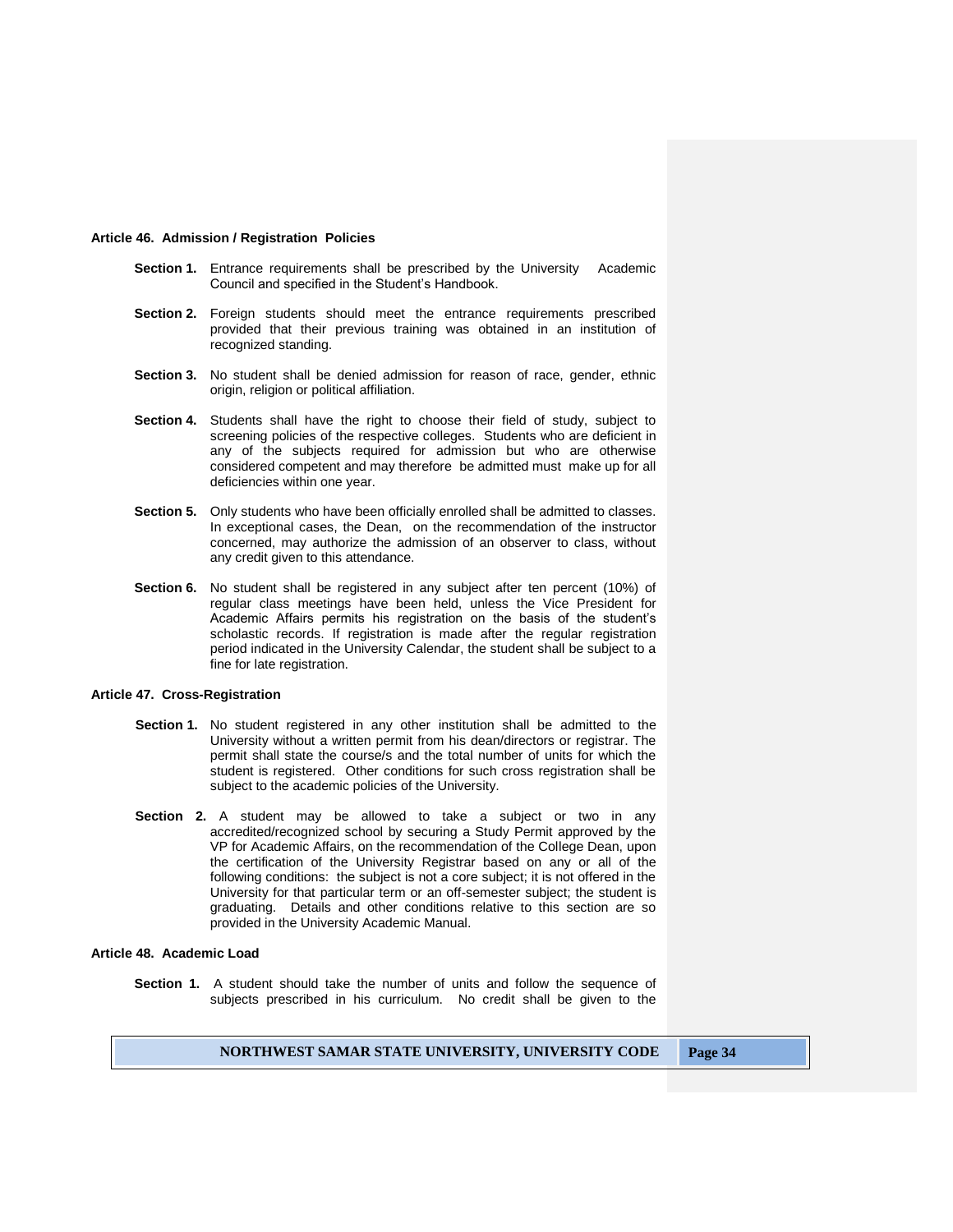subjects taken without satisfying pre-requisites. OJT or Practice Teaching should be taken as scheduled in his curriculum.

- **Section 2.** A graduating student, regardless of his general weighted average in all subjects taken, may be allowed to carry an extra load of not more than six (6) units.
- **Section 3.** In the summer term, the normal load shall be six (6) units for technical or laboratory subjects , and nine (9) for non-laboratory subjects. Upon recommendation from the adviser/subject teacher and as approved by the dean, a student may be allowed to carry an addition of three (3) more units.

## **Article 49. Orientation Program**

 An orientation program for new and transferee students shall be conducted within the first two (2) weeks from the opening of classes. The office of the Student Affairs and Related Services shall spearhead such activity in coordination with the different colleges and administrative offices.

#### **Article 50. Class Size**

The minimum number of undergraduate students shall be 40 for academic courses and 25 for technology courses/other courses. For the graduate school, the minimum is 5 per academic course.

 Class size shall also depend upon the accommodations and the nature of class activity, or as follows:

| Lecture    | : Not less than 40 except NSTP and PE classes  |
|------------|------------------------------------------------|
| Laboratory | : 30 (or not less than the number of machines  |
|            | equipment utilized in the Laboratory)          |
| Shop work  | : 25 (or not less than the number of machines/ |
|            | equipment utilized in the Shop.                |

 In case the prescribed class size does not warrant, the Dean of the College shall seek approval for the opening of such class from the Vice President for Academic Affairs.

# **Article 51. Miscellaneous**

Other conditions and details concerning a student's enrolment with the University shall be covered and spelled out in the Academic Manual. Such details should include scholarships , classification of students, late enrollment, leave of absence, re-admission, retention, transfer students, change of subject/load, dropping, petitioned subjects, shifting, residency, special examinations, refund regulations, attendance, withdrawal, grading system/criteria, incomplete marks, rating and promotion, On-the-Job/Industry Training, Practice Teaching, determination and grant of academic honors, graduation policies, conduct and discipline, honorable dismissal and other academic and related policies deemed necessary in making the student's stay with the University productive and fulfilling.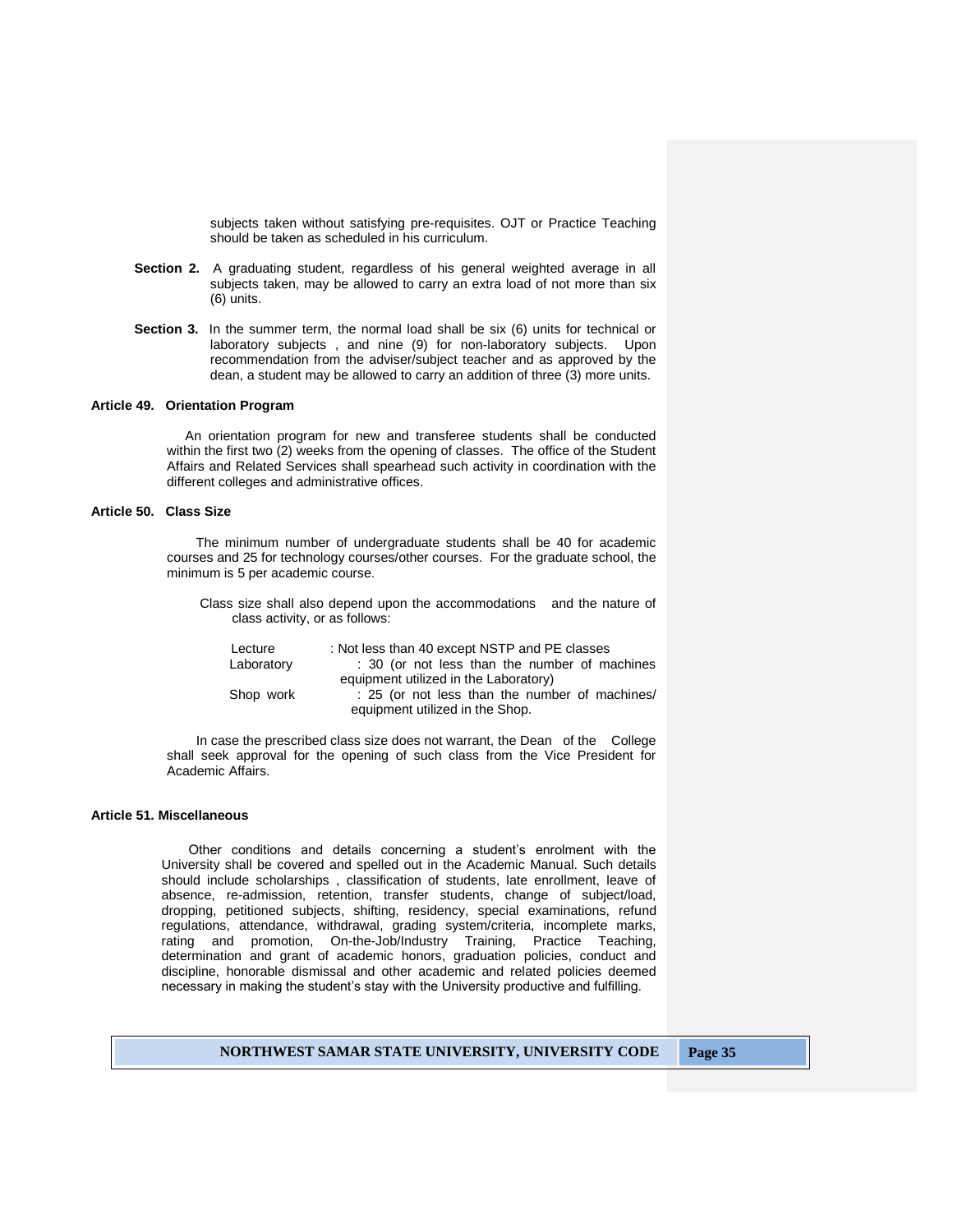Dynamic efforts should be exerted so that the contents of the said University Code shall be well-disseminated and well-understood to all concerned students and faculty.

## **TITLE IX**

## **STUDENT AFFAIRS & SERVICES**

#### **Article 52. Consultation Services**

There shall be a regular system of consultation and guidance to be offered by the faculty to the students in connection with the latter's registration, assignments, progress of academic work, and other problems. To facilitate these services, every faculty member shall be available for the purpose, following a scheduled arrangement by the faculty and his college dean, and shall encourage students to take advantage of said assistance.

## **Article 53. Guidance Services**

- **Section 1.** Guidance Services shall be organized under the Office of the Student Affairs with the following services:
	- 1.1 Individual inventory
	- 1.2 Information
	- 1.3 Counseling
	- 1.4 Placement
	- 1.5 Follow-up
	- 1.6 Campus Ministry
	- 1.7 Career Guidance

# **Article 54. Medical and Dental Services**

**Section 1.** All bonafide students are entitled to medical and dental services available in the university.

#### **Article 55. Student Scholarship Program**

- **Section 1.** The Scholarship Program of the University is a form of assistance to students wanting to enroll but are not financially capable. It is funded from both government and private sectors. It consists of different types according to the nature of scholarship given to poor but deserving students.
- **Section 2.** It shall be the policy of the University to require certain scholars, from the roster of scholarship groups, to render at least fifty (50) hours of service to the university within the semester. This is part of the students' training to attain the proper attitude and love towards work.

#### **Article 56. Dormitory/Housing Services**

**Section 1.** The University shall maintain residence hall(s) as auxiliary agencies for a more adequate educational program and expects its students, particularly freshmen to reside therein. Students who opt not to live in the university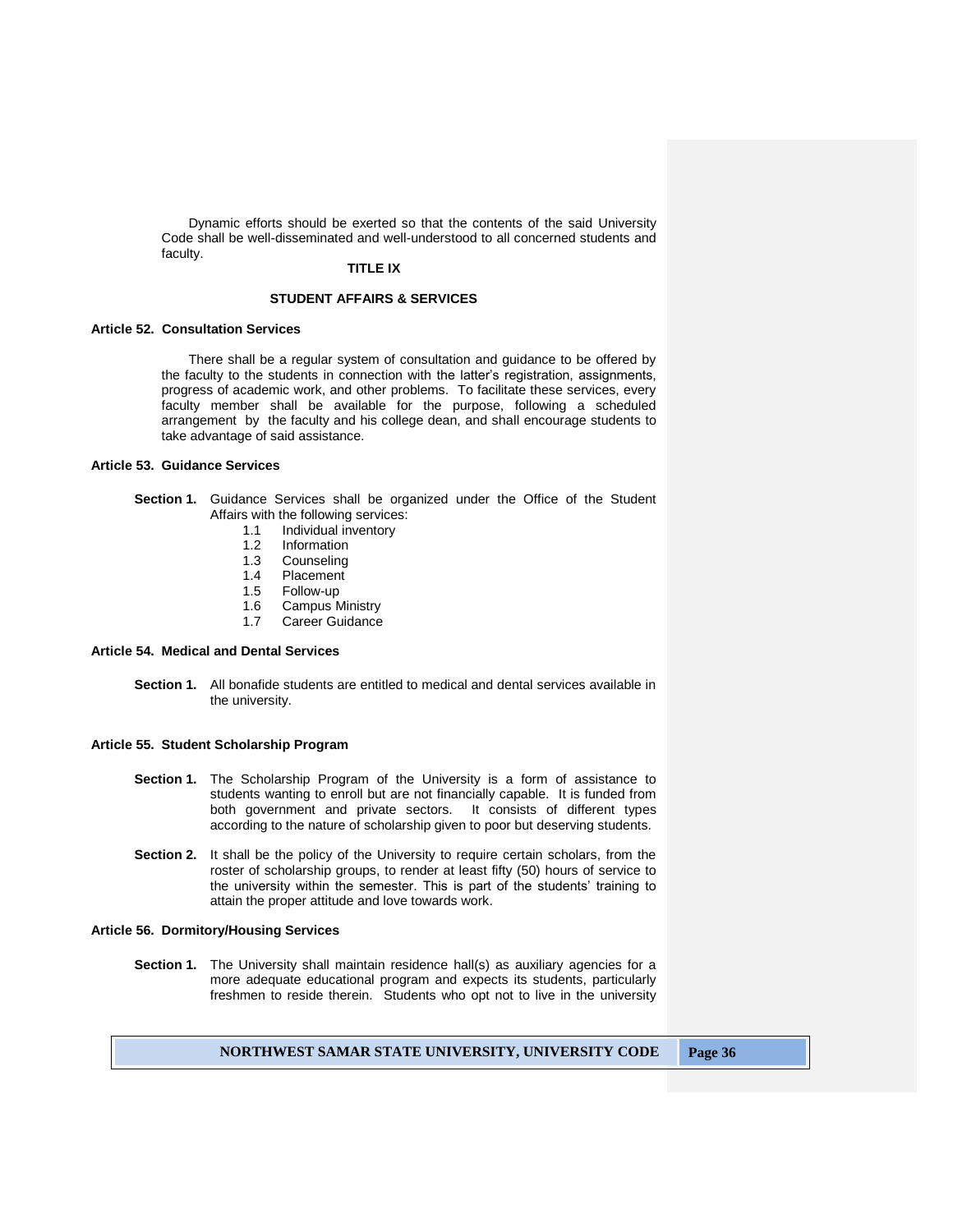dormitory shall reside only in homes or dormitories approved by the Dean of Student Affairs and Related Services.

**Section 2.** The residence hall(s) shall be governed and operated in accordance with established policies formulated by the University.

## **Article 57. Financial Aid to Students**

- **Section 1.** Scholarship from private donations, grants, and other forms of financial aids to students shall be awarded in accordance with the rules and regulations governing them.
- **Section 2**. Upon the recommendation of the Vice President for Academic Affairs, laborers, aides or assistants maybe hired to be assigned to the different units and grant them compensation commensurate with the nature and scope of their services. The working hours, academic load, and compensation shall be in accordance with approved guidelines of the University.

## **Article 58. Student Publication**

- **Section 1.** The University shall have at least one student publication. This can be devoted to the publication of news that is of general interest, or of articles which are scientific, technological, or creative. Publication shall not be used as media for promoting personal or sectional interests.
- **Section 2.** All publications shall be governed by MECS Order No. 62, s. 1981 unless otherwise rescinded, and R.A. No. 7079, An Act Providing for the Development and Promotion of Campus Journalism and Other Purposes. Likewise, the University Code and its rules/regulations also govern the operation and all activities and content of the publication.
- **Section 3**. The University shall appoint a faculty adviser/consultant on the administrative and editorial work. No issue of these publications may be printed without the prior approval of the adviser/consultant. As editorial adviser, he may, at any time, forbid the publication of any news item, story, article, editorial, or other matters on valid reasons; provided that the editorin-chief shall have the right to appeal, upon the recommendation of the Dean of SARS , to the President whose decision is final.
- **Section 4.** The publication shall be financed out of the payments made by the students of publication fees and out of whatever income received from subscriptions, advertisements, and other services. The financial and business advertisements, and other services. management of the student publication shall be vested in the editorial staff and the advisers concerned.
- **Section 5.** The selection of the editor-in-chief and the members of the editorial staff, including their terms of office, shall be governed by the guidelines set up by the publication committee.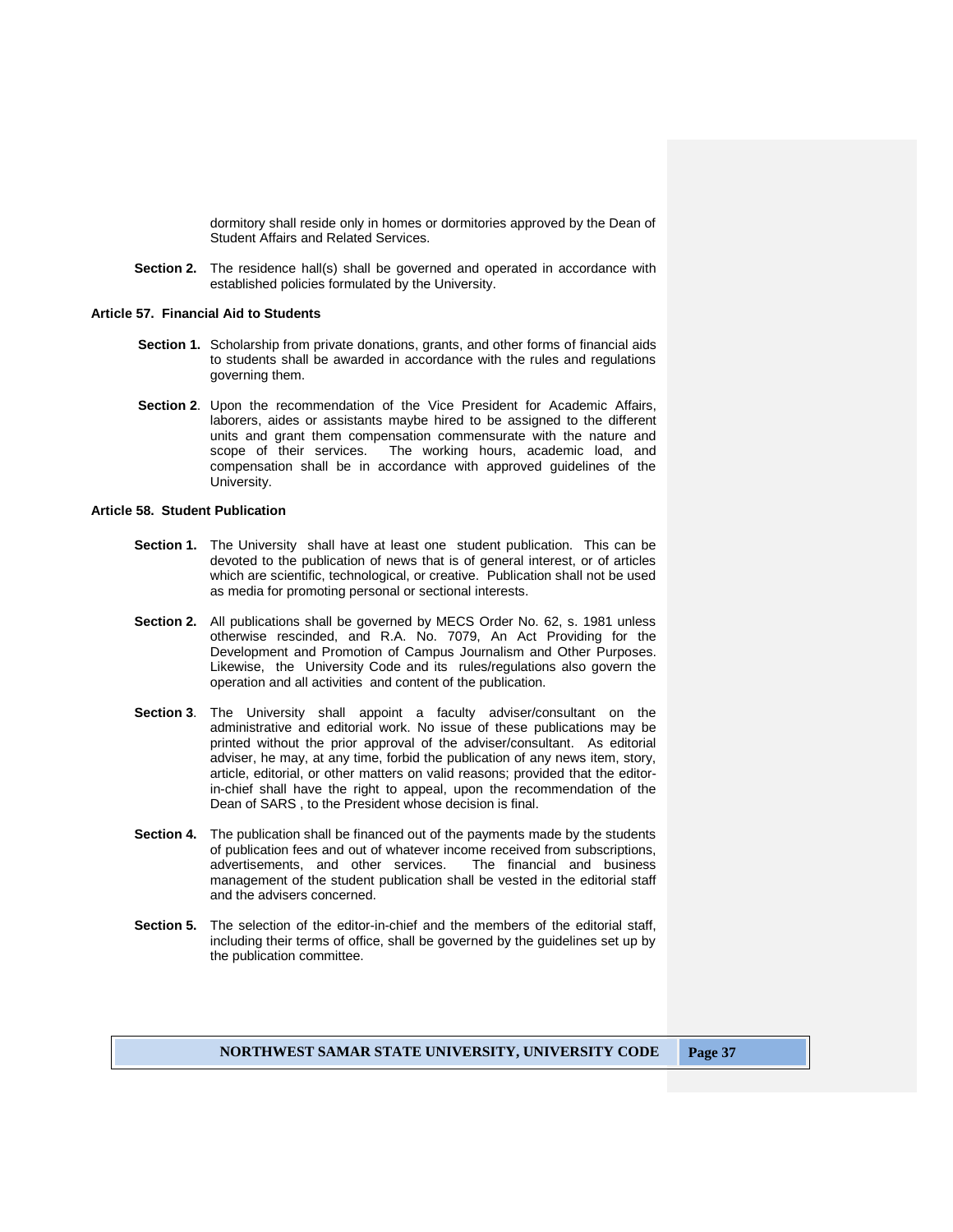## **Article 59. Student Organizations and Activities**

- **Section 1.** Student organizations in the University shall be organized by bonafide students, accredited by the Student Affairs & Related Services.
- **Section 2.** Organizations in the University shall be categorized as:
	- 2.1 Co-curricular organizations whose membership is compulsory for the students future professional organizations, e.g. JPICE, JPSME, Future Marketers Association, etc.
	- 2.2 Departmental or Class Organizations like Mathematics Clubs, English Clubs, and promotion of excellence in a particular field.
	- 2.3 Community Service Organizations which may have for their objectives the improvement of rural life in rural areas.
	- 2.4 Sports, hobby, or interest organizations which may aim to socialize the individual student and improve his personal and social relations.
	- 2.5 Cultural organizations such as folk dancing, choral and drama groups.
- **Section 3**. No student organization shall be allowed to function without having been officially recognized by the SARS, except that of adopting a constitution, before its adviser is appointed and has assumed office as such.
- **Section 4.** All students are automatically members of the Supreme Student Government (SSG), and all legitimate student organizations are under its umbrella. Students shall choose and recommend at least three names from among the qualified teachers/staff as an adviser. The VP for Academic Affairs shall choose the adviser upon the recommendation of the Dean of Student Affairs & Related Services.
- **Section 5**. All student organizations shall be under the general supervision of the Dean of SARS.
- **Section 6.** The Student Affairs Office shall regularly monitor the affairs of the organizations, and require submission of year-end accomplishment and financial reports, including the bank passbooks.
- **Section 7.** Student organizations shall not be allowed to function without having been officially recognized by the University President through accreditation from the Student Affairs Office. A copy of their ratified Constitution and By-Laws shall be submitted to the SARS.
- **Section 8.** Every student organization may choose and recommend at least three names from among the qualified teachers/staff of the campus as an adviser. The VP for Academic Affairs will choose the adviser upon recommendation from the Dean of Student Affairs & Related Services.
- Section 9. There shall be a Committee on Student Affairs under the control and supervision of the Dean of SARS. This committee shall supervise all student organizations and activities in accordance with general policies and regulations governing the office of SARS. The University President shall appoint from among its members, upon the recommendation of the VP for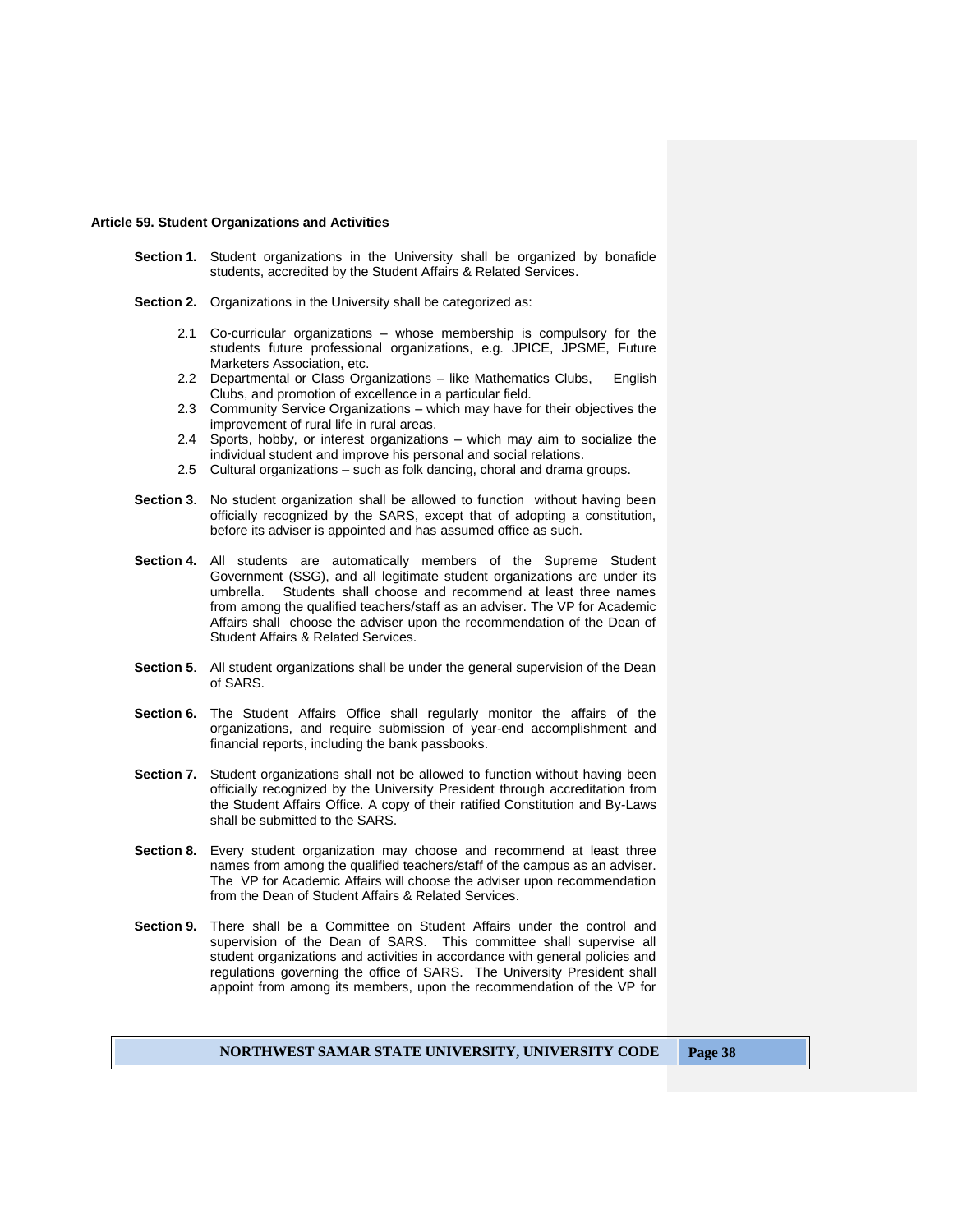Academic Affairs, the chairman of the committee. He/she shall serve for a term of two years, or as decided by the University President.

- **Section 10**. Appeals arising from the decisions of the committee maybe presented to the Dean of SARS. If majority of all members of the organization are not satisfied with the decision of the Dean of SARS, the appeal maybe elevated to the University President whose decision shall be final.
- **Section 11**. No student organization may hold any meeting or undertake any activity for any purpose contrary to law.

#### **Article 60. Athletics**

- **Section 1.** Every student duly registered in the University shall be a member of the College Athletic Association. The government of this association shall be vested in the Board of Athletic Affairs which shall be composed of the following:
	- a. Dean of Student Affairs and Related Services as ex-officio chairman;
	- b. Director of Sports Development as the chairman;
	- c. Chair/Head of Physical Education Area/Unit as secretary;
	- d. Two representatives of the University Athletic Association.
- **Section 2.** The Board of Athletic Affairs shall have its functions the laying down of athletic board policies and the administering of the financial aspect of athletics and similar student activities of the University.
- **Section 3**. A special committee headed by the Physical Education Chair or by the Sports Director, as determined by the Dean of SARS, shall supervise all athletic activities.

## **Article 61. Conduct and Discipline**

- Section 1. There shall be code of discipline for students in the Student's Handbook. Every student is expected to adhere to this code of behavior.
- **Section 2.** All disciplinary cases involving students shall be handled by the Disciplinary Council prescribed in the student handbook.
- **Section 3.** The Vice President for Academic Affairs /Dean(s) shall form a task force in preventing drug addiction and other vices in the college. Such group shall be determined by the President.

## **Article 62. Convocations**

- **Section 1.** The University convocations shall be held under the auspices of the different colleges upon approval of the Dean of SARS and upon consultation/ coordination with the Vice President for Academic Affairs.<br>Any invited speaker may address student groups or organizations of the
- **Section 2.** Any invited speaker may address student groups or University; provided that in every case, the written permission of the president shall have been previously secured.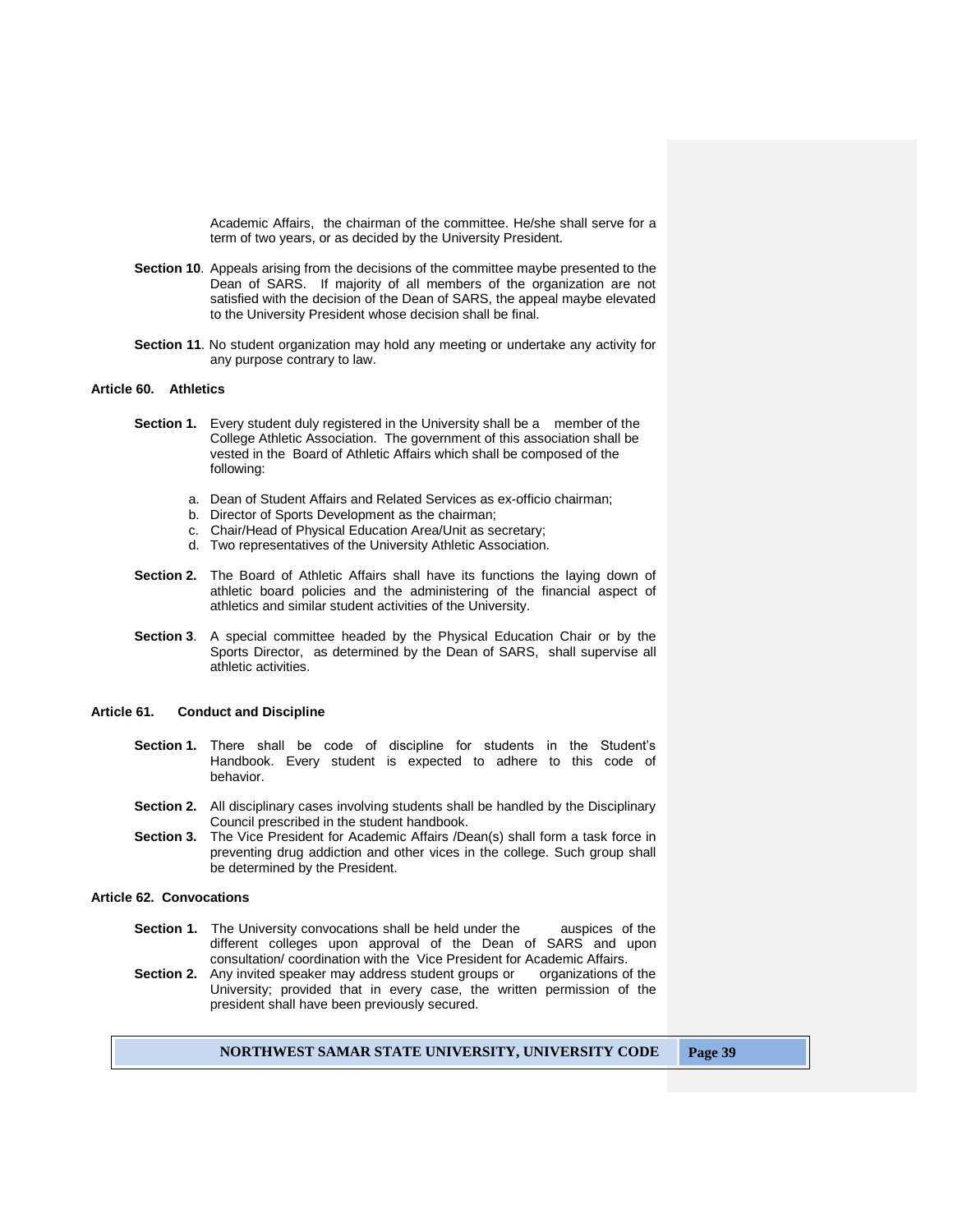#### **Article 63. Commencement Activities**

.

- **Section 1.** The University annual commencement exercises shall be presided over by the University President
- **Section 2.** The Vice President for Academic Affairs, College Deans, Campus Director, Registrar and standing committees shall be responsible for the commencement exercises.
- **Section 3.** Dates for commencement exercises shall be determined by the Academic Council.
- **Section 4.** Attendance at general commencement exercises shall be required.
- **Section 5.** Unless otherwise revoked by the Board, candidates for graduation together with the administrative staff, faculty members and college officials, shall wear the appropriate academic gowns/attire during the commencement exercises.
- **Section 6.** The diploma shall bear the signatures of the University President and the University Registrar.
- **Section 7.** The University Registrar shall prepare the list of candidates for graduation for deliberation and approval by the Academic Councils and for approval of BOR.
- **Section 8.** Graduating student shall apply for graduation a semester before.

## **TITLE X**

# **RESEARCH AND DEVELOPMENT SERVICES**

The Office of Research and Development Services shall be under the Vice President for Research, Extension, and External Affairs to be manned by the Research Directors, coordinators, and research assistants.

## **Article 64. Research and Development (R & D) Services Office**

- **Section 1.** The head of the Research and Development Office shall be a director designated by the University President and confirmed by the Board of Regents.
- **Section 2.** The Office shall be responsible for both research and development activities.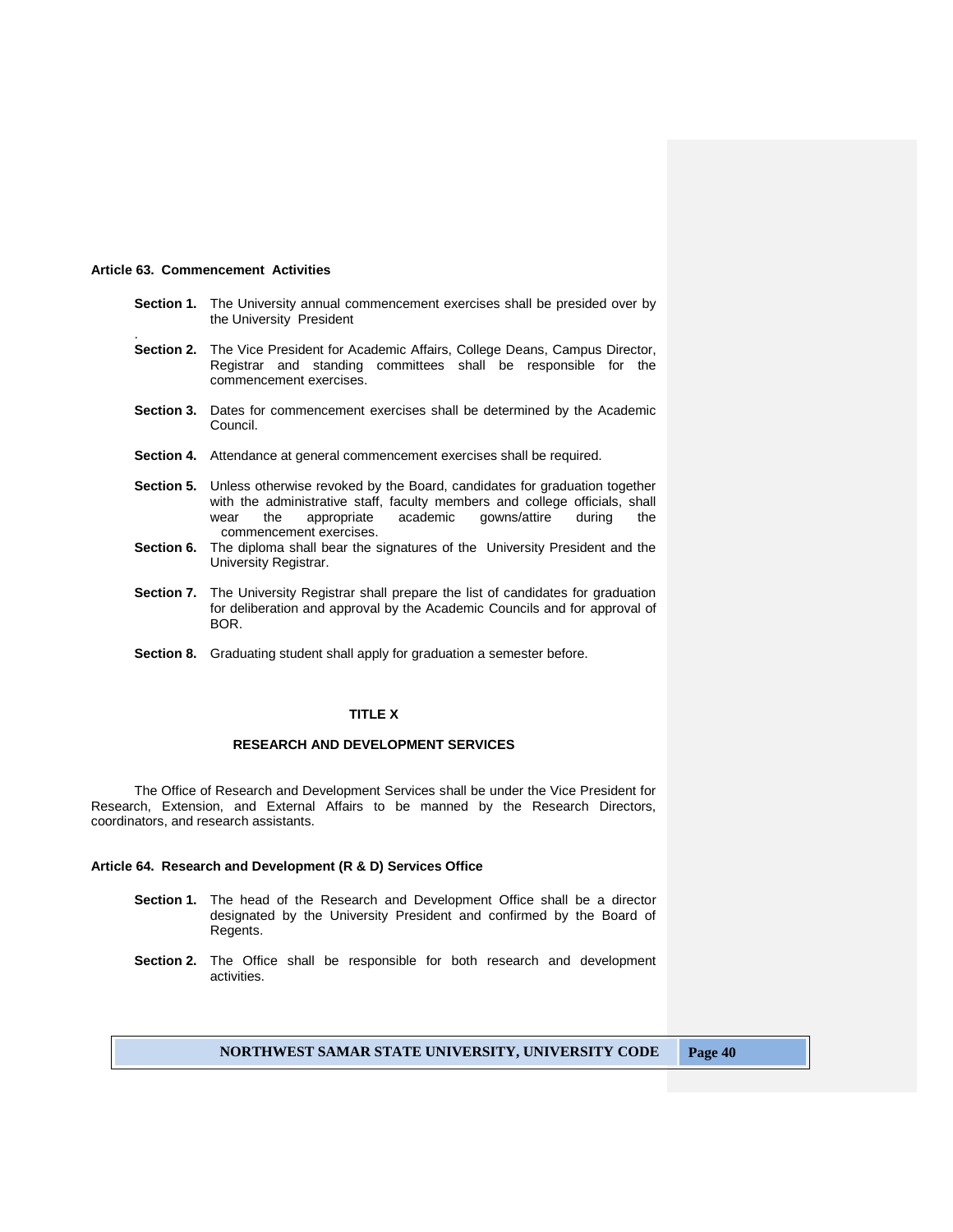- **Section 3.** The R & D aims to generate, disseminate and diffuse appropriate higher and professional technologies and training relative to advance education, science, education, commerce, engineering, forestry, agricultural, fishery and natural resources, trade, industry, other related fields, and information to uplift the general well-being of the rural and urban populace in the University service areas. It is tasked to:
	- 3.1 coordinate all research activities in consonance with local, regional, national and international priority areas;
	- 3.2 evaluate research proposals towards recommending funding, either from NwSSU or other agencies;
	- 3.3 establish an information scheme e.g directory of researches, to avoid duplication, thus avoid over-commitment to a particular research topic;
	- 3.4 establish strong linkages with other public and private, domestic and foreign research agencies and organizations;
	- 3.5 recommend and manage the publication of relevant researches of the faculty and staff in NwSSU research journal, or in national and international circulation;
	- 3.6 recommend and assist in obtaining appropriate incentives (e.g. cash award and recognition) for outstanding researches;
	- 3.7 recommend outstanding researchers for recognition by NwSSU administration and other organizations or agencies;
	- 3.8 conduct periodic evaluation, at least quarterly, of the research programs/activities of NwSSU;
	- 3.9 recommend worthwhile researches for presentation in national and international fora of wider dissemination of research outputs;
	- 3.10 perform other tasks assigned by the University President.

#### **Section 4. Research and Development Focus**

- 4.1 Academic Research
- 4.2 Socio-Economic Research
- 4.3 Technology Development Research
- 4.4 Agro-Industrial Development Research
- 4.5 Environmental and Ecological
- 4.6 Women/Gender Research
- 4.7 Information, Communication and Technology
- 4.8 Technopreneurship
- 4.9 Infrastructure and Physical Facilities
- 4.10 Administration and Governance
- 4.11 Health, Food and Nutrition
- 4.12 Tourism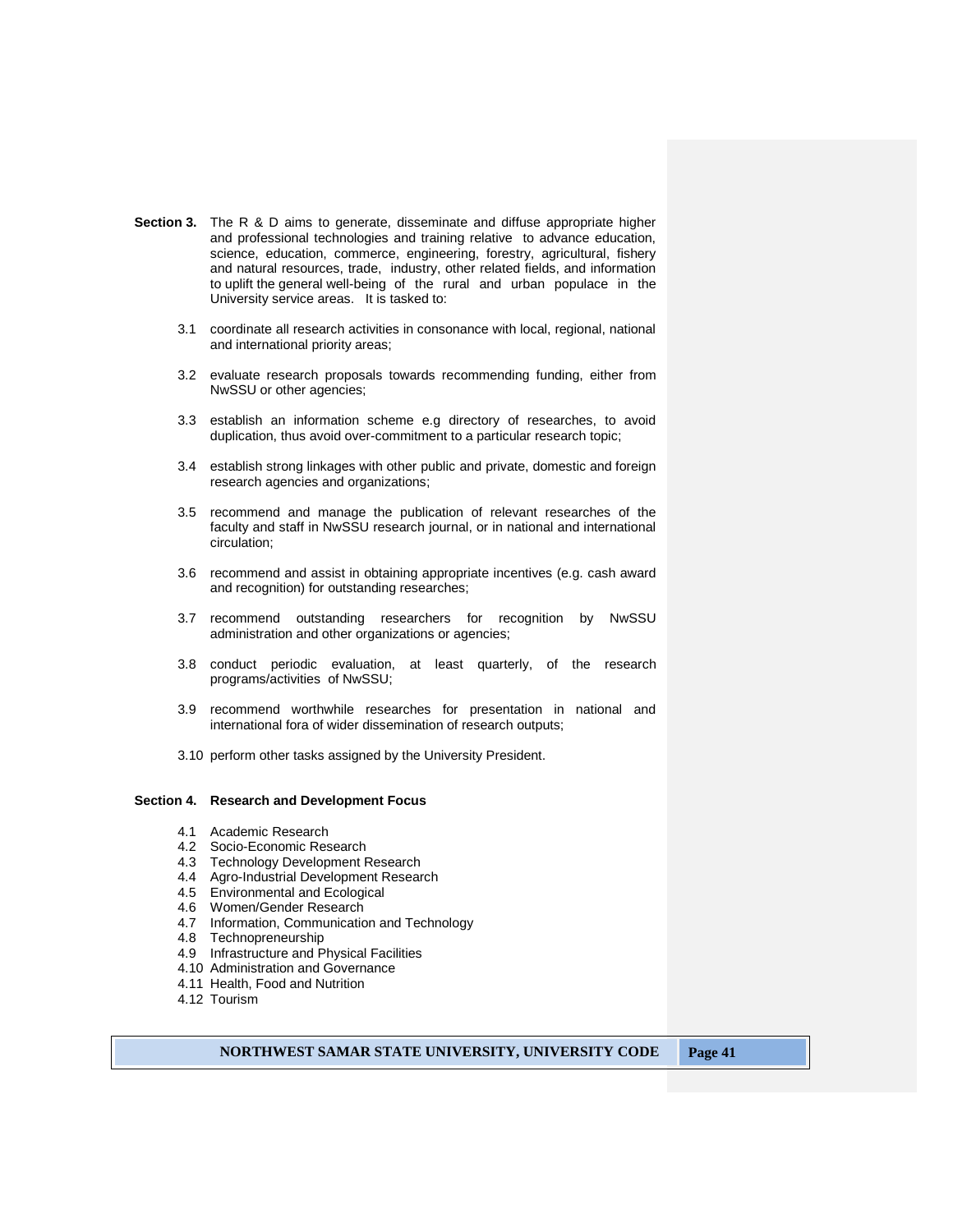#### **Article 65. Research and Development Council**

- **Section 1.** The Research and Development (R&D) Council is composed of the University President as chairman, the Vice President for Research, Extension, and External Affairs as vice-chairman, the other two (2) Vice Presidents, the Research Director to serve as the secretary, and one member who has the expertise on the specialization of the research proposal being deliberated (either S&T or non-S&T).
- **Section 2.** The Research and Development (R & D) Council shall be formed to evaluate research proposals and recommend them for funding and endorse the same to agencies i.e. DOST, BFAR, DA-BAR, etc.
- **Section 3.** The research and development council shall meet on a quarterly basis or as the need arises.

#### **Article 66. Endorsement and Approval of Proposals**

- **Section 1.** Research proposals with budgetary requirements of more than Fifty Thousand Pesos (P 50,000) shall be submitted to the Commission on Higher Education (CHED), Department of Agriculture ( Bureau of Agricultural Research (DA-BAR), Bureau of Fisheries and Aquatic Resources (BFAR), National Commission on the Role of Filipino Women, The Regional Research Zonal Center, and other funding agencies through the EVCIERD and VICARP for review / evaluation of the worthiness of the research. The researches to be conducted shall be in line with the local, regional and national thrusts and priorities.
- **Section 2.** Proposals that require funding of Fifty Thousand Pesos (P 50, 000. 00) shall be evaluated by the R & D Council and considered as institutional projects. Results of such evaluation shall be forwarded to the University President for approval and funding .

### **Article 67. Conduct of Research**

- **Section 1.** Any employee can undertake any research work in collaboration with other organizations (local, regional/national, or international), provided it is approved by the Research and Development Services Council.
- **Section 2.** Project implementation shall take place after funds are released. These funds are then subject to the usual accounting and auditing rules and procedures. Diversion of funds to other projects is strictly prohibited.
- **Section 3.** Faculty members who undertake a research work shall be de-loaded from the minimum work load and will be given one day free of subject load per recommendation from the Research and Development Director.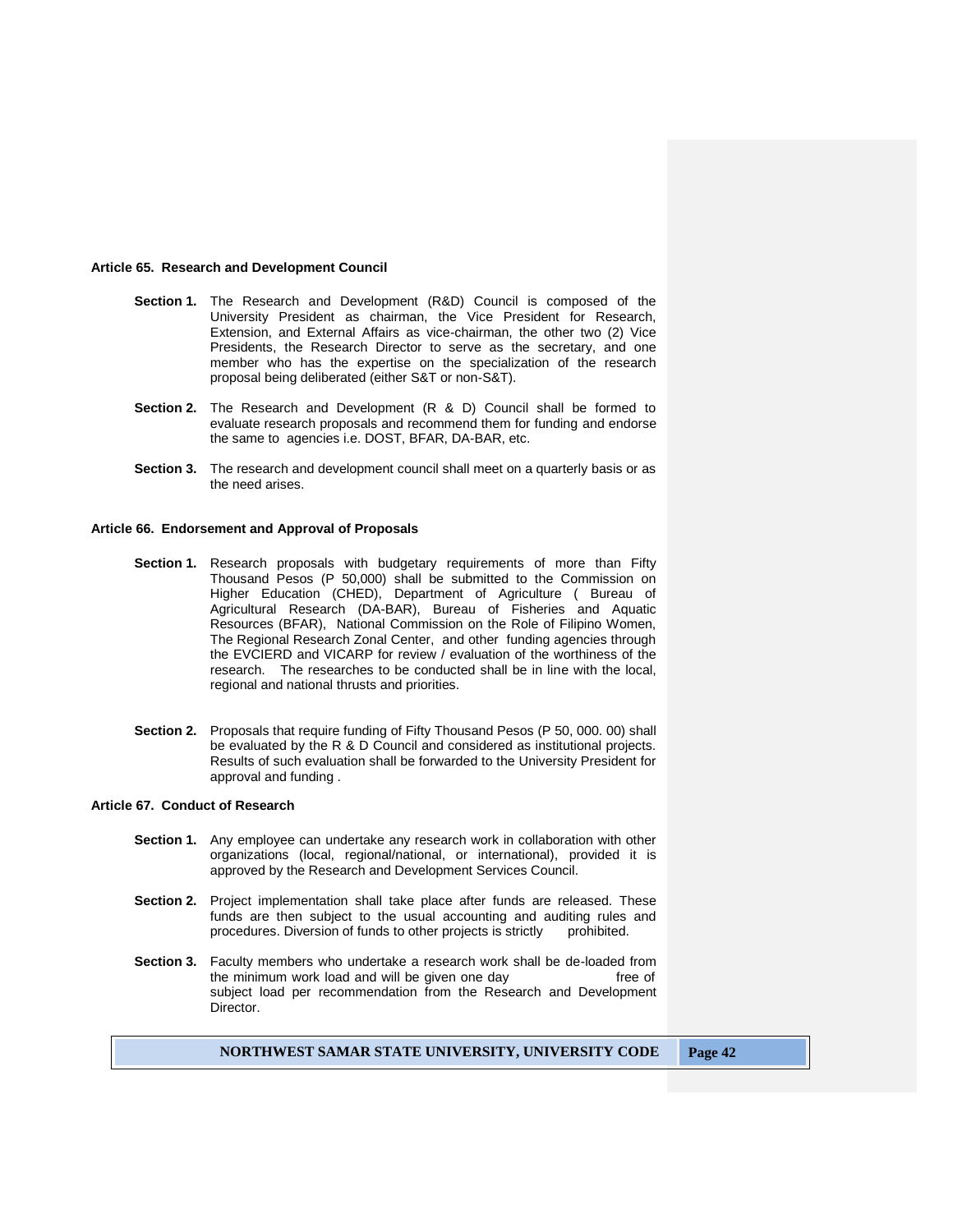- **Section 4.** Any employee conducting research should be entitled to honoraria in accordance with the prescribed rate set by authorities or funding agencies.
- **Section 5.** Any researcher of the NwSSU shall be encouraged to establish collaboration and linkages with other funding institutions, whether national or international, private or public, to research grants and have access to publication of the research work in refereed scientific journals.
- **Section 6.** All researches of the NwSSU shall be published in the refereed scientific journals and shall accept other research outputs from outside the System for publication, provided they meet the standards.
- **Section 7.** Any important scientific breakthrough generated through research shall be applied for patent to protect the intellectual rights of the researchers.

## **TITLE XI**

## **EXTENSION SERVICES AND EXTERNAL AFFAIRS**

The Office of Extension Services and External Affairs shall be under the Vice President for Research, Extension, and External Affairs to be manned by the Extension Directors, coordinators, and extension services assistants.

## **Article 68. The Extension Services and External Affairs Office**

- **Section 1.** The Director of the Extension Services Office shall be designated by the University President, subject to confirmation by the Board of Regents.
- **Section 2.** The Extension Services and External Affairs Office is tasked to:
	- 2.1 plan, conduct, supervise, coordinate and evaluate all extension projects in line with the University's agenda, thrusts and priorities (as specified in the Extension Manual) in its service area;
	- 2.2 set up community outreach services and activities either in campus-or community-based;
	- 2.3 upgrade the technical capabilities of extensionists and other development workers; and
	- 2.4 maintain effective linkages with government and non-government agencies for successful extension activities/programs;
	- 2.5 perform other tasks assigned by the University President.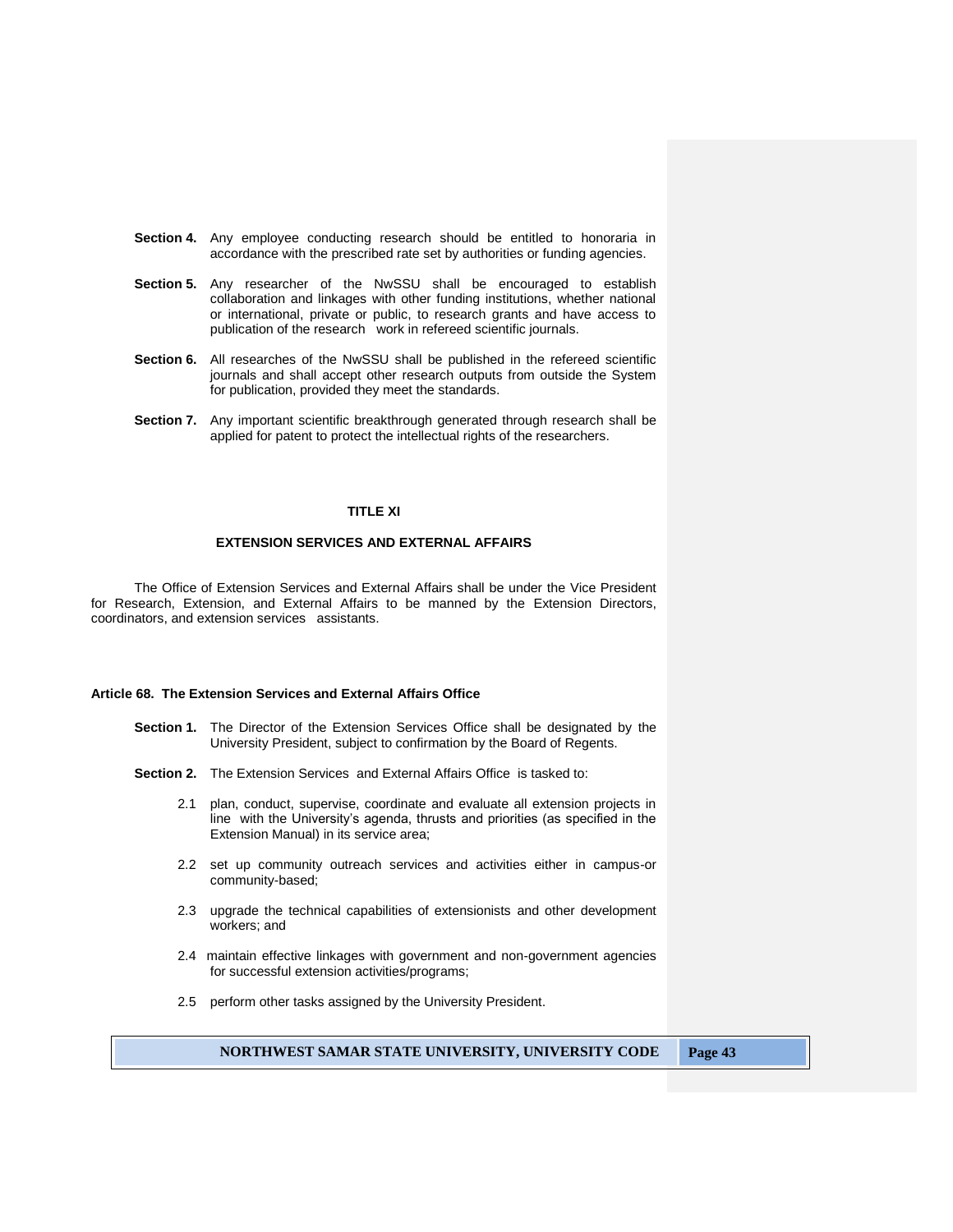#### **Article 69. The Extension Services and External Affairs Council**

- **Section 1.** The Extension Services and External Affairs Council shall be headed by the University President as chair, the Vice President for Research, Extension, and External Affairs as vice-chairman, the other two (2) Vice Presidents, the Extension Services Director as secretary, coordinators as members.
- **Section 2.** The Council is tasked to formulate policies, evaluate and recommend proposals for institutional and external funding. It shall meet regularly or as the need arises.

## **Article 70. Conduct of Extension Services**

- **Section 1.** Whether projects need institutional funding or not, they shall be subjected to the approval of the University President, upon the recommendation of the Extension Services and External Affairs Council.
- **Section 2.** All extension activities shall be research-based.
- **Section 3.** Sustainability of the project shall be assured, and shall form part of the Memorandum of Agreement between NWSSU and the recipient community.
- **Section 4.** Faculty members who undertake extension services projects shall be granted honoraria when funds are available.
- **Section 5.** Incentives shall be given to those who are directly involved in the project, based on existing circulars.
- **Section 6.** Project implementation shall take place after funds are released subject to the usual accounting and auditing rules and regulations.
- **Section 7.** Realignment of funds shall be subjected to the approval of the authorities concerned.

#### **TITLE XII**

#### **PRODUCTION /BUSINESS AFFAIRS**

#### **Article 71. Income-Generating Projects**

- **Section 1. Definition of IGPs.** An income –generating project is a businesslike activity which includes all school entrepreneurial and business activities.
- **Section 2. Production/Business Affairs Office.** This Office shall be headed by a Director and shall serve as the promotion and marketing office for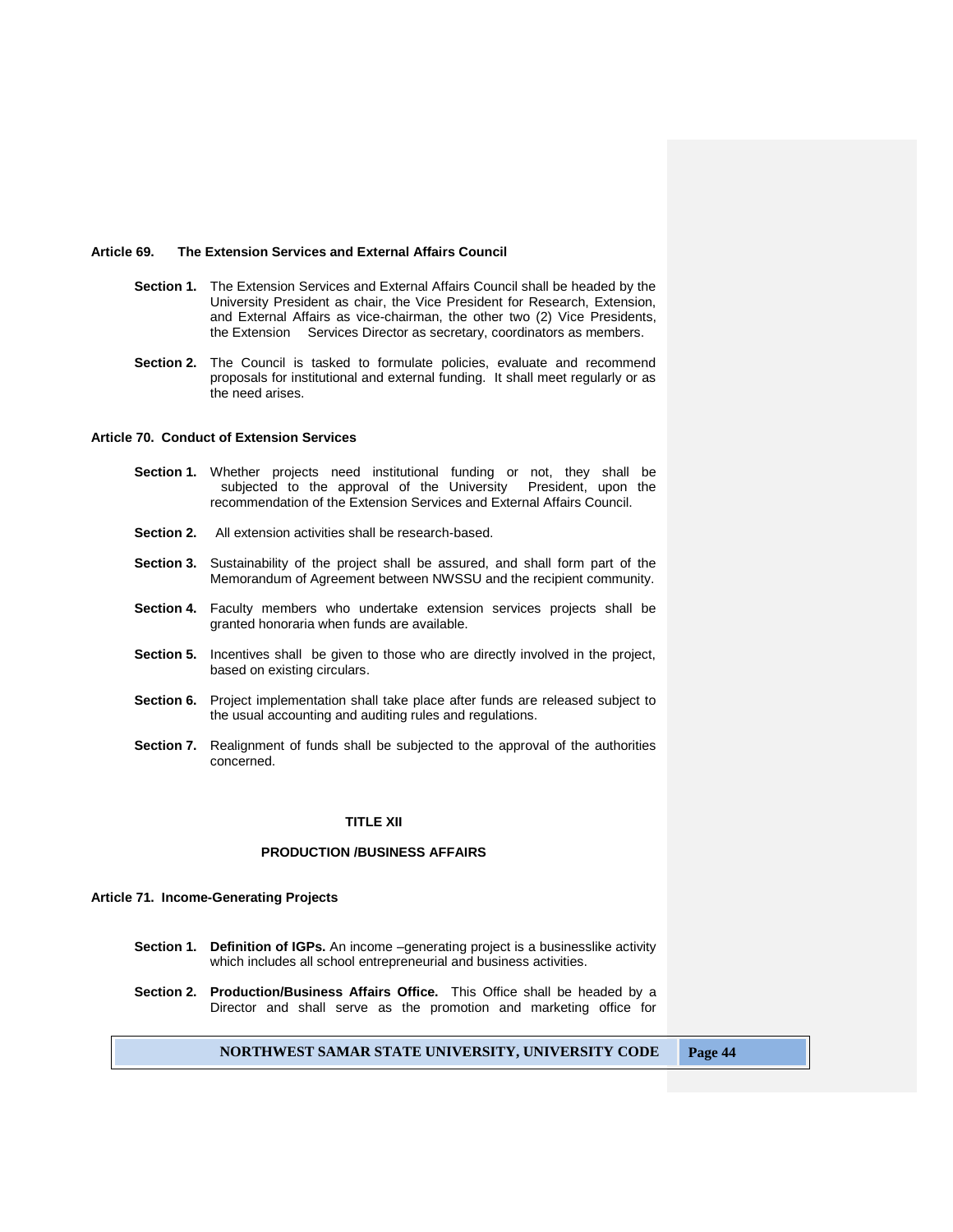products/technologies developed from research and income-generating projects. It is tasked to:

- 2.1 develop entrepreneurial learning activities for students' exposure to business operation and management;
- 2.2 provide convenient training sessions and laboratories for vocational, technical, technological fields in agriculture, fishery, information technology, services, education, research, extension and other trade courses;
- 2.3 generate additional income for the College which can contribute to social and economic benefits of the community.
- 2.4 assist the Director of Research and Development, and of Extension Services in identifying research projects that will develop marketable products/technologies needed by private companies;
- 2.5 establish marketing network and linkages to ensure that developed products/technologies shall reach the end users to generate income;
- 2.6 patent all marketable products/technologies as intellectual properties of the university in accordance to the *University Patent Policy*;
- 2.7 implement IGP programs in accordance to *IGP Manual* consistent with the PASUC IGP guidelines and other rules laws and regulations.
- **Section 3. Environment of Internal Control**. As a policy, the System shall create an environment that encourages its concerned officials and employees to contribute to the full observance of internal control.
- **Section 4. Adherence to Laws, Rules and Regulations**. The provision of laws, rules and regulations governing financial transactions use or application of government resources in as far as IGP is concerned shall be strictly adhered to by all concerned officials and employees involved in IGP.

## **TITLE XIII**

## **AMENDMENTS OR REVISIONS**

**Article 72**. **Origin**. Any amendment to or revision of this University Code may be proposed by member a Administrative Council in written petition upon a three fourths vote of all its members' approval. However, if no member of the Administrative council proposes, the Federated Faculty Association may propose an initiative to revise the code of at least 12 % of all regular members of the association.

# **Article 73. General Provisions**